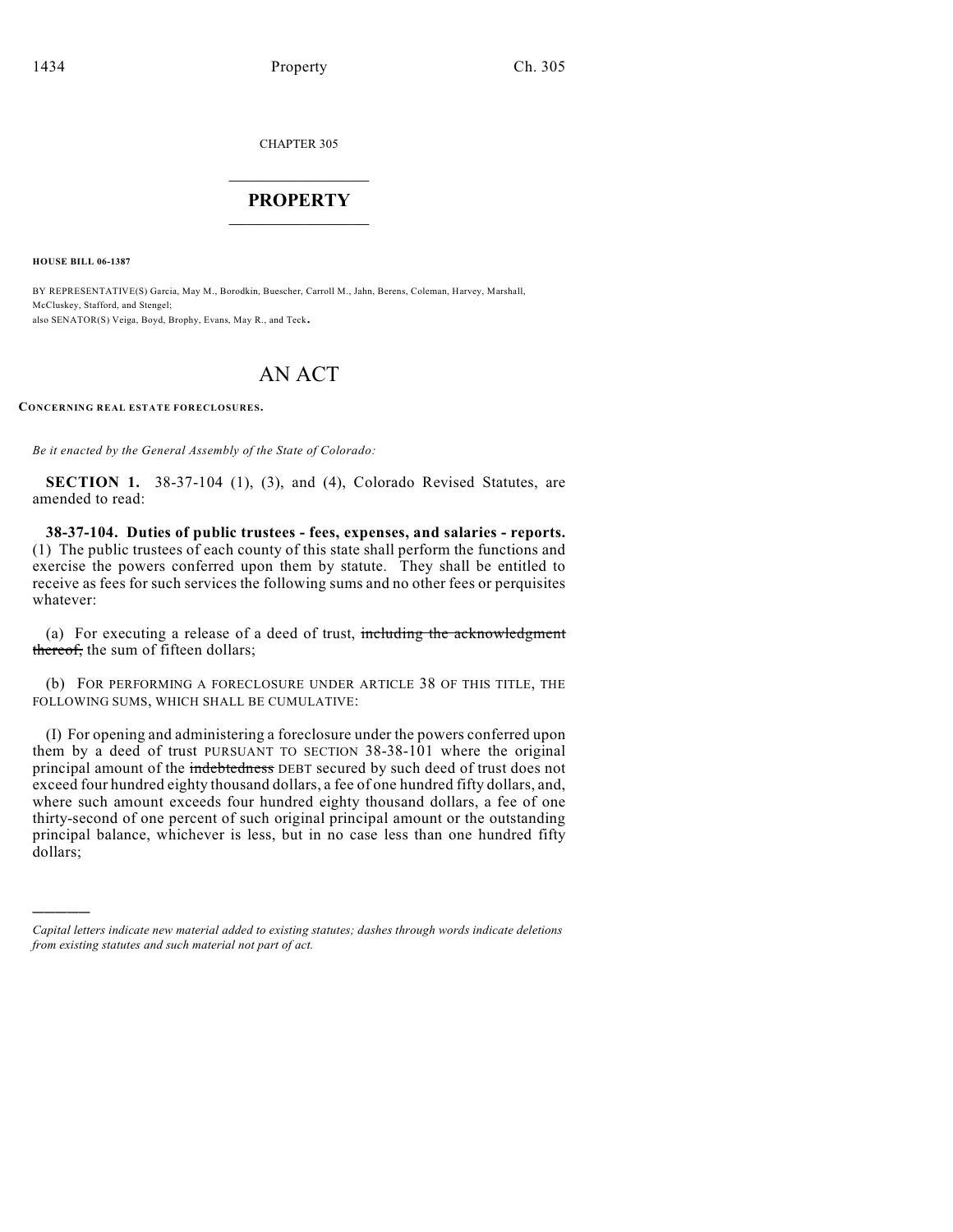$\overline{(c)}$  (II) For accepting the filing of a notice of intent to redeem with the public trustee by a lienor or encumbrancer PURSUANT TO SECTION 38-38-302, the sum of fifty dollars PER NOTICE;

(d) (III) For processing and executing a certificate of redemption including the acknowledgment thereof, to a person or entity redeeming pursuant to the provisions of section 38-38-302 (2) or 38-38-402 SECTION 38-38-402, the sum of thirty dollars;

 $\overline{(e)}$  (IV) For executing a trustee's CONFIRMATION deed including the acknowledgment thereof PURSUANT TO SECTION 38-38-501, the sum of thirty dollars;

(f) (V) For processing withdrawals in accordance with sections  $38-38-101$  (11) and 38-38-104 (2), such sums as are provided in said sections; PURSUANT TO SECTION 38-38-109 (3) (a), THE SUM OF THIRTY-FIVE DOLLARS;

(g) For performing any duty of the public trustee prescribed by section 38-30-171 (3) (b), 38-30-173 (3) (b), or 38-34-104, the sum of twenty-five dollars or such greater amount as may be approved by a court of competent jurisdiction;

(VI) FOR PROCESSING AN ADMINISTRATIVE WITHDRAWAL PURSUANT TO SECTION 38-38-109 (3) (b), THE SUM OF FIFTY DOLLARS;

(h) (VII) For performing those duties prescribed by section  $38-38-109$  (4) (b), an additional fee RECOMMENCING THE FORECLOSURE AFTER REINSTATEMENT WHERE A SALE WAS HELD IN VIOLATION OF THE AUTOMATIC STAY PROVISIONS OF THE FEDERAL BANKRUPTCY CODE OF 1978, TITLE 11 OF THE UNITED STATES CODE, AS AMENDED, PURSUANT TO SECTION 38-38-109 (2) (d) (I), THE SUM of fifty dollars;

(i) (VIII) For performing those duties required by section  $38-38-109$  (3) (b), an additional fee RECOMMENCING THE FORECLOSURE AFTER BANKRUPTCY WHERE PUBLICATION WAS NOT COMPLETED PURSUANT TO SECTION 38-38-109 (2) (a) (II), THE SUM of seventy-five dollars; and

(IX) FOR PERFORMING THE ACTIONS DESCRIBED IN SECTION 38-38-101 (9), THE SUM OF ONE HUNDRED DOLLARS; AND

(X) THE SUM OF ALL AMOUNTS PAID BY THE PUBLIC TRUSTEE TO THIRD PARTIES IN CONNECTION WITH PROCESSING A FORECLOSURE, INCLUDING BUT NOT LIMITED TO ALL RECORDING, FILING, PUBLICATION, AND ELECTRONIC TRANSMISSION FEES.

(c) FOR PERFORMING ANY DUTY OF THE PUBLIC TRUSTEE PURSUANT TO SECTION 38-30-171 (3) (b), 38-30-173 (3) (b), OR 38-34-104, THE SUM OF TWENTY-FIVE DOLLARS OR SUCH GREATER AMOUNT AS MAY BE APPROVED BY A COURT OF COMPETENT JURISDICTION; AND

 $\left(\mathbf{\hat{H}}\right)$  (d) For performing those duties required by PURSUANT TO section 38-35-126 (1), an additional annual fee of seventy-five dollars, payable in advance, for each taxable year, or portion thereof, during which an escrow account is established.

(3) Such THE PUBLIC trustee OF EACH COUNTY shall quarterly make and file with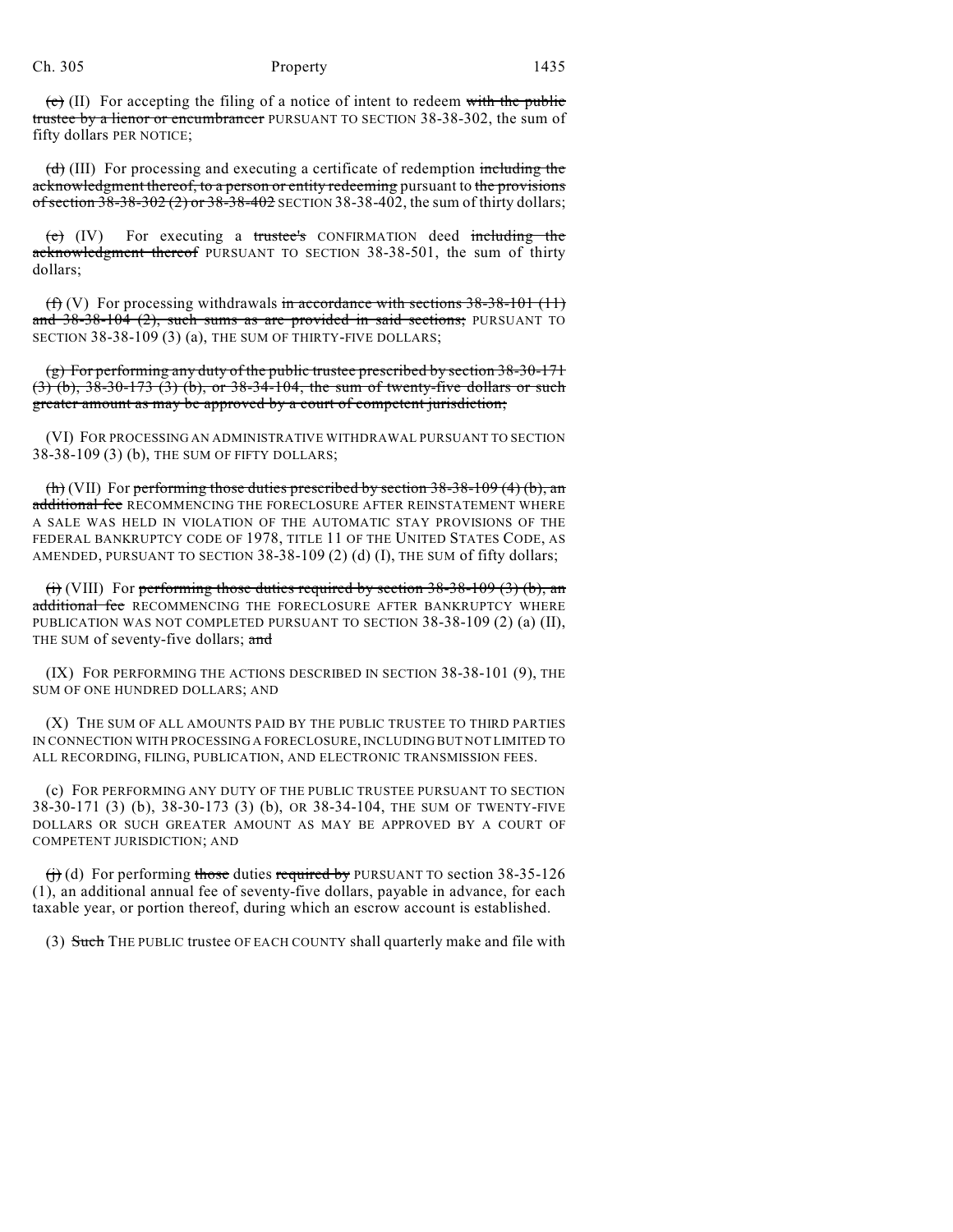# 1436 Property Ch. 305

the board of county commissioners OF THE COUNTY a full and complete statement under oath of all transactions of his THE office OF THE PUBLIC TRUSTEE and shall, upon the approval of said report, pay to the county treasurer all sums which he THAT THE PUBLIC TRUSTEE has received as fees including all notary fees collected for acknowledgments of deeds and other documents, in excess of the amount of salary then due to him THE PUBLIC TRUSTEE and in excess of all necessary and reasonable expenses of clerk hire FOR STAFF WAGES AND ANY BENEFITS PROVIDED PURSUANT TO COUNTY PERSONNEL POLICY and other expenses incidental to the conduct of the office of the public trustee for the quarter ending at the time of such report, which moneys shall, by the county treasurer, be placed to the credit of a fund to be known as the public trustee salary fund. Said THE PUBLIC trustee shall, before remitting such excess funds, retain such excess funds in a special reserve fund, which fund shall be maintained in a separate interest-bearing account in a financial institution insured by an agency of the United States government AS PERMITTED UNDER SECTION 38-37-113, until such special reserve fund, including accrued interest, reaches an amount equal to said THE PUBLIC trustee's total operating expenses and authorized salary for the previous fiscal year, as filed in accordance with PURSUANT TO this subsection (3). If, in any particular quarter, said THE PUBLIC trustee's operating expenses and authorized salary exceed the fees collected in such THE quarter, said THE PUBLIC trustee may draw on the special reserve fund to cover his THE PUBLIC TRUSTEE'S operating expenses and authorized salary for that quarter. At such time as the special reserve fund has reached the permitted amount, excess funds shall be paid to the county treasurer to be placed in the public trustee salary fund. At the expiration of each year, the county treasurer shall, out of any moneys in the public trustee salary fund and not otherwise, pay to such THE public trustee such an amount, if any, as may be still due to such THE public trustee on account of his THE PUBLIC TRUSTEE'S salary for the preceding THAT year JUST EXPIRED, such payment to be made only upon the certificate of the board of county commissioners stating the amount of such salary still remaining due and unpaid, and the balance of said fund shall thereupon be transferred to the general fund of the county.

(4) Such trustee shall have no responsibility for determining:

(a) The amount or reasonableness of a bid at a foreclosure sale or the costs and expenses allowable in computing the total sum due;

(b) The amount necessary for the reinstatement of the loan;

(c) The amount required to redeem property sold at a foreclosure sale; or

(d) The description of property in a partial release of a deed of trust.

**SECTION 2.** 38-37-106 (2), Colorado Revised Statutes, is amended to read:

**38-37-106. Public trustee to act as successor in trust - additional duties.** (2) Whenever any deed of trust names the wrong public trustee OR OMITS THE NAME OF THE COUNTY OF THE PUBLIC TRUSTEE IN A DEED OF TRUST CONTAINING A GRANT TO A PUBLIC TRUSTEE AND A PROVISION FOR A POWER OF SALE, the public trustee of each county in which WHERE the property or any part PORTION thereof is located shall act as A successor public trustee OR AS IF THE PUBLIC TRUSTEE AND COUNTY WERE NAMED IN THE DEED OF TRUST. A public trustee so acting as a successor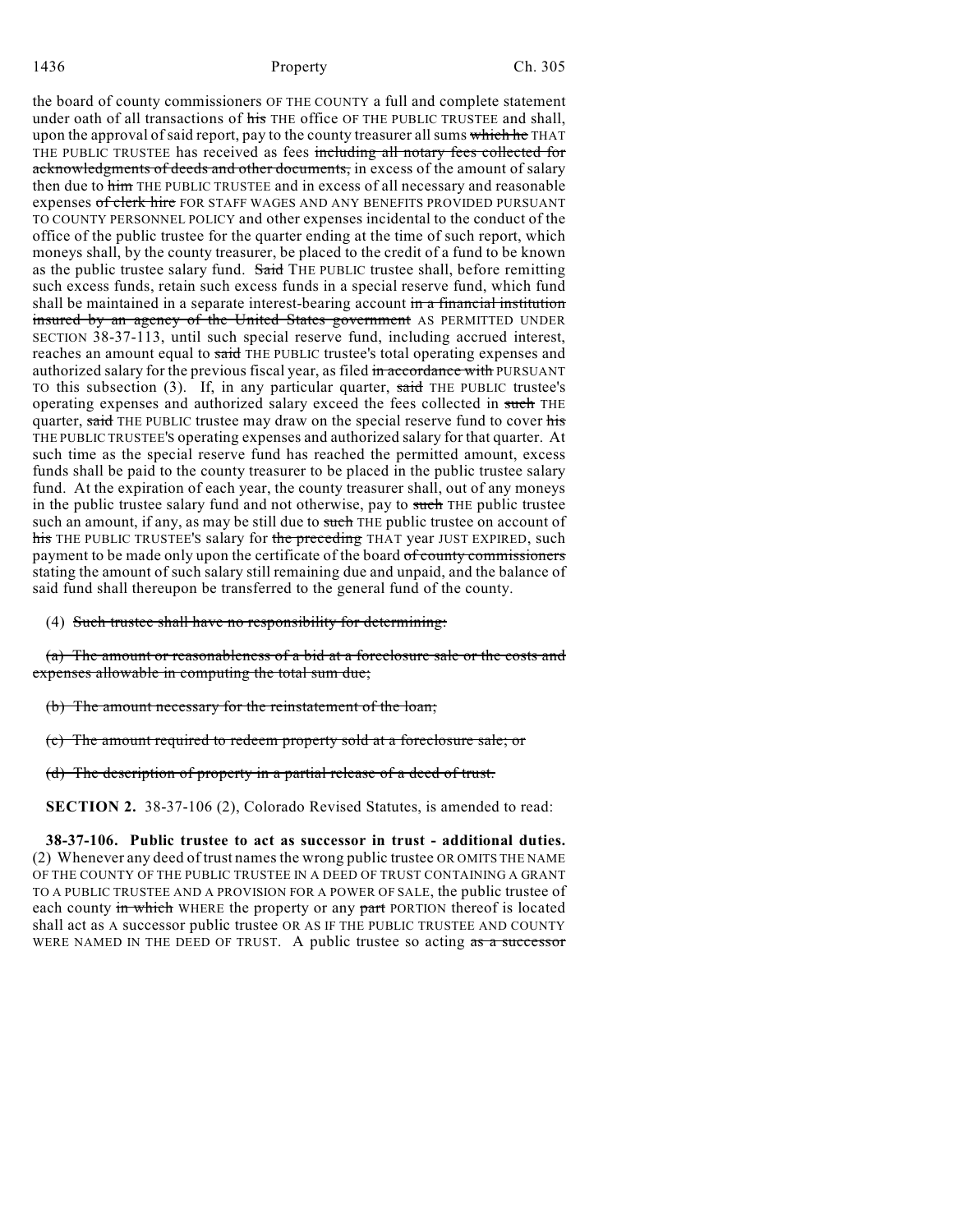public trustee shall have all powers, authority, and duties as if originally named in such deed of trust WITH RESPECT TO THE PORTION OF THE PROPERTY LOCATED IN SUCH COUNTY.

**SECTION 3.** 38-37-108, Colorado Revised Statutes, is amended to read:

**38-37-108. Payments to public trustee.** All moneys payable to a public trustee at any foreclosure sale under the provisions of this article or upon redemption or cure under the provisions of PURSUANT TO article 38 of this title shall be in the form of cash, or by electronic transfer to an account of the public trustee available for such purpose, or in the form of a certified check, cashier's check, teller's check, or a draft denominated as an official check that is a teller's check or a cashier's check as those terms are defined in and governed by the "Uniform Commercial Code", title 4, C.R.S., made payable to such THE public trustee, AND certified or issued by a federally-chartered or state-chartered financial institution, as defined in section 15-15-201 (4), C.R.S. BANK, SAVINGS AND LOAN ASSOCIATION, OR CREDIT UNION licensed to do business in the state of Colorado OR A FEDERALLY CHARTERED BANK, SAVINGS BANK, OR CREDIT UNION.

**SECTION 4.** 38-37-113 (1) and (2), Colorado Revised Statutes, are amended to read:

**38-37-113. Checking account - custodial funds.** (1) In the performance of his or her duties under this article and article 38 of this title, the public trustee of each county shall have the authority to establish and manage  $\pi$  ONE OR MORE OF THE FOLLOWING ACCOUNTS: AN AUTOMATED CLEARING HOUSE ACCOUNT, checking account, ESCROW ACCOUNT, CUSTODIAL ACCOUNT, or ANY similar banking services with a bank OR SAVINGS AND LOAN ASSOCIATION that has been designated as an eligible public depository under the "Public Deposit Protection Act", article 10.5 of title 11, C.R.S., OR THE "SAVINGS AND LOAN ASSOCIATION PUBLIC DEPOSIT PROTECTION ACT", ARTICLE 47 OF TITLE 11, C.R.S., OR ANY INTEREST IN A LOCAL GOVERNMENT INVESTMENT POOL TRUST FUND ORGANIZED PURSUANT TO PART 7 OF ARTICLE 75 OF TITLE 24, C.R.S.

(2) Other than fees and costs, which shall be governed by section 38-37-104, all moneys received by a public trustee for the purposes of a CURE, A bid, a cure under section 38-38-104, as excess funds under section 38-38-111 PROCEEDS, or for A redemption under sections 38-38-302 and 38-38-303 ARTICLE 38 OF THIS TITLE shall be held as custodial funds for the party entitled to receive such moneys. ANY MONEYS THAT A HOLDER OF AN EVIDENCE OF DEBT IS ENTITLED TO RECEIVE MAY BE TRANSMITTED ELECTRONICALLY TO THE ATTORNEY FOR THE HOLDER IN THE MANNER SET FORTH IN A MEMORANDUM OF UNDERSTANDING BETWEEN THE ATTORNEY FOR THE HOLDER AND THE PUBLIC TRUSTEE. ALL ELECTRONIC TRANSMISSION FEES AND COSTS BETWEEN THE OFFICE OF THE PUBLIC TRUSTEE AND THE ATTORNEY FOR THE HOLDER SHALL BE AN ADDITIONAL FEE AND COST OF THE FORECLOSURE.

**SECTION 5.** 38-37-113 (1) and (2), Colorado Revised Statutes, as the said (1) is amended by House Bill 06-1287, enacted at the Second Regular Session of the Sixty-fifth General Assembly, are amended to read: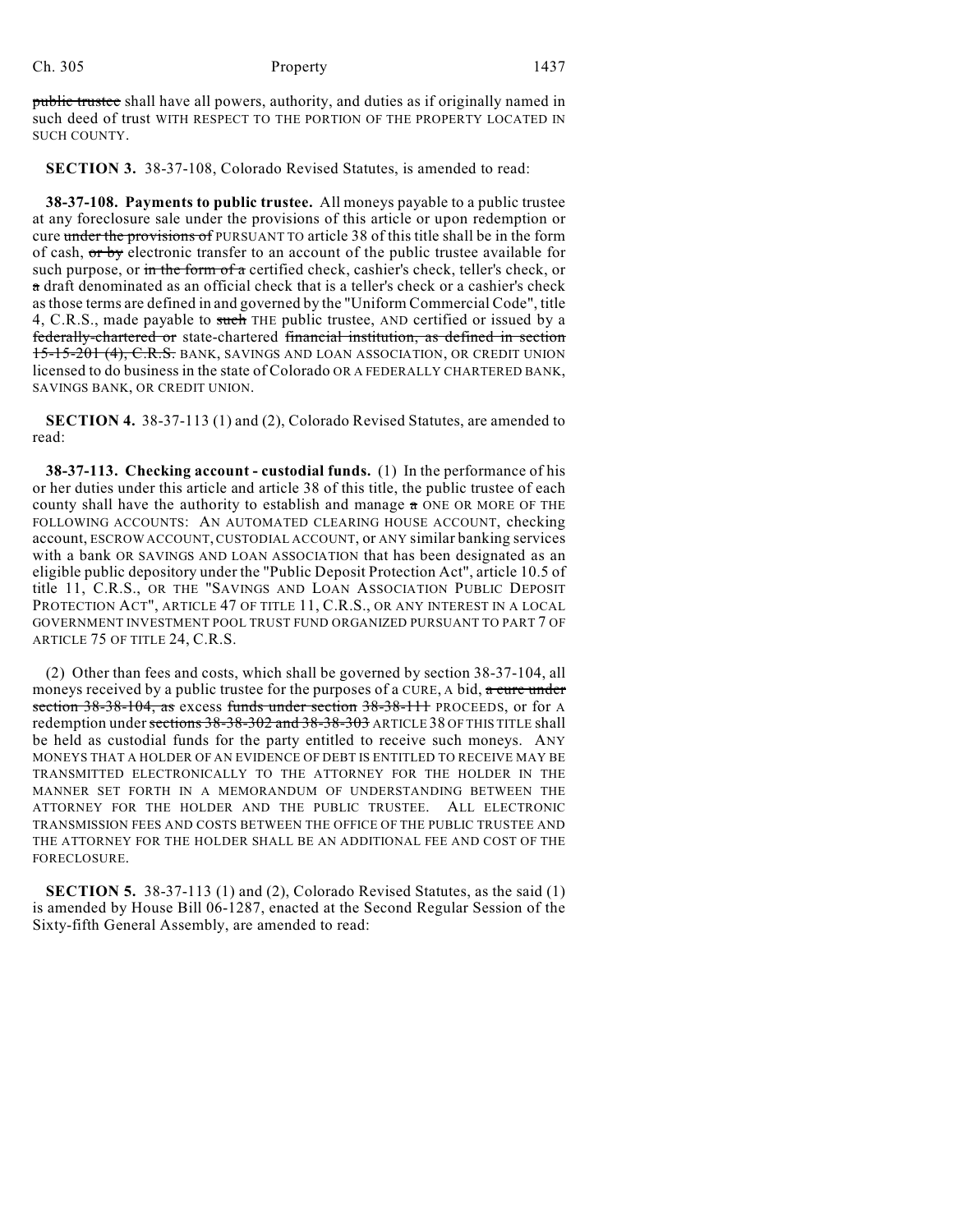# 1438 Property Ch. 305

**38-37-113. Checking account - custodial funds.** (1) In the performance of his or her duties under this article and article 38 of this title, the public trustee of each county shall have the authority to establish and manage  $\pi$  ONE OR MORE OF THE FOLLOWING ACCOUNTS: AN AUTOMATED CLEARING HOUSE ACCOUNT, checking account, ESCROW ACCOUNT, CUSTODIAL ACCOUNT, similar banking services, or similar overnight depository account with A BANK OR SAVINGS AND LOAN ASSOCIATION THAT IS an eligible public depository under the "Public Deposit Protection Act", article 10.5 of title 11, C.R.S., OR THE "SAVINGS AND LOAN ASSOCIATION PUBLIC DEPOSIT PROTECTION ACT", ARTICLE 47 OF TITLE 11, C.R.S. A PUBLIC TRUSTEE MAY ALSO PARTICIPATE in local government investment pool trust funds as described in part 7 of article 75 of title 24, C.R.S., and INVEST PUBLIC FUNDS in eligible money market mutual funds described in part 6 of article 75 of title 24, C.R.S.

(2) Other than fees and costs, which shall be governed by section 38-37-104, all moneys received by a public trustee for the purposes of a CURE, A bid, a cure under section 38-38-104, as excess funds PROCEEDS under section 38-38-111, or for A redemption under sections 38-38-302 and 38-38-303 ARTICLE 38 OF THIS TITLE shall be held as custodial funds for the party entitled to receive such moneys. ANY MONEYS THAT A HOLDER OF AN EVIDENCE OF DEBT IS ENTITLED TO RECEIVE MAY BE TRANSMITTED ELECTRONICALLY TO THE ATTORNEY FOR THE HOLDER IN THE MANNER SET FORTH IN A MEMORANDUM OF UNDERSTANDING BETWEEN THE ATTORNEY FOR THE HOLDER AND THE PUBLIC TRUSTEE. ALL ELECTRONIC TRANSMISSION FEES AND COSTS BETWEEN THE OFFICE OF THE PUBLIC TRUSTEE AND THE ATTORNEY FOR THE HOLDER SHALL BE AN ADDITIONAL FEE AND COST OF THE FORECLOSURE.

**SECTION 6.** Part 1 of article 38 of title 38, Colorado Revised Statutes, is amended BY THE ADDITION OF A NEW SECTION to read:

**38-38-100.3. Definitions.** AS USED IN THIS ARTICLE, UNLESS THE CONTEXT OTHERWISE REQUIRES:

(1) "AGRICULTURAL PROPERTY" MEANS PROPERTY, NONE OF WHICH, ON THE DATE OF RECORDING OF THE DEED OF TRUST OR OTHER LIEN OR AT THE TIME OF THE RECORDING OF THE NOTICE OF ELECTION AND DEMAND OR LIS PENDENS, IS:

(a) PLATTED AS A SUBDIVISION;

(b) LOCATED WITHIN AN INCORPORATED TOWN, CITY, OR CITY AND COUNTY; OR

(c) VALUED AND ASSESSED AS OTHER THAN AGRICULTURAL PROPERTY PURSUANT TO SECTIONS 39-1-102 (1.6) (a) AND 39-1-103 (5), C.R.S., BY THE ASSESSOR OF THE COUNTY WHERE THE PROPERTY IS LOCATED.

(2) "ATTORNEY FOR THE HOLDER" MEANS AN ATTORNEY LICENSED AND IN GOOD STANDING IN THE STATE OF COLORADO TO PRACTICE LAW AND RETAINED BY THE HOLDER OF AN EVIDENCE OF DEBT TO PROCESS A FORECLOSURE UNDER THIS ARTICLE.

(3) "CERTIFIED COPY" MEANS, WITH RESPECT TO A RECORDED DOCUMENT, A COPY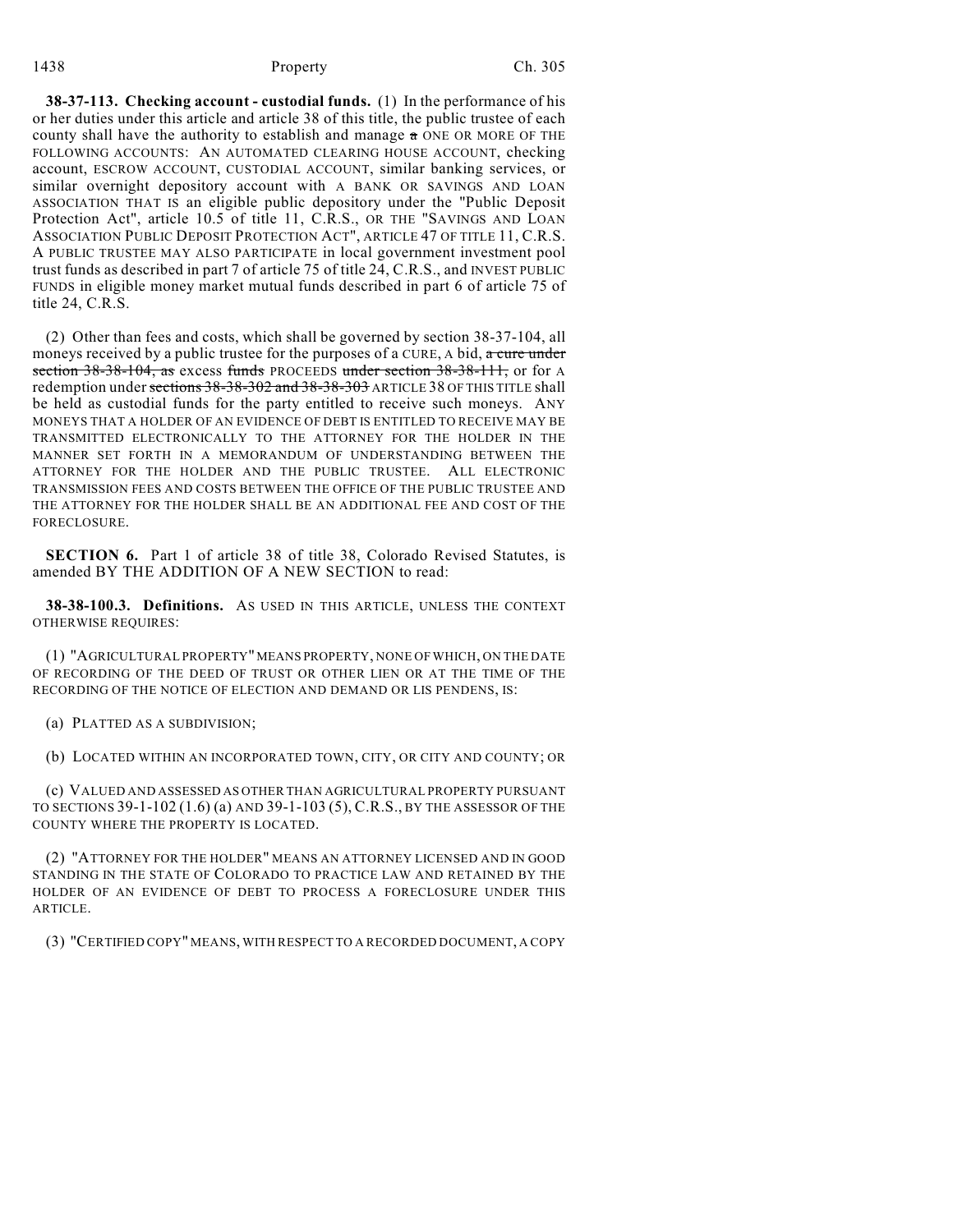OF THE DOCUMENT CERTIFIED BY THE CLERK AND RECORDER OF THE COUNTY WHERE THE DOCUMENT WAS RECORDED.

(4) "COMBINED NOTICE" MEANS THE COMBINED NOTICE OF SALE, RIGHT TO CURE, AND RIGHT TO REDEEM DESCRIBED IN SECTION 38-38-103 (4) (a).

(5) "CONFIRMATION DEED" MEANS THE DEED DESCRIBED IN SECTION 38-38-501 IN THE FORM SPECIFIED IN SECTION 38-38-502 OR 38-38-503.

(6) "CURE STATEMENT" MEANS THE STATEMENT DESCRIBED IN SECTION 38-38-104 (2) (a).

(7) "DEED OF TRUST" MEANS A SECURITY INSTRUMENT CONTAINING A GRANT TO A PUBLIC TRUSTEE TOGETHER WITH A POWER OF SALE.

(8) "EVIDENCE OF DEBT" MEANS A WRITING THAT EVIDENCES A PROMISE TO PAY OR A RIGHT TO THE PAYMENT OF A MONETARY OBLIGATION, SUCH AS A PROMISSORY NOTE, BOND, NEGOTIABLE INSTRUMENT, A LOAN, CREDIT, OR SIMILAR AGREEMENT, OR A MONETARY JUDGMENT ENTERED BY A COURT OF COMPETENT JURISDICTION.

(9) "FEES AND COSTS" MEANS ALL FEES, CHARGES, EXPENSES, AND COSTS DESCRIBED IN SECTION 38-38-107.

(10) "HOLDER OF EVIDENCE OF DEBT" MEANS THE PERSON IN ACTUAL POSSESSION OF OR OTHERWISE ENTITLED TO ENFORCE AN EVIDENCE OF DEBT; EXCEPT THAT "HOLDER OF EVIDENCE OF DEBT" DOES NOT INCLUDE A PERSON ACTING AS A NOMINEE SOLELY FOR THE PURPOSE OF HOLDING THE EVIDENCE OF DEBT OR DEED OF TRUST AS AN ELECTRONIC REGISTRY WITHOUT ANY AUTHORITY TO ENFORCE THE EVIDENCE OF DEBT OR DEED OF TRUST. FOR THE PURPOSES OF ARTICLES 37 TO 40 OF THIS TITLE, THE FOLLOWING PERSONS ARE PRESUMED TO BE THE HOLDER OF EVIDENCE OF DEBT:

(a) THE PERSON WHO IS THE OBLIGEE OF AND WHO IS IN POSSESSION OF AN ORIGINAL EVIDENCE OF DEBT;

(b) THE PERSON IN POSSESSION OF AN ORIGINAL EVIDENCE OF DEBT TOGETHER WITH THE PROPER INDORSEMENT OR ASSIGNMENT THEREOF TO SUCH PERSON IN ACCORDANCE WITH SECTION 38-38-101 (6);

(c) THE PERSON IN POSSESSION OF A NEGOTIABLE INSTRUMENT EVIDENCING A DEBT, WHICH HAS BEEN DULY NEGOTIATED TO SUCH PERSON OR TO BEARER OR INDORSED IN BLANK; OR

(d) THE PERSON IN POSSESSION OF AN EVIDENCE OF DEBT WITH AUTHORITY, WHICH MAY BE GRANTED BY THE ORIGINAL EVIDENCE OF DEBT OR DEED OF TRUST, TO ENFORCE THE EVIDENCE OF DEBT AS AGENT, NOMINEE, OR TRUSTEE OR IN A SIMILAR CAPACITY FOR THE OBLIGEE OF THE EVIDENCE OF DEBT.

(11) "JUNIOR LIEN" MEANS A DEED OF TRUST OR OTHER LIEN OR ENCUMBRANCE UPON THE PROPERTY SUBORDINATE TO THE DEED OF TRUST OR OTHER LIEN BEING FORECLOSED.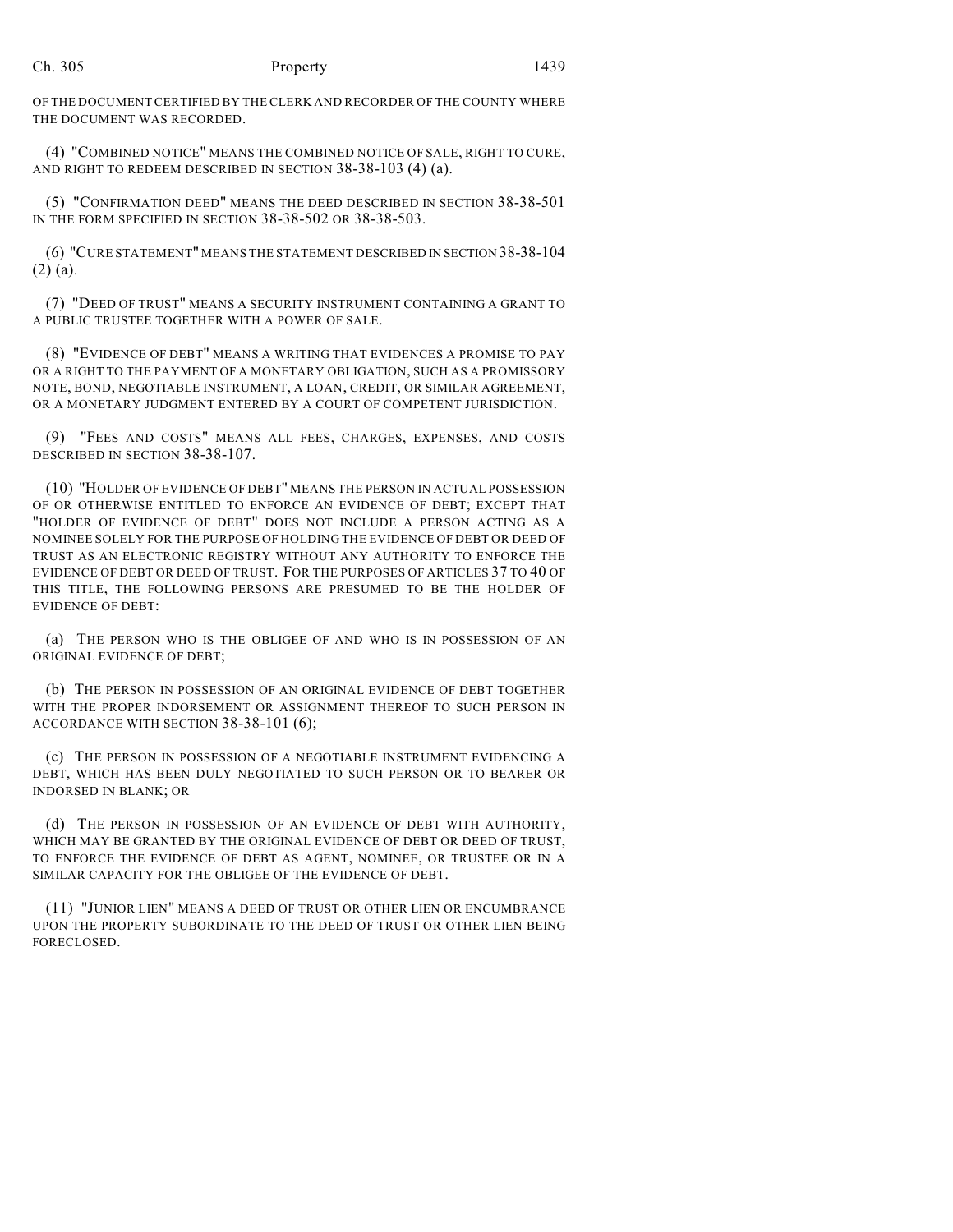(12) "JUNIOR LIENOR" MEANS A PERSON WHO IS A BENEFICIARY, HOLDER, OR GRANTEE OF A JUNIOR LIEN.

(13) "LIS PENDENS" MEANS A LIS PENDENS IN ACCORDANCE WITH SECTION 38-35-110 THAT IS RECORDED WITH THE CLERK AND RECORDER OF THE COUNTY WHERE THE PROPERTY OR ANY PORTION THEREOF IS LOCATED AND THAT REFERS TO A JUDICIAL ACTION IN WHICH ONE OF THE CLAIMS IS FOR FORECLOSURE AND SALE OF THE PROPERTY BY AN OFFICER OR IN WHICH A CLAIM OR INTEREST IN THE PROPERTY IS ASSERTED.

(14) "MAILING LIST" MEANS THE INITIAL MAILING LIST IN ACCORDANCE WITH SECTION 38-38-101 (1) (e), THE SUPPLEMENTAL MAILING LIST IN ACCORDANCE WITH SECTION 38-38-101 (1) (f), OR THE AMENDED MAILING LIST IN ACCORDANCE WITH SECTION 38-38-103 (2), PROVIDED TO THE OFFICER BY THE HOLDER OF THE EVIDENCE OF DEBT OR THE ATTORNEY FOR THE HOLDER.

(15) "MAINTAINING AND REPAIRING" MEANS THE ACT OF CARING FOR AND PRESERVING A PROPERTY IN ITS CURRENT CONDITION OR RESTORING A PROPERTY TO A SOUND OR WORKING CONDITION AFTER DAMAGE; EXCEPT THAT "MAINTAINING AND REPAIRING" SHALL NOT INCLUDE, UNLESS DONE PURSUANT TO AN ORDER ENTERED BY A COURT OF COMPETENT JURISDICTION, ANY ACT OF ADVANCING A PROPERTY TO A BETTER CONDITION OR ANY ACT THAT INCREASES THE QUALITY OF OR ADDS TO THE IMPROVEMENTS LOCATED ON A PROPERTY.

(16) "NOTICE OF ELECTION AND DEMAND" MEANS A NOTICE OF ELECTION AND DEMAND FOR SALE RELATED TO A PUBLIC TRUSTEE FORECLOSURE UNDER THIS ARTICLE.

(17) "OFFICER" MEANS THE PUBLIC TRUSTEE OR SHERIFF CONDUCTING A FORECLOSURE UNDER THIS ARTICLE.

(18) "PROPERTY" MEANS THE PORTION OF THE PROPERTY ENCUMBERED BY A DEED OF TRUST OR OTHER LIEN THAT IS BEING FORECLOSED UNDER THIS ARTICLE.

(19) "PUBLISH", "PUBLICATION", "REPUBLISH", OR "REPUBLICATION" MEANS THE PLACEMENT BY OR ON BEHALF OF AN OFFICER OF AN ADVERTISEMENT CONTAINING A COMBINED NOTICE THAT COMPLIES WITH THE REQUIREMENTS OF SECTION 24-70-109, C.R.S., IN A NEWSPAPER OF GENERAL CIRCULATION IN THE COUNTY OR COUNTIES WHERE THE PROPERTY TO BE SOLD IS LOCATED.

(20) "QUALIFIED HOLDER" MEANS A HOLDER OF AN EVIDENCE OF DEBT, CERTIFICATE OF PURCHASE, CERTIFICATE OF REDEMPTION, OR CONFIRMATION DEED THAT IS ALSO ONE OF THE FOLLOWING:

(a) A BANK AS DEFINED IN SECTION 11-101-401 (5), C.R.S.;

(b) AN INDUSTRIAL BANK AS DEFINED IN SECTION 11-108-101 (1), C.R.S.;

(c) A FEDERALLY CHARTERED SAVINGS AND LOAN ASSOCIATION DOING BUSINESS IN COLORADO OR A SAVINGS AND LOAN ASSOCIATION CHARTERED UNDER THE "SAVINGS AND LOAN ASSOCIATION LAW," ARTICLES 40 TO 46 OF TITLE 11, C.R.S.;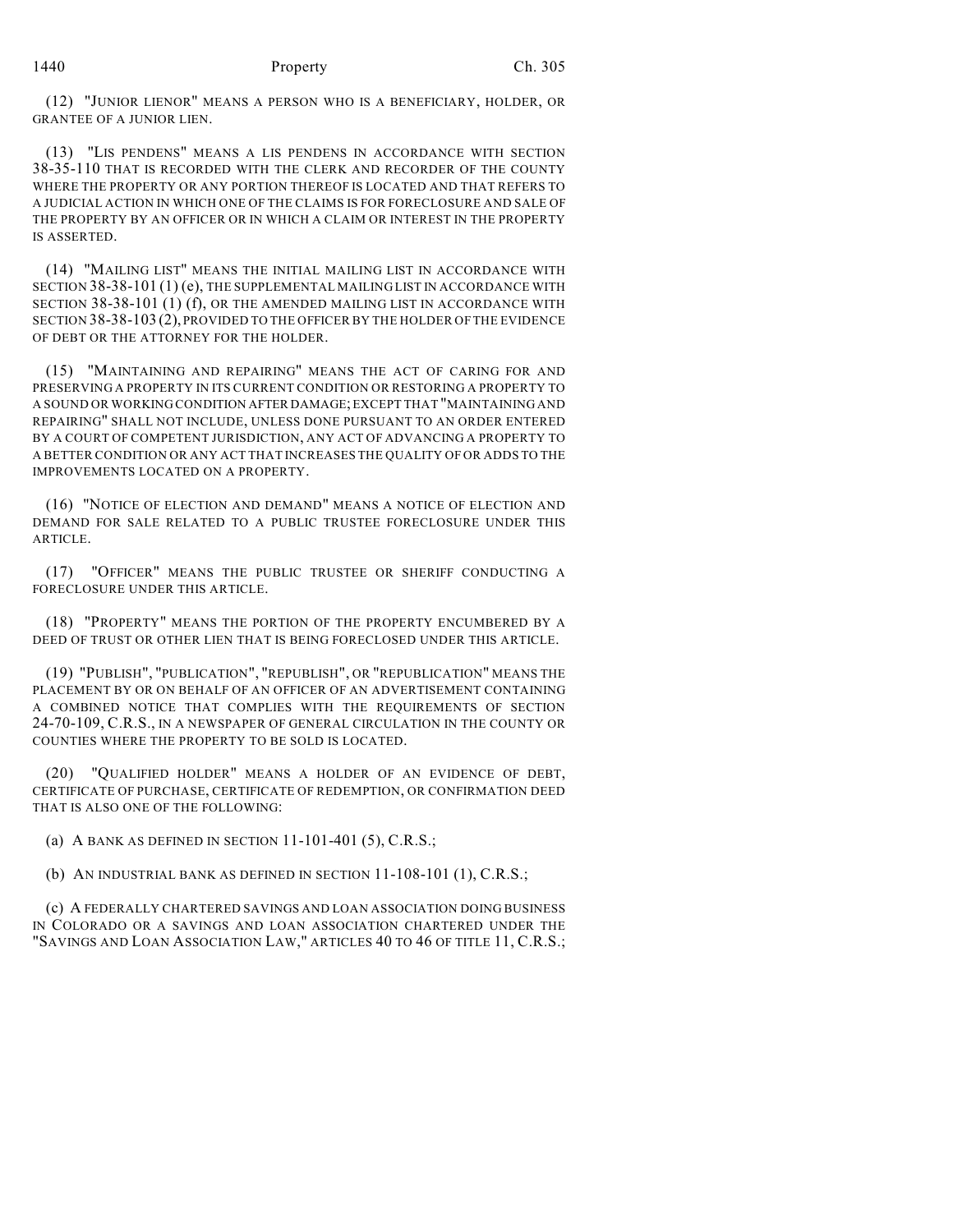(d) A SUPERVISED LENDER AS DEFINED IN SECTION 5-1-301 (46), C.R.S., THAT IS LICENSED TO MAKE SUPERVISED LOANS PURSUANT TO SECTION 5-2-302,C.R.S., AND THAT IS EITHER:

(I) A PUBLIC ENTITY, WHICH IS AN ENTITY THAT HAS ISSUED VOTING SECURITIES THAT ARE LISTED ON A NATIONAL SECURITY EXCHANGE REGISTERED UNDER THE FEDERAL "SECURITIES EXCHANGE ACT OF 1934", AS AMENDED; OR

(II) AN ENTITY IN WHICH ALL OF THE OUTSTANDING VOTING SECURITIES ARE HELD, DIRECTLY OR INDIRECTLY, BY A PUBLIC ENTITY;

(e) AN ENTITY IN WHICH ALL OF THE OUTSTANDING VOTING SECURITIES ARE HELD, DIRECTLY OR INDIRECTLY, BY A PUBLIC ENTITY THAT ALSO OWNS, DIRECTLY OR INDIRECTLY, ALL OF THE VOTING SECURITIES OF A SUPERVISED LENDER AS DEFINED IN SECTION 5-1-301 (46), C.R.S., THAT IS LICENSED TO MAKE SUPERVISED LOANS PURSUANT TO SECTION 5-2-302, C.R.S.;

(f) A FEDERAL HOUSING ADMINISTRATION APPROVED MORTGAGEE;

(g) A FEDERALLY CHARTERED CREDIT UNION DOING BUSINESS IN COLORADO OR A STATE-CHARTERED CREDIT UNION AS DESCRIBED IN SECTION 11-30-101, C.R.S.;

(h) AN AGENCY OR DEPARTMENT OF THE FEDERAL GOVERNMENT;

(i) AN ENTITY CREATED OR SPONSORED BY THE FEDERAL OR STATE GOVERNMENT THAT ORIGINATES, INSURES, GUARANTEES, OR PURCHASES LOANS OR A PERSON ACTING ON BEHALF OF SUCH AN ENTITY TO ENFORCE AN EVIDENCE OF DEBT OR THE DEED OF TRUST SECURING AN EVIDENCE OF DEBT; OR

(j) ANY ENTITY LISTED IN PARAGRAPHS (a) TO (i) OF THIS SUBSECTION (20) ACTING IN THE CAPACITY OF AGENT, NOMINEE EXCEPT AS OTHERWISE SPECIFIED IN SUBSECTION (10) OF THIS SECTION, OR TRUSTEE FOR ANOTHER PERSON.

(21) "RECORDS" MEANS THE RECORDS OF THE COUNTY CLERK AND RECORDER OF THE COUNTY WHERE THE PROPERTY IS LOCATED.

(22) "SALE" MEANS A FORECLOSURE SALE CONDUCTED BY AN OFFICER UNDER THIS ARTICLE.

(23) "SECURED INDEBTEDNESS" MEANS THE AMOUNT OWED PURSUANT TO THE EVIDENCE OF DEBT WITHOUT REGARD TO THE VALUE OF THE COLLATERAL.

(24) "STATEMENT OF REDEMPTION" MEANS THE SIGNED AND ACKNOWLEDGED STATEMENT OF THE HOLDER OF THE EVIDENCE OF DEBT OR THE SIGNED STATEMENT OF THE ATTORNEY FOR THE HOLDER AS REQUIRED BY SECTION 38-38-302 (3) OR THE SIGNED AND ACKNOWLEDGED STATEMENT OF THE LIENOR OR THE SIGNED STATEMENT OF THE ATTORNEY FOR THE LIENOR AS REQUIRED BY SECTION 38-38-302 (1) (f).

**SECTION 7.** 38-38-101, Colorado Revised Statutes, is REPEALED AND REENACTED, WITH AMENDMENTS, to read: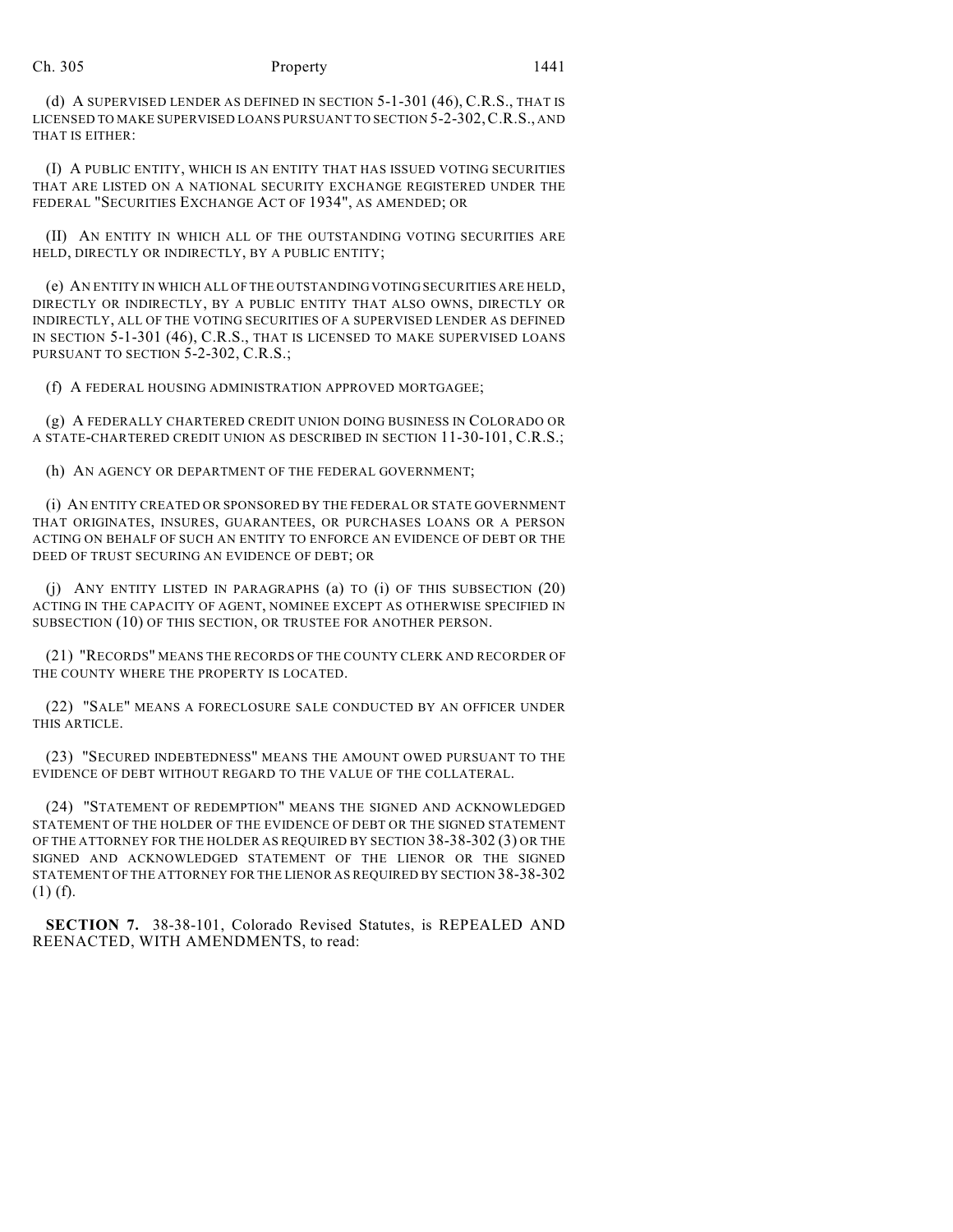# 1442 Property Ch. 305

**38-38-101. Holder of evidence of debt may elect to foreclose.** (1) **Documents required.** WHENEVER A HOLDER OF AN EVIDENCE OF DEBT DECLARES A VIOLATION OF A COVENANT OF A DEED OF TRUST AND ELECTS TO PUBLISH ALL OR A PORTION OF THE PROPERTY THEREIN DESCRIBED FOR SALE, THE HOLDER OR THE ATTORNEY FOR THE HOLDER SHALL FILE THE FOLLOWING WITH THE PUBLIC TRUSTEE OF THE COUNTY WHERE THE PROPERTY IS LOCATED:

(a) A NOTICE OF ELECTION AND DEMAND SIGNED AND ACKNOWLEDGED BY THE HOLDER OF THE EVIDENCE OF DEBT OR SIGNED BY THE ATTORNEY FOR THE HOLDER;

(b) THE ORIGINAL EVIDENCE OF DEBT, TOGETHER WITH THE ORIGINAL INDORSEMENT OR ASSIGNMENT THEREOF, IF ANY, TO THE HOLDER OF THE EVIDENCE OF DEBT OR OTHER PROPER INDORSEMENT OR ASSIGNMENT IN ACCORDANCE WITH SUBSECTION (6) OF THIS SECTION OR, IN LIEU OF THE ORIGINAL EVIDENCE OF DEBT, ONE OF THE FOLLOWING:

(I) A CORPORATE SURETY BOND ISSUED BY A COMPANY AUTHORIZED TO ISSUE SUCH BONDS IN THE STATE OF COLORADO IN THE AMOUNT OF ONE AND ONE-HALF TIMES THE FACE AMOUNT OF THE ORIGINAL EVIDENCE OF DEBT; OR

(II) A COPY OF THE EVIDENCE OF DEBT AND A CERTIFICATION SIGNED AND PROPERLY ACKNOWLEDGED BY A HOLDER OF AN EVIDENCE OF DEBT ACTING FOR ITSELF, OR AS AGENT, NOMINEE, OR TRUSTEE UNDER SUBSECTION (2) OF THIS SECTION OR A STATEMENT SIGNED BY THE ATTORNEY FOR SUCH HOLDER, CITING THE PARAGRAPH OF SECTION 38-38-100.3 (20) UNDER WHICH THE HOLDER CLAIMS TO BE A QUALIFIED HOLDER AND CERTIFYING OR STATING THAT THE COPY OF THE EVIDENCE OF DEBT IS TRUE AND CORRECT AND THAT THE USE OF THE COPY IS SUBJECT TO THE CONDITIONS DESCRIBED IN PARAGRAPH (a) OF SUBSECTION (2) OF THIS SECTION;

(c) THE ORIGINAL RECORDED DEED OF TRUST SECURING THE EVIDENCE OF DEBT, OR IN LIEU THEREOF, ONE OF THE FOLLOWING:

(I) A CERTIFIED COPY OF THE RECORDED DEED OF TRUST; OR

(II) A COPY OF THE RECORDED DEED OF TRUST AND A CERTIFICATION SIGNED AND PROPERLY ACKNOWLEDGED BY A HOLDER OF AN EVIDENCE OF DEBT ACTING FOR ITSELF OR AS AN AGENT, NOMINEE, OR TRUSTEE UNDER SUBSECTION (2) OF THIS SECTION OR A SIGNED STATEMENT BY THE ATTORNEY FOR SUCH HOLDER, CITING THE PARAGRAPH OF SECTION 38-38-100.3 (20) UNDER WHICH THE HOLDER CLAIMS TO BE A QUALIFIED HOLDER AND CERTIFYING OR STATING THAT THE COPY OF THE RECORDED DEED OF TRUST IS TRUE AND CORRECT AND THAT THE USE OF THE COPY IS SUBJECT TO THE CONDITIONS DESCRIBED IN PARAGRAPH (a) OF SUBSECTION (2) OF THIS SECTION;

(d) A COMBINED NOTICE PURSUANT TO SECTION 38-38-103 ;

(e) AN INITIAL MAILING LIST CONTAINING THE NAMES AND ADDRESSES OF THE PERSONS LISTED IN SECTION 38-38-103 (1) (a) (I); AND

(f) NO LESS THAN SIXTY CALENDAR DAYS PRIOR TO THE FIRST SCHEDULED SALE DATE, A SUPPLEMENTAL MAILING LIST CONTAINING THE NAMES AND ADDRESSES OF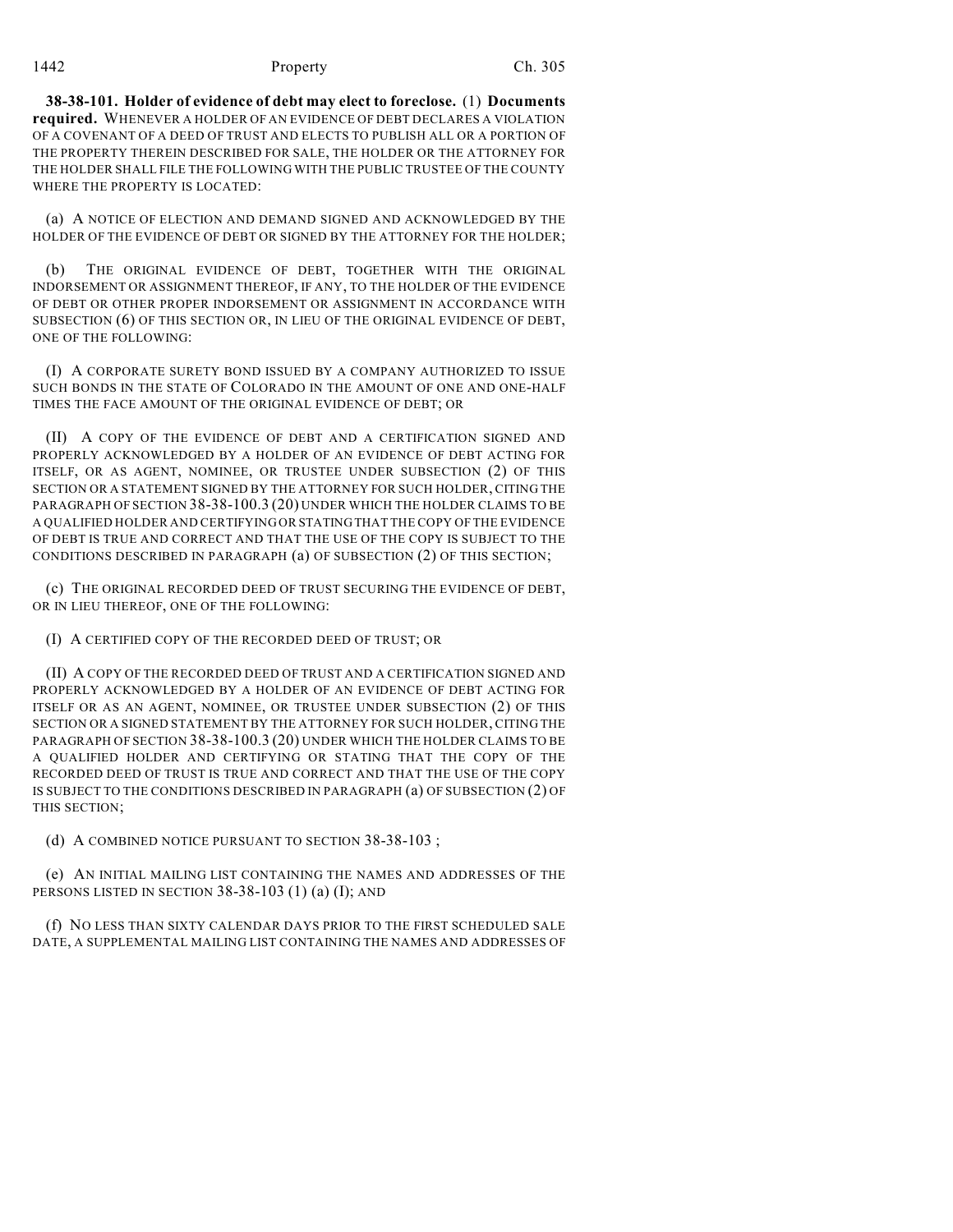THE PERSONS LISTED IN SECTION 38-38-103 (1) (a) (II).

(2) **Foreclosure by qualified holder without original evidence of debt, original or certified copy of deed of trust, or proper indorsement.** (a) A QUALIFIED HOLDER, WHETHER ACTING FOR ITSELF OR AS AGENT, NOMINEE, OR TRUSTEE UNDER SECTION 38-38-100.3 (20) (j), THAT ELECTS TO FORECLOSE WITHOUT THE ORIGINAL EVIDENCE OF DEBT PURSUANT TO SUBPARAGRAPH (II) OF PARAGRAPH (b) OF SUBSECTION (1) OF THIS SECTION, OR WITHOUT THE ORIGINAL RECORDED DEED OF TRUST OR A CERTIFIED COPY THEREOF PURSUANT TO SUBPARAGRAPH (II) OF PARAGRAPH (c) OF SUBSECTION (1) OF THIS SECTION, OR WITHOUT THE PROPER INDORSEMENT OR ASSIGNMENT OF AN EVIDENCE OF DEBT UNDER PARAGRAPH (b) OF SUBSECTION (1) OF THIS SECTION SHALL, BY OPERATION OF LAW, BE DEEMED TO HAVE AGREED TO INDEMNIFY AND DEFEND ANY PERSON LIABLE FOR REPAYMENT OF ANY PORTION OF THE ORIGINAL EVIDENCE OF DEBT IN THE EVENT THAT THE ORIGINAL EVIDENCE OF DEBT IS PRESENTED FOR PAYMENT TO THE EXTENT OF ANY AMOUNT, OTHER THAN THE AMOUNT OF A DEFICIENCY REMAINING UNDER THE EVIDENCE OF DEBT AFTER DEDUCTING THE AMOUNT BID AT SALE, AND ANY PERSON WHO SUSTAINS A LOSS DUE TO ANY TITLE DEFECT THAT RESULTS FROM RELIANCE UPON A SALE AT WHICH THE ORIGINAL EVIDENCE OF DEBT WAS NOT PRESENTED. THE INDEMNITY GRANTED BY THIS SUBSECTION (2) SHALL BE LIMITED TO ACTUAL ECONOMIC LOSS SUFFERED TOGETHER WITH ANY COURT COSTS AND REASONABLE ATTORNEY FEES AND COSTS INCURRED IN DEFENDING A CLAIM BROUGHT AS A DIRECT AND PROXIMATE CAUSE OF THE FAILURE TO PRODUCE THE ORIGINAL EVIDENCE OF DEBT, BUT SUCH INDEMNITY SHALL NOT INCLUDE, AND NO CLAIMANT SHALL BE ENTITLED TO, ANY SPECIAL, INCIDENTAL, CONSEQUENTIAL, RELIANCE, EXPECTATION, OR PUNITIVE DAMAGES OF ANY KIND. A QUALIFIED HOLDER ACTING AS AGENT, NOMINEE, OR TRUSTEE SHALL BE LIABLE FOR THE INDEMNITY PURSUANT TO THIS SUBSECTION (2).

(b) IN THE EVENT THAT A QUALIFIED HOLDER OR THE ATTORNEY FOR THE HOLDER COMMENCES A FORECLOSURE WITHOUT PRODUCTION OF THE ORIGINAL EVIDENCE OF DEBT, PROPER INDORSEMENT OR ASSIGNMENT, OR THE ORIGINAL RECORDED DEED OF TRUST OR A CERTIFIED COPY THEREOF, THE QUALIFIED HOLDER OR THE ATTORNEY FOR THE HOLDER MAY SUBMIT THE ORIGINAL EVIDENCE OF DEBT, PROPER INDORSEMENT OR ASSIGNMENT, OR THE ORIGINAL RECORDED DEED OF TRUST OR A CERTIFIED COPY THEREOF TO THE OFFICER PRIOR TO THE SALE. IN SUCH EVENT, THE SALE SHALL BE CONDUCTED AND ADMINISTERED AS IF THE ORIGINAL EVIDENCE OF DEBT, PROPER INDORSEMENT OR ASSIGNMENT, OR THE ORIGINAL RECORDED DEED OF TRUST OR A CERTIFIED COPY THEREOF HAD BEEN SUBMITTED AT THE TIME OF COMMENCEMENT OF SUCH PROCEEDING, AND ANY INDEMNITIES DEEMED TO HAVE BEEN GIVEN BY THE QUALIFIED HOLDER UNDER PARAGRAPH (a) OF THIS SUBSECTION (2) SHALL BE NULL AND VOID AS TO THE INSTRUMENT PRODUCED UNDER THIS PARAGRAPH (b).

(c) IN THE EVENT THAT A FORECLOSURE IS CONDUCTED WHERE THE ORIGINAL EVIDENCE OF DEBT, PROPER INDORSEMENT OR ASSIGNMENT, OR ORIGINAL RECORDED DEED OF TRUST OR CERTIFIED COPY THEREOF HAS NOT BEEN PRODUCED, THE ONLY CLAIMS SHALL BE AGAINST THE INDEMNITOR AS PROVIDED IN PARAGRAPH (a) OF THIS SUBSECTION (2) AND NOT AGAINST THE FORECLOSED PROPERTY OR THE ATTORNEY FOR THE HOLDER OF THE EVIDENCE OF DEBT. NOTHING IN THIS SECTION SHALL PRECLUDE A PERSON LIABLE FOR REPAYMENT OF THE EVIDENCE OF DEBT FROM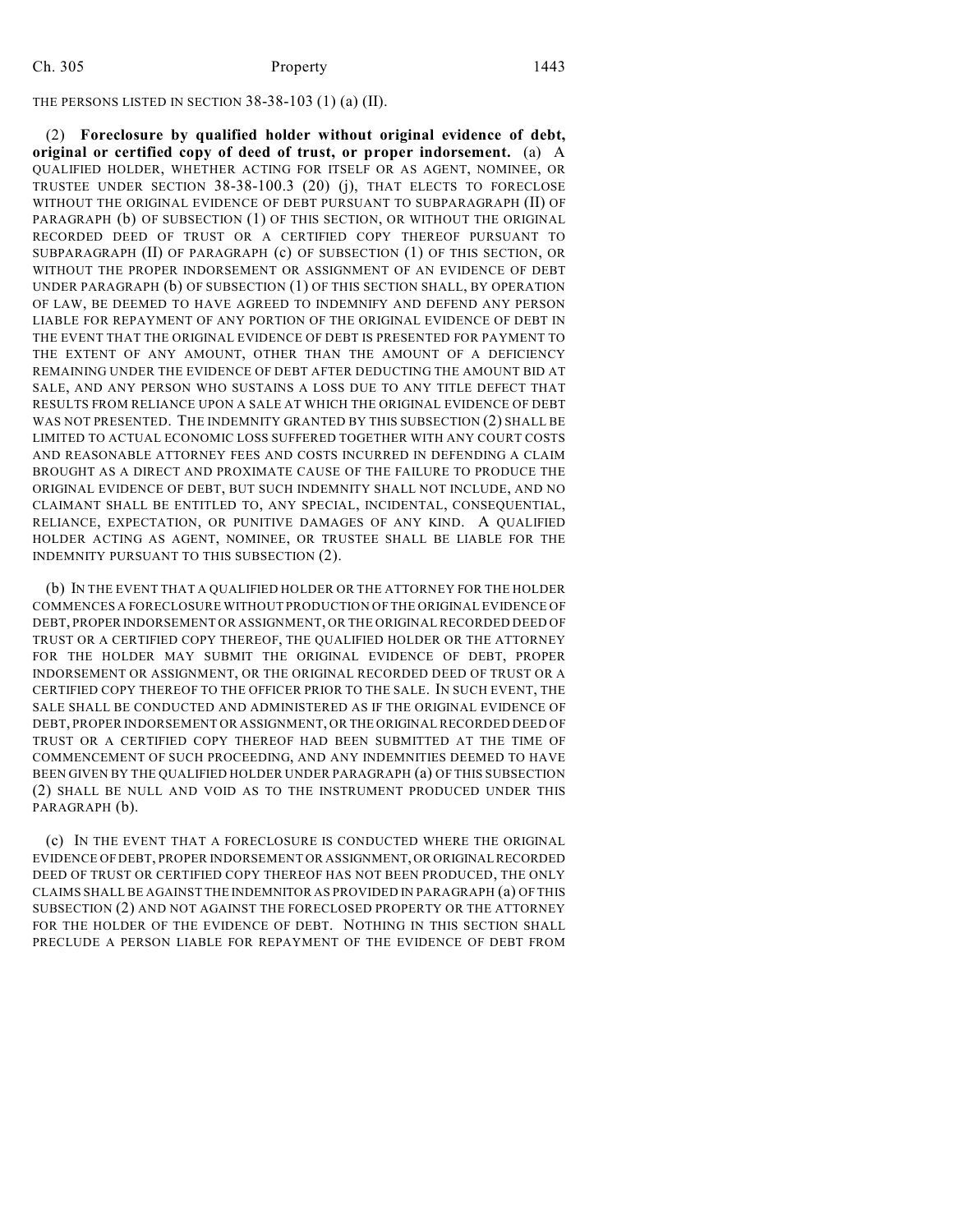PURSUING REMEDIES ALLOWED BY LAW.

(3) **Foreclosure on a portion of property.** A HOLDER OF AN EVIDENCE OF DEBT MAY ELECT TO FORECLOSE A DEED OF TRUST UNDER THIS ARTICLE AGAINST A PORTION OF THE PROPERTY ENCUMBERED BY THE DEED OF TRUST ONLY IF SUCH PORTION IS ENCUMBERED AS A SEPARATE AND DISTINCT PARCEL OR LOT BY THE ORIGINAL OR AN AMENDED DEED OF TRUST. ANY FORECLOSURE CONDUCTED BY A PUBLIC TRUSTEE AGAINST LESS THAN ALL OF THE PROPERTY THEN ENCUMBERED BY THE DEED OF TRUST SHALL NOT AFFECT THE LIEN OR THE POWER OF SALE CONTAINED THEREIN AS TO THE REMAINING PROPERTY. THE AMOUNT BID AT A SALE OF LESS THAN ALL OF THE PROPERTY SHALL BE DEEMED TO HAVE SATISFIED THE SECURED INDEBTEDNESS TO THE EXTENT OF THE AMOUNT OF THE BID.

(4) **Notice of election and demand.** A NOTICE OF ELECTION AND DEMAND FILED WITH THE PUBLIC TRUSTEE PURSUANT TO THIS SECTION SHALL CONTAIN THE FOLLOWING:

(a) THE NAMES OF THE ORIGINAL GRANTORS OF THE DEED OF TRUST BEING FORECLOSED AND THE ORIGINAL BENEFICIARIES OR GRANTEES THEREOF;

(b) THE NAME OF THE HOLDER OF THE EVIDENCE OF DEBT;

(c) THE DATE OF THE DEED OF TRUST BEING FORECLOSED;

(d) THE RECORDING DATE, COUNTY, BOOK, AND PAGE OR RECEPTION NUMBER OF THE RECORDING OF THE DEED OF TRUST BEING FORECLOSED;

(e) THE AMOUNT OF THE ORIGINAL PRINCIPAL BALANCE OF THE SECURED INDEBTEDNESS;

(f) THE AMOUNT OF THE OUTSTANDING PRINCIPAL BALANCE OF THE SECURED INDEBTEDNESS AS OF THE DATE OF THE NOTICE OF ELECTION AND DEMAND;

(g) A DESCRIPTION OF THE PROPERTY;

(h) A STATEMENT OF WHETHER THE PROPERTY DESCRIBED IN THE NOTICE OF ELECTION AND DEMAND IS ALL OR ONLY A PORTION OF THE PROPERTY THEN ENCUMBERED BY THE DEED OF TRUST BEING FORECLOSED;

(i) A STATEMENT OF THE VIOLATION OF THE COVENANT OF THE EVIDENCE OF DEBT OR DEED OF TRUST BEING FORECLOSED UPON WHICH THE FORECLOSURE IS BASED, WHICH STATEMENT SHALL NOT CONSTITUTE A WAIVER OF ANY RIGHT ACCRUING ON ACCOUNT OF ANY VIOLATION OF ANY COVENANT OF THE EVIDENCE OF DEBT OR DEED OF TRUST OTHER THAN THE VIOLATION SPECIFIED IN THE NOTICE OF ELECTION AND DEMAND; AND

(j) THE NAME, ADDRESS, AND BAR REGISTRATION NUMBER OF THE ATTORNEY FOR THE HOLDER OF THE EVIDENCE OF DEBT, WHICH MAY BE INDICATED IN THE SIGNATURE BLOCK OF THE NOTICE OF ELECTION AND DEMAND.

(5) **Error in notice.** IN THE EVENT THAT THE AMOUNT OF THE OUTSTANDING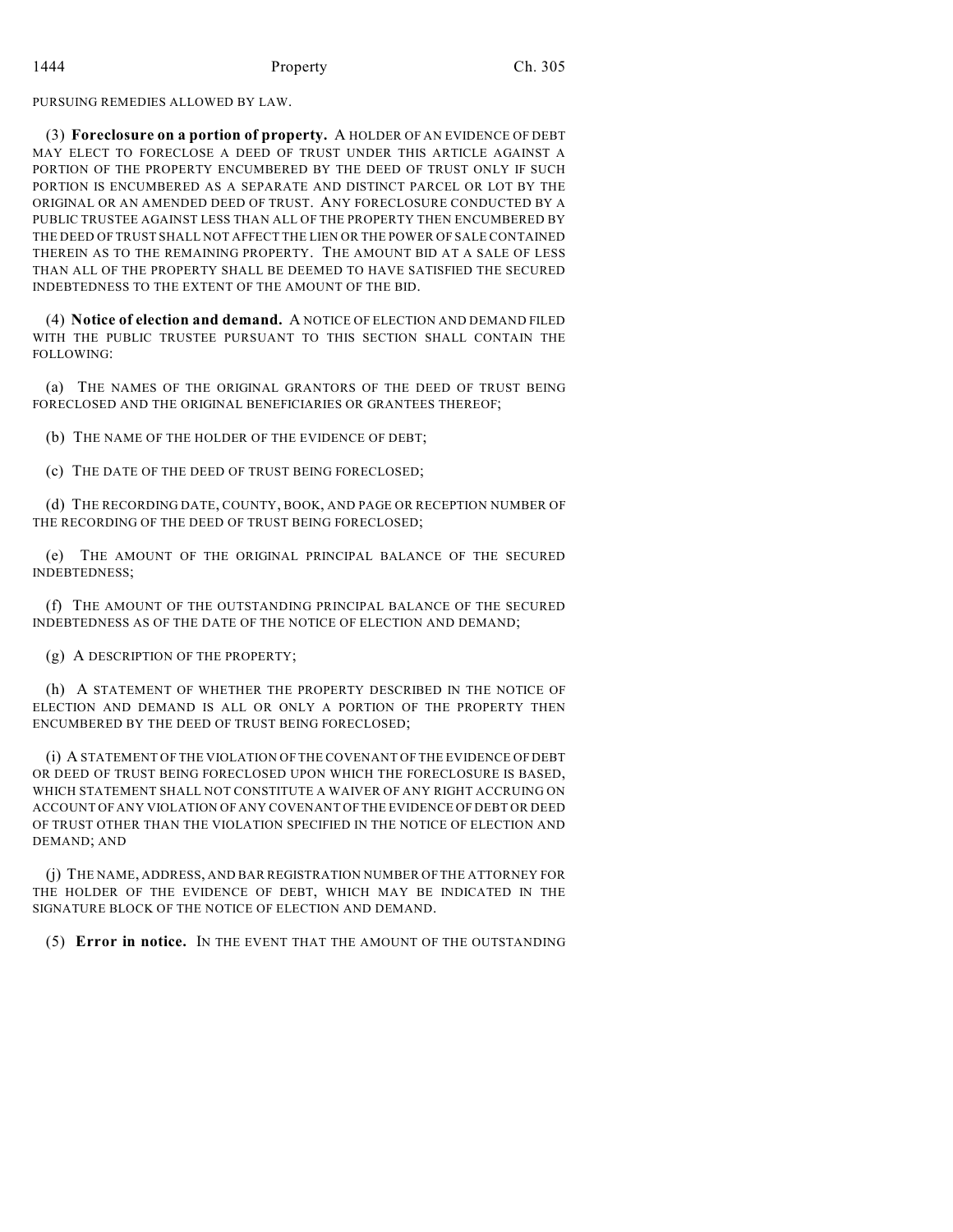# Ch. 305 Property Property 21445

PRINCIPAL BALANCE DUE AND OWING UPON THE SECURED INDEBTEDNESS IS ERRONEOUSLY SET FORTH IN THE NOTICE OF ELECTION AND DEMAND OR THE COMBINED NOTICE, THE ERROR SHALL NOT AFFECT THE VALIDITY OF THE NOTICE OF ELECTION AND DEMAND, THE COMBINED NOTICE, THE PUBLICATION, THE SALE, THE CERTIFICATE OF PURCHASE DESCRIBED IN SECTION 38-38-401, THE CERTIFICATE OF REDEMPTION DESCRIBED IN SECTION 38-38-402, THE CONFIRMATION DEED AS DEFINED IN SECTION 38-38-100.3 (5), OR ANY OTHER DOCUMENT EXECUTED IN CONNECTION THEREWITH.

(6) **Indorsement or assignment.** THE ORIGINAL EVIDENCE OF DEBT OR A COPY THEREOF WITHOUT PROPER INDORSEMENT OR ASSIGNMENT SHALL BE DEEMED TO BE PROPERLY INDORSED OR ASSIGNED IF A QUALIFIED HOLDER PRESENTS THE ORIGINAL EVIDENCE OF DEBT OR A COPY THEREOF TO THE OFFICER TOGETHER WITH A STATEMENT IN THE CERTIFICATION OF THE QUALIFIED HOLDER OR IN THE STATEMENT OF THE ATTORNEY FOR THE QUALIFIED HOLDER PURSUANT TO SUBPARAGRAPH (II) OF PARAGRAPH (b) OF SUBSECTION (1) OF THIS SECTION THAT THE PARTY ON WHOSE BEHALF THE FORECLOSURE WAS COMMENCED IS THE HOLDER OF THE EVIDENCE OF DEBT. PROPER INDORSEMENT OR ASSIGNMENT OF AN EVIDENCE OF DEBT SHALL ALSO INCLUDE, IN ADDITION TO THE ORIGINAL INDORSEMENT OR ASSIGNMENT, A CERTIFIED COPY OF AN INDORSEMENT OR ASSIGNMENT RECORDED IN THE COUNTY WHERE THE PROPERTY BEING FORECLOSED IS LOCATED.

(7) **Multiple instruments.** IF THE EVIDENCE OF DEBT CONSISTS OF MULTIPLE INSTRUMENTS, SUCH AS NOTES OR BONDS, THE HOLDER OF THE EVIDENCE OF DEBT MAY ELECT TO FORECLOSE WITH RESPECT TO FEWER THAN ALL OF SUCH INSTRUMENTS OR DOCUMENTS BY IDENTIFYING IN THE NOTICE OF ELECTION AND DEMAND AND THE COMBINED NOTICE ONLY THOSE TO BE SATISFIED IN WHOLE OR IN PART, IN WHICH CASE THE REQUIREMENTS OF THIS SECTION SHALL APPLY ONLY AS TO THOSE INSTRUMENTS OR DOCUMENTS.

(8) **Assignment or transfer of debt during foreclosure.** (a) THE HOLDER OF THE EVIDENCE OF DEBT MAY ASSIGN OR TRANSFER THE SECURED INDEBTEDNESS AT ANY TIME DURING THE PENDENCY OF A FORECLOSURE ACTION WITHOUT AFFECTING THE VALIDITY OF THE SECURED INDEBTEDNESS. UPON RECEIPT OF WRITTEN NOTICE SIGNED BY THE HOLDER WHO COMMENCED THE FORECLOSURE ACTION OR THE ATTORNEY FOR THE HOLDER STATING THAT THE EVIDENCE OF DEBT HAS BEEN ASSIGNED AND TRANSFERRED AND IDENTIFYING THE ASSIGNEE OR TRANSFEREE, THE PUBLIC TRUSTEE SHALL COMPLETE THE FORECLOSURE AS DIRECTED BY THE ASSIGNEE OR TRANSFEREE OR THE ATTORNEY FOR THE ASSIGNEE OR TRANSFEREE. NO HOLDER OF AN EVIDENCE OF DEBT, CERTIFICATE OF PURCHASE, OR CERTIFICATE OF REDEMPTION SHALL BE LIABLE TO ANY THIRD PARTY FOR THE ACTS OR OMISSIONS OF ANY ASSIGNEE OR TRANSFEREE THAT OCCUR AFTER THE DATE OF THE ASSIGNMENT OR TRANSFER.

(b) THE ASSIGNMENT OR TRANSFER OF THE SECURED INDEBTEDNESS DURING THE PENDENCY OF A FORECLOSURE SHALL BE DEEMED MADE WITHOUT RECOURSE UNLESS OTHERWISE AGREED IN A WRITTEN STATEMENT SIGNED BY THE ASSIGNOR OR TRANSFEROR. THE HOLDER OF THE EVIDENCE OF DEBT, CERTIFICATE OF PURCHASE, OR CERTIFICATE OF REDEMPTION MAKING THE ASSIGNMENT OR TRANSFER AND THE ATTORNEY FOR THE HOLDER SHALL HAVE NO DUTY, OBLIGATION, OR LIABILITY TO THE ASSIGNEE OR TRANSFEREE OR TO ANY THIRD PARTY FOR ANY ACT OR OMISSION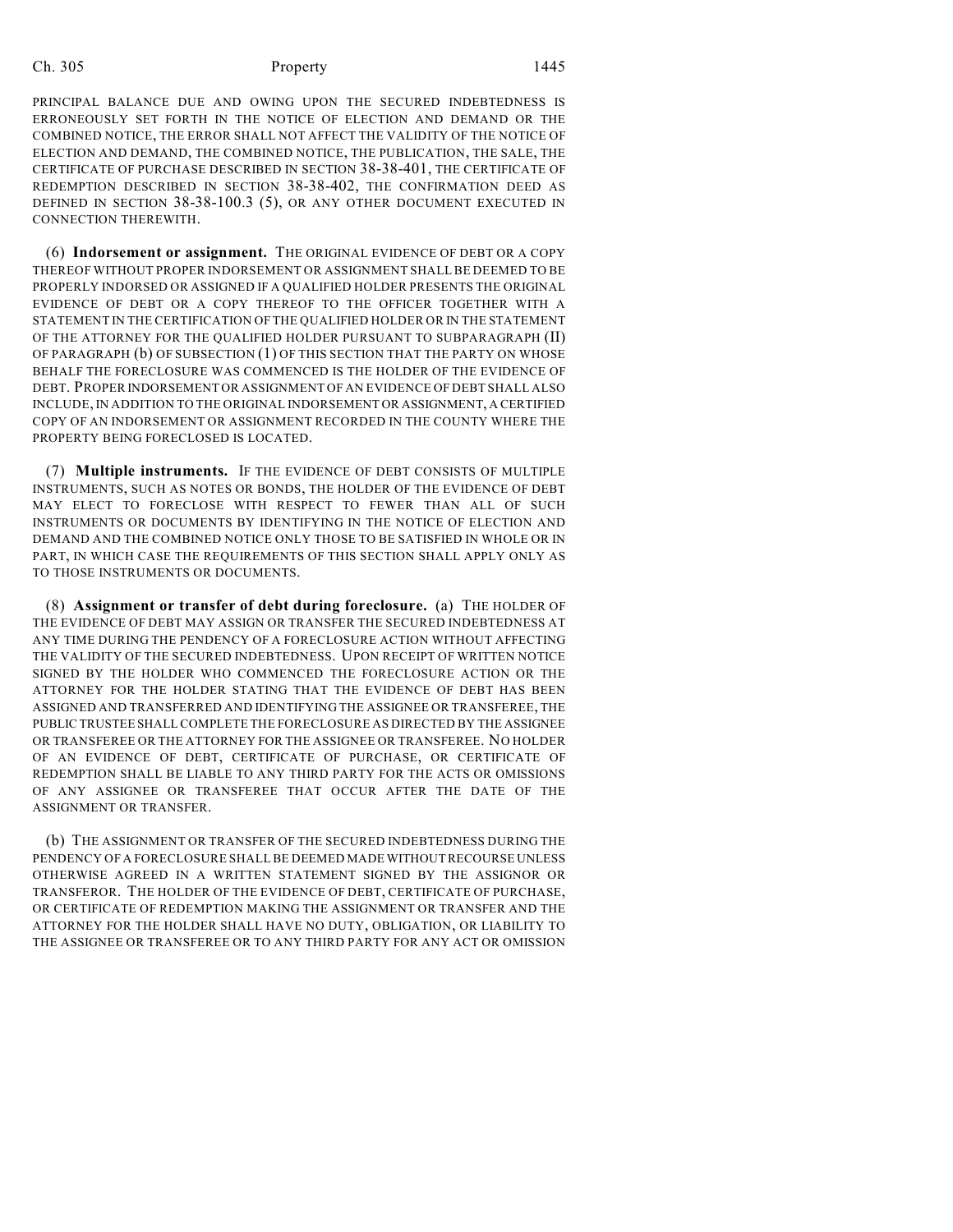WITH RESPECT TO THE FORECLOSURE OR THE LOAN SERVICING OF THE SECURED INDEBTEDNESS AFTER THE ASSIGNMENT OR TRANSFER. IF AN ASSIGNMENT OR TRANSFER IS MADE BY A QUALIFIED HOLDER THAT COMMENCED THE FORECLOSURE PURSUANT TO SUBSECTION (2) OF THIS SECTION, THE QUALIFIED HOLDER'S INDEMNITY UNDER SAID SUBSECTION (2) SHALL REMAIN IN EFFECT WITH RESPECT TO ALL PARTIES EXCEPT TO THE ASSIGNEE OR TRANSFEREE, UNLESS OTHERWISE AGREED IN A WRITING SIGNED BY THE ASSIGNEE OR TRANSFEREE IF THE ASSIGNEE OR TRANSFEREE IS A QUALIFIED HOLDER.

(9) **Partial release from deed of trust.** AT ANY TIME PRIOR TO THE SALE, A PORTION OF THE PROPERTY MAY BE RELEASED FROM THE DEED OF TRUST BEING FORECLOSED PURSUANT TO SECTION 38-39-102 OR AS OTHERWISE PROVIDED BY ORDER OF A COURT OF COMPETENT JURISDICTION RECORDED IN THE COUNTY WHERE THE PROPERTY BEING RELEASED IS LOCATED. UPON RECORDING OF THE RELEASE, THE HOLDER OF THE EVIDENCE OF DEBT OR THE ATTORNEY FOR THE HOLDER SHALL PAY THE FEE DESCRIBED IN SECTION 38-37-104 (1) (b) (IX), AMEND THE COMBINED NOTICE, AND, IN THE CASE OF A PUBLIC TRUSTEE FORECLOSURE, AMEND THE NOTICE OF ELECTION AND DEMAND TO DESCRIBE THE PROPERTY THAT CONTINUES TO BE SECURED BY THE DEED OF TRUST OR OTHER LIEN BEING FORECLOSED AS OF THE EFFECTIVE DATE OF THE RELEASE. THE PUBLIC TRUSTEE SHALL RECORD THE AMENDED NOTICE OF ELECTION AND DEMAND UPON RECEIPT. UPON RECEIPT OF THE AMENDED COMBINED NOTICE, THE PUBLIC TRUSTEE SHALL REPUBLISH AND MAIL THE AMENDED COMBINED NOTICE IN THE MANNER SET FORTH IN SECTION 38-38-109 (1) (b).

(10) **Deposit.** THE PUBLIC TRUSTEE MAY REQUIRE A DEPOSIT OF UP TO FIVE HUNDRED DOLLARS AT THE TIME THE NOTICE OF ELECTION AND DEMAND IS FILED, TO BE APPLIED AGAINST THE FEES AND COSTS OF THE PUBLIC TRUSTEE. THE PUBLIC TRUSTEE MAY ALLOW THE ATTORNEY FOR THE HOLDER OF THE EVIDENCE OF DEBT TO ESTABLISH ONE OR MORE ACCOUNTS WITH THE PUBLIC TRUSTEE, WHICH THE PUBLIC TRUSTEE MAY USE TO PAY THE FEES AND COSTS OF THE PUBLIC TRUSTEE IN ANY FORECLOSURE FILED BY THE HOLDER OR THE ATTORNEY FOR THE HOLDER, OR THROUGH WHICH THE PUBLIC TRUSTEE MAY TRANSMIT REFUNDS OR CURES, EXCESS PROCEEDS, OR REDEMPTION PROCEEDS.

**SECTION 8.** 38-38-102, Colorado Revised Statutes, is REPEALED AND REENACTED, WITH AMENDMENTS, to read:

**38-38-102. Recording notice of election and demand - record of sale.** (1) NO LATER THAN TEN BUSINESS DAYS FOLLOWING THE RECEIPT OF THE NOTICE OF ELECTION AND DEMAND, THE PUBLIC TRUSTEE SHALL CAUSE THE NOTICE TO BE RECORDED IN THE OFFICE OF THE COUNTY CLERK AND RECORDER OF THE COUNTY WHERE THE PROPERTY DESCRIBED IN THE NOTICE IS LOCATED.

(2) THE PUBLIC TRUSTEE SHALL RETAIN IN THE PUBLIC TRUSTEE'S RECORDS A PRINTED OR ELECTRONIC COPY OF THE NOTICE OF ELECTION AND DEMAND AND THE COMBINED NOTICE, AS PUBLISHED PURSUANT TO SECTION 38-38-103. SUCH RECORDS SHALL BE AVAILABLE FOR INSPECTION BY THE PUBLIC AT THE PUBLIC TRUSTEE'S OFFICES DURING THE PUBLIC TRUSTEE'S NORMAL BUSINESS HOURS.

**SECTION 9.** 38-38-103, Colorado Revised Statutes, is REPEALED AND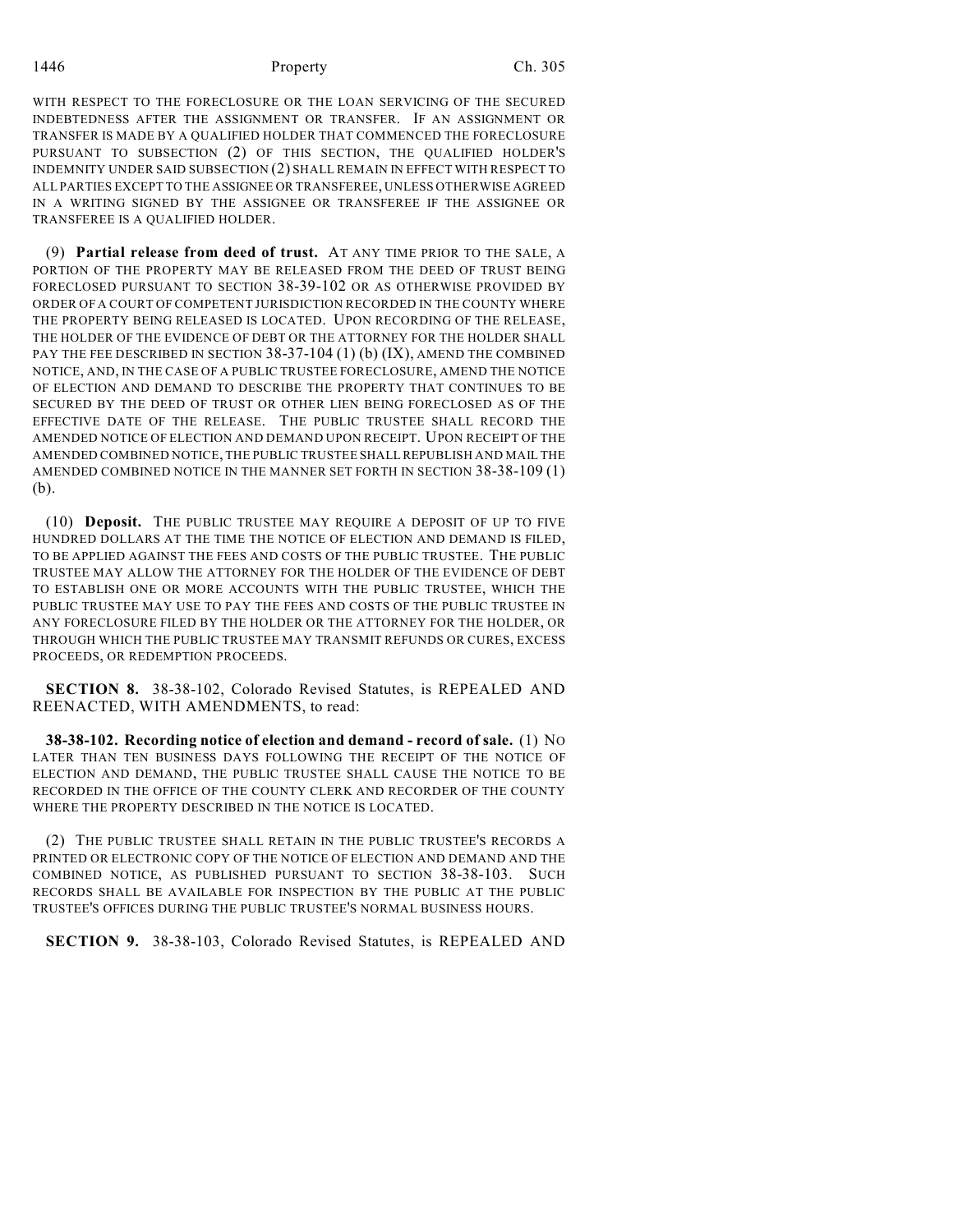REENACTED, WITH AMENDMENTS, to read:

**38-38-103. Combined notice - publication - providing information.** (1) (a) THE PUBLIC TRUSTEE SHALL MAIL A COMBINED NOTICE AS DESCRIBED IN SUBSECTION (4) OF THIS SECTION TO THE FOLLOWING PERSONS AS SET FORTH IN THE INITIAL MAILING LIST AS FOLLOWS:

(I) NO MORE THAN TWENTY CALENDAR DAYS AFTER THE RECORDING OF THE NOTICE OF ELECTION AND DEMAND, TO:

(A) THE ORIGINAL GRANTOR OF THE DEED OF TRUST OR OBLIGOR UNDER ANY OTHER LIEN BEING FORECLOSED AT THE ADDRESS SHOWN IN THE RECORDED DEED OF TRUST OR OTHER LIEN BEING FORECLOSED AND, IF DIFFERENT, THE LAST ADDRESS, IF ANY, SHOWN IN THE RECORDS OF THE HOLDER OF THE EVIDENCE OF DEBT;

(B) ANY PERSON KNOWN OR BELIEVED BY THE HOLDER OF THE EVIDENCE OF DEBT TO BE PERSONALLY LIABLE UNDER THE EVIDENCE OF DEBT SECURED BY THE DEED OF TRUST OR OTHER LIEN BEING FORECLOSED AT THE LAST ADDRESS, IF ANY, SHOWN IN THE RECORDS OF THE HOLDER; AND

(C) THE OCCUPANT OF THE PROPERTY, ADDRESSED TO "OCCUPANT" AT THE ADDRESS OF THE PROPERTY;

(II) NO MORE THAN SIXTY CALENDAR DAYS NOR LESS THAN FORTY-FIVE CALENDAR DAYS PRIOR TO THE FIRST SCHEDULED DATE OF SALE, TO THE FOLLOWING PERSONS AS SET FORTH IN THE SUPPLEMENTAL MAILING LIST:

(A) THE ORIGINAL GRANTOR OF THE DEED OF TRUST OR OBLIGOR UNDER ANY OTHER LIEN BEING FORECLOSED AT THE ADDRESS SHOWN IN THE RECORDED DEED OF TRUST OR OTHER LIEN BEING FORECLOSED AND, IF DIFFERENT, THE LAST ADDRESS, IF ANY, SHOWN IN THE RECORDS OF THE HOLDER OF THE EVIDENCE OF DEBT;

(B) THE OWNER OF THE PROPERTY AS OF THE DATE AND TIME OF THE RECORDING OF THE NOTICE OF ELECTION AND DEMAND OR LIS PENDENS AS SHOWN IN THE RECORDS AT THE ADDRESS INDICATED IN SUCH RECORDED INSTRUMENT;

(C) ANY PERSON KNOWN OR BELIEVED BY THE HOLDER OF THE EVIDENCE OF DEBT TO BE PERSONALLY LIABLE UNDER THE EVIDENCE OF DEBT SECURED BY THE DEED OF TRUST OR OTHER LIEN BEING FORECLOSED, AT THE LAST ADDRESS, IF ANY, SHOWN IN THE RECORDS OF THE HOLDER;

(D) THE OCCUPANT OF THE PROPERTY, ADDRESSED TO "OCCUPANT" AT THE ADDRESS OF THE PROPERTY; AND

(E) EACH PERSON WHO APPEARS TO HAVE AN INTEREST IN THE PROPERTY DESCRIBED IN THE COMBINED NOTICE BY AN INSTRUMENT RECORDED PRIOR TO THE DATE AND TIME OF THE RECORDING OF THE NOTICE OF ELECTION AND DEMAND OR LIS PENDENS WITH THE CLERK AND RECORDER OF THE COUNTY WHERE THE PROPERTY OR ANY PORTION THEREOF IS LOCATED AT THE ADDRESS OF THE PERSON INDICATED ON SUCH INSTRUMENT, IF THE PERSON'S INTEREST IN THE PROPERTY MAY BE EXTINGUISHED BY THE FORECLOSURE.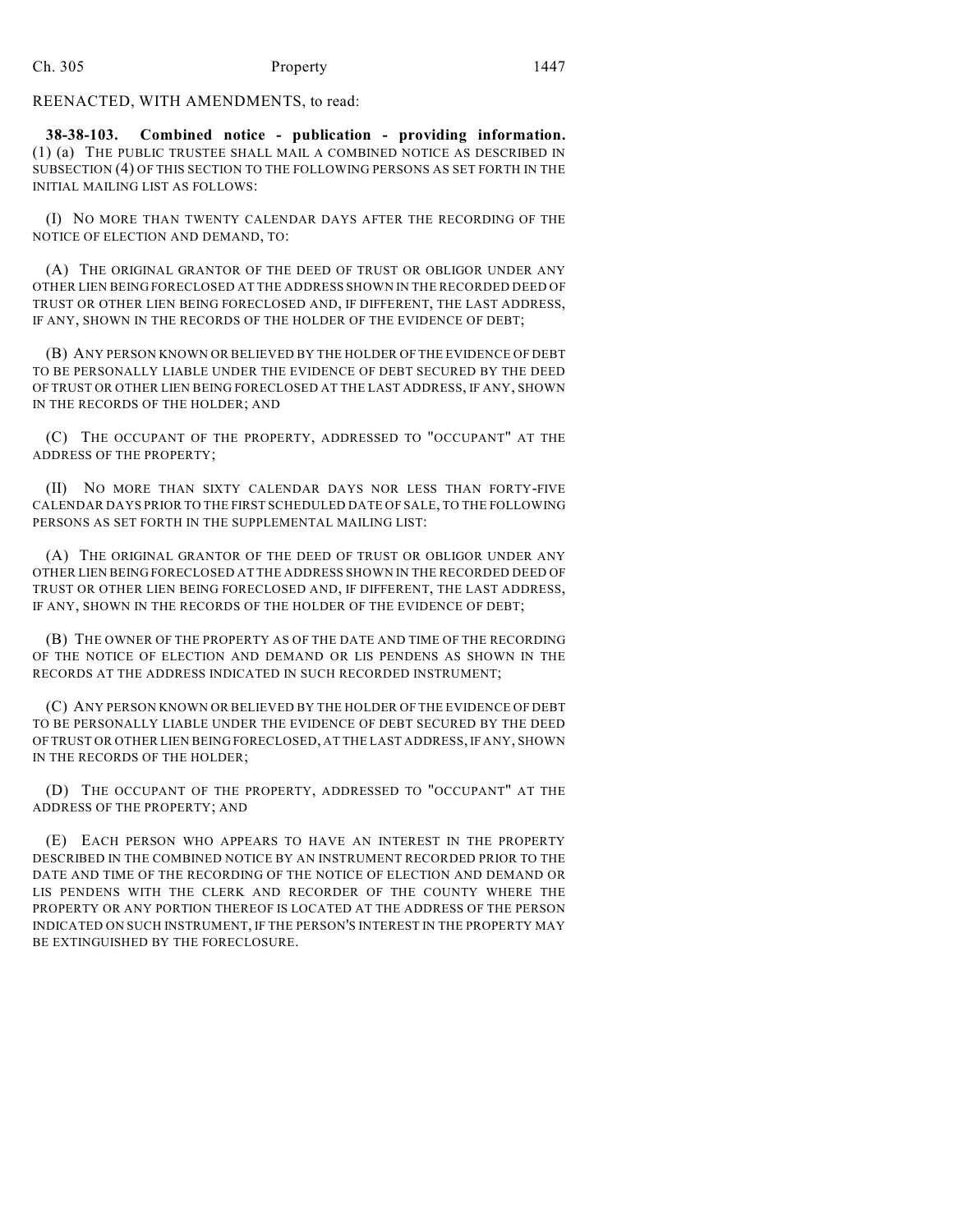# 1448 Property Ch. 305

(b) WITH RESPECT TO A PUBLIC TRUSTEE SALE, IF A DEED OF TRUST BEING FORECLOSED HAS PRIORITY OVER A LESSEE WHO HAS AN UNRECORDED POSSESSORY INTEREST IN THE PROPERTY AND THE HOLDER OF THE EVIDENCE OF DEBT DESIRES TO TERMINATE THE POSSESSORY INTEREST WITH THE FORECLOSURE, THE HOLDER SHALL INCLUDE ON THE MAILING LIST THE LESSEE TOGETHER WITH THE ADDRESS OF THE PREMISES OF THE LESSEE AND, IF DIFFERENT, THE ADDRESS OF THE PROPERTY.

(c) IF A RECORDED INSTRUMENT DOES NOT SPECIFY THE ADDRESS OF THE PARTY PURPORTING TO HAVE AN INTEREST IN THE PROPERTY UNDER SUCH RECORDED INSTRUMENT, THE PARTY SHALL NOT BE ENTITLED TO NOTICE AND ANY INTEREST IN THE PROPERTY UNDER SUCH INSTRUMENT SHALL BE EXTINGUISHED UPON THE EXECUTION AND DELIVERY OF A DEED PURSUANT TO SECTION 38-38-501.

(2) (a) THE HOLDER OF THE EVIDENCE OF DEBT OR THE ATTORNEY FOR THE HOLDER MAY DELIVER AN AMENDED MAILING LIST TO THE OFFICER FROM TIME TO TIME, BUT NO LESS THAN SIXTY-FIVE CALENDAR DAYS PRIOR TO THE DATE OF SALE. THE OFFICER SHALL SEND THE NOTICE PURSUANT TO SUBSECTION (4) OF THIS SECTION TO THE PERSONS ON THE AMENDED MAILING LIST NO LESS THAN SIXTY CALENDAR DAYS PRIOR TO THE DATE OF SALE.

(b) AT ANY TIME AFTER THE FIRST PUBLICATION OF THE COMBINED NOTICE UNDER PARAGRAPH (a) OF SUBSECTION (5) OF THIS SECTION AND PRIOR TO THE DATE OF SALE, THE HOLDER OF THE EVIDENCE OF DEBT OR THE ATTORNEY FOR THE HOLDER MAY DELIVER AN AMENDED MAILING LIST TO THE OFFICER, AND THE OFFICER SHALL MAIL THE AMENDED COMBINED NOTICE, REPUBLISH, AND CONTINUE THE SALE PURSUANT TO SECTION 38-38-109 (1) (b).

(3) THE SHERIFF SHALL MAIL A COMBINED NOTICE AS DESCRIBED IN SUBSECTION (4) OF THIS SECTION TO THE PERSONS NAMED AT THE ADDRESSES INDICATED IN A MAILING LIST CONTAINING THE NAMES AND ADDRESSES OF THE PERSONS LISTED IN SUBPARAGRAPH (II) OF PARAGRAPH (a) OF SUBSECTION (1) OF THIS SECTION NO LESS THAN SIXTEEN NOR MORE THAN THIRTY CALENDAR DAYS AFTER THE HOLDER OF THE EVIDENCE OF DEBT OR THE ATTORNEY FOR THE HOLDER DELIVERS TO THE SHERIFF THE MAILING LIST AND THE ORIGINAL OR A COPY OF A DECREE OF FORECLOSURE OR A WRIT OF EXECUTION DIRECTING THE SHERIFF TO SELL PROPERTY.

(4) (a) THE COMBINED NOTICES REQUIRED TO BE MAILED PURSUANT TO SUBSECTIONS (1), (2), AND (3) OF THIS SECTION SHALL CONTAIN THE FOLLOWING:

(I) THE INFORMATION REQUIRED BY SECTION 38-38-101 (4);

(II) THE STATEMENT: A NOTICE OF INTENT TO CURE FILED PURSUANT TO SECTION 38-38-104 SHALL BE FILED WITH THE OFFICER AT LEAST FIFTEEN CALENDAR DAYS PRIOR TO THE FIRST SCHEDULED SALE DATE OR ANY DATE TO WHICH THE SALE IS CONTINUED;

(III) THE STATEMENT: A NOTICE OF INTENT TO REDEEM FILED PURSUANT TO SECTION 38-38-302 SHALL BE FILED WITH THE OFFICER NO LATER THAN TEN BUSINESS DAYS AFTER THE SALE;

(IV) THE NAME, ADDRESS, AND TELEPHONE NUMBER OF EACH ATTORNEY, IF ANY,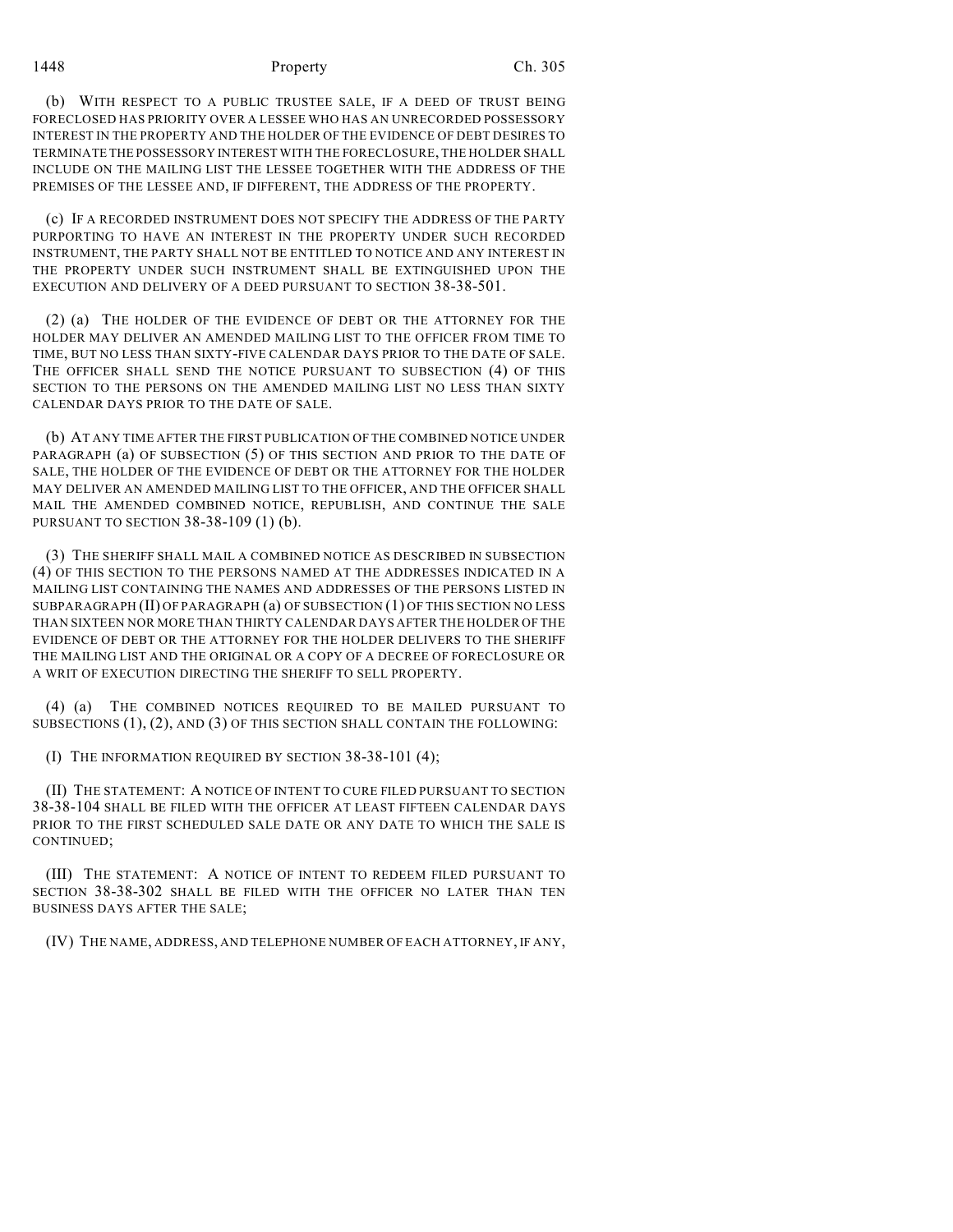REPRESENTING THE HOLDER OF THE EVIDENCE OF DEBT;

(V) THE DATE OF SALE DETERMINED PURSUANT TO SECTION 38-38-108;

(VI) THE PLACE OF SALE DETERMINED PURSUANT TO SECTION 38-38-110; AND

(VII) THE STATEMENT AS REQUIRED BY SECTION 24-70-109, C.R.S.: THE LIEN BEING FORECLOSED MAY NOT BE A FIRST LIEN.

(b) A LEGIBLE COPY OF THIS SECTION AND SECTIONS 38-37-108, 38-38-104, 38-38-301, 38-38-304, 38-38-305, AND 38-38-306 SHALL BE SENT WITH ALL NOTICES PURSUANT TO THIS SECTION.

(5) (a) NO MORE THAN SIXTY CALENDAR DAYS NOR LESS THAN FORTY-FIVE CALENDAR DAYS PRIOR TO THE FIRST SCHEDULED DATE OF SALE, UNLESS A LONGER PERIOD OF PUBLICATION IS SPECIFIED IN THE DEED OF TRUST OR OTHER LIEN BEING FORECLOSED, A DEED OF TRUST OR OTHER LIEN BEING FORECLOSED SHALL BE DEEMED TO REQUIRE THE OFFICER TO PUBLISH THE COMBINED NOTICE, OMITTING THE COPIES OF THE STATUTES UNDER PARAGRAPH (b) OF SUBSECTION (4) OF THIS SECTION, FOR FOUR WEEKS, WHICH MEANS PUBLICATION ONCE EACH WEEK FOR FIVE CONSECUTIVE WEEKS.

(b) THE OFFICER SHALL REVIEW ALL SUCH PUBLICATIONS OF THE COMBINED NOTICE FOR ACCURACY.

(c) THE FEES AND COSTS TO BE ALLOWED FOR PUBLICATION OF THE COMBINED NOTICE SHALL BE AS PROVIDED BY LAW FOR THE PUBLICATION OF LEGAL NOTICES OR ADVERTISING.

**SECTION 10.** 38-38-104, Colorado Revised Statutes, is REPEALED AND REENACTED, WITH AMENDMENTS, to read:

**38-38-104. Right to cure when default is nonpayment - right to cure for certain technical defaults.** (1) WHENEVER THE ONLY ALLEGED DEFAULT IN THE TERMS OF THE EVIDENCE OF DEBT, DEED OF TRUST, OR OTHER LIEN BEING FORECLOSED IS NONPAYMENT OF SUMS DUE THEREUNDER, ANY OF THE FOLLOWING PERSONS IS ENTITLED TO CURE THE DEFAULT IF THE PERSON FILES WITH THE OFFICER, NO LATER THAN FIFTEEN CALENDAR DAYS PRIOR TO THE DATE OF SALE, A WRITTEN NOTICE OF INTENT TO CURE TOGETHER WITH EVIDENCE OF THE PERSON'S RIGHT TO CURE TO THE SATISFACTION OF THE OFFICER:

(a) (I) THE OWNER OF THE PROPERTY AS OF THE DATE AND TIME OF THE RECORDING OF THE NOTICE OF ELECTION AND DEMAND OR LIS PENDENS AS EVIDENCED IN THE RECORDS;

(II) IF THE OWNER OF THE PROPERTY IS DEAD OR INCAPACITATED ON OR AFTER THE DATE AND TIME OF THE RECORDING OF THE NOTICE OF ELECTION AND DEMAND OR LIS PENDENS, THE OWNER'S HEIRS, PERSONAL REPRESENTATIVE, LEGAL GUARDIAN, OR CONSERVATOR AS OF THE TIME OF FILING OF THE NOTICE OF INTENT TO CURE, WHETHER OR NOT SUCH PERSON'S INTEREST IS SHOWN IN THE RECORDS, OR ANY CO-OWNER OF THE PROPERTY IF THE CO-OWNER'S OWNERSHIP INTEREST IS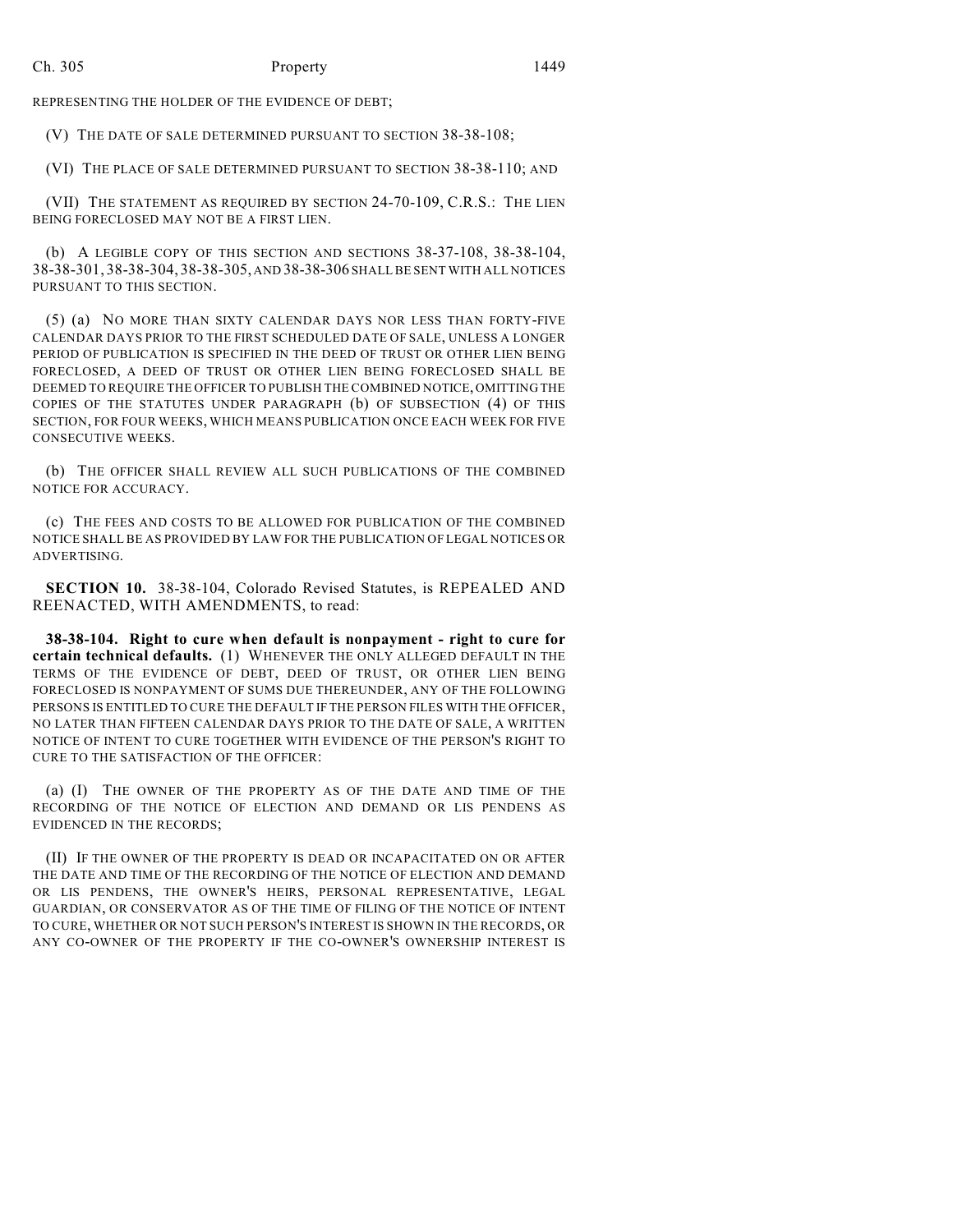EVIDENCED IN THE RECORDS AS OF THE DATE AND TIME OF THE RECORDING OF THE NOTICE OF ELECTION AND DEMAND OR LIS PENDENS;

(III) A TRANSFEREE OF THE PROPERTY AS EVIDENCED IN THE RECORDS AS OF THE TIME OF FILING OF THE NOTICE OF INTENT TO CURE IF THE TRANSFEREE WAS THE PROPERTY OWNER'S SPOUSE AS OF THE DATE AND TIME OF THE RECORDING OF THE NOTICE OF ELECTION AND DEMAND OR LIS PENDENS OR IF THE TRANSFEREE IS WHOLLY OWNED OR CONTROLLED BY THE PROPERTY OWNER, IS WHOLLY OWNED OR CONTROLLED BY THE CONTROLLING OWNER OF THE PROPERTY OWNER, OR IS THE CONTROLLING OWNER OF THE PROPERTY OWNER;

(IV) A TRANSFEREE OR OWNER OF THE PROPERTY BY VIRTUE OF MERGER OR OTHER SIMILAR EVENT OR BY OPERATION OF LAW OCCURRING AFTER THE DATE AND TIME OF THE RECORDING OF THE NOTICE OF ELECTION AND DEMAND OR LIS PENDENS; OR

(V) THE HOLDER OF AN ORDER OR JUDGMENT ENTERED BY A COURT OF COMPETENT JURISDICTION AS EVIDENCED IN THE RECORDS AFTER THE DATE AND TIME OF THE RECORDING OF THE NOTICE OF ELECTION AND DEMAND OR LIS PENDENS ORDERING TITLE TO THE PROPERTY TO BE VESTED IN A PERSON OTHER THAN THE OWNER IN CONNECTION WITH A DIVORCE, PROPERTY SETTLEMENT, QUIET TITLE ACTION, OR SIMILAR PROCEEDING;

(b) A PERSON LIABLE UNDER THE EVIDENCE OF DEBT;

(c) A SURETY OR GUARANTOR OF THE EVIDENCE OF DEBT; OR

(d) A HOLDER OF AN INTEREST JUNIOR TO THE LIEN BEING FORECLOSED BY VIRTUE OF BEING A LIENOR OR LESSEE OF, OR A HOLDER OF AN EASEMENT OR LICENSE ON, THE PROPERTY OR A CONTRACT VENDEE OF THE PROPERTY, IF THE INSTRUMENT EVIDENCING THE INTEREST WAS RECORDED IN THE RECORDS PRIOR TO THE DATE AND TIME OF THE RECORDING OF THE NOTICE OF ELECTION AND DEMAND OR LIS PENDENS.

(2) (a) PROMPTLY UPON RECEIPT OF A NOTICE OF INTENT TO CURE BY THE OFFICER, BUT NO LESS THAN TWELVE CALENDAR DAYS PRIOR TO THE DATE OF SALE, THE OFFICER SHALL TRANSMIT BY MAIL, FACSIMILE, OR ELECTRONIC MEANS TO THE PERSON EXECUTING THE NOTICE OF ELECTION AND DEMAND A REQUEST FOR A STATEMENT OF ALL SUMS NECESSARY TO CURE THE DEFAULT. THE STATEMENT SHALL BE FILED WITH THE OFFICER BY THE ATTORNEY FOR THE HOLDER OR, IF NONE, BY THE HOLDER OF THE EVIDENCE OF DEBT, AND SHALL SET FORTH THE AMOUNTS NECESSARY TO CURE AS IDENTIFIED IN PARAGRAPH (b) OF THIS SUBSECTION (2), WITH THE SAME DETAIL AS REQUIRED FOR A BID PURSUANT TO SECTION 38-38-106.

(b) NO LATER THAN 12 NOON ON THE DAY BEFORE THE SALE, THE PERSON DESIRING TO CURE THE DEFAULT SHALL PAY TO THE OFFICER ALL SUMS THAT ARE DUE AND OWING UNDER THE EVIDENCE OF DEBT AND DEED OF TRUST OR OTHER LIEN BEING FORECLOSED AND ALL FEES AND COSTS OF THE HOLDER OF THE EVIDENCE OF DEBT, INCLUDING BUT NOT LIMITED TO ALL FEES AND COSTS OF THE ATTORNEY FOR THE HOLDER ALLOWABLE UNDER THE EVIDENCE OF DEBT, DEED OF TRUST, OR OTHER LIEN BEING FORECLOSED THROUGH THE EFFECTIVE DATE SET FORTH IN THE CURE STATEMENT; EXCEPT THAT ANY PRINCIPAL THAT WOULD NOT HAVE BEEN DUE IN THE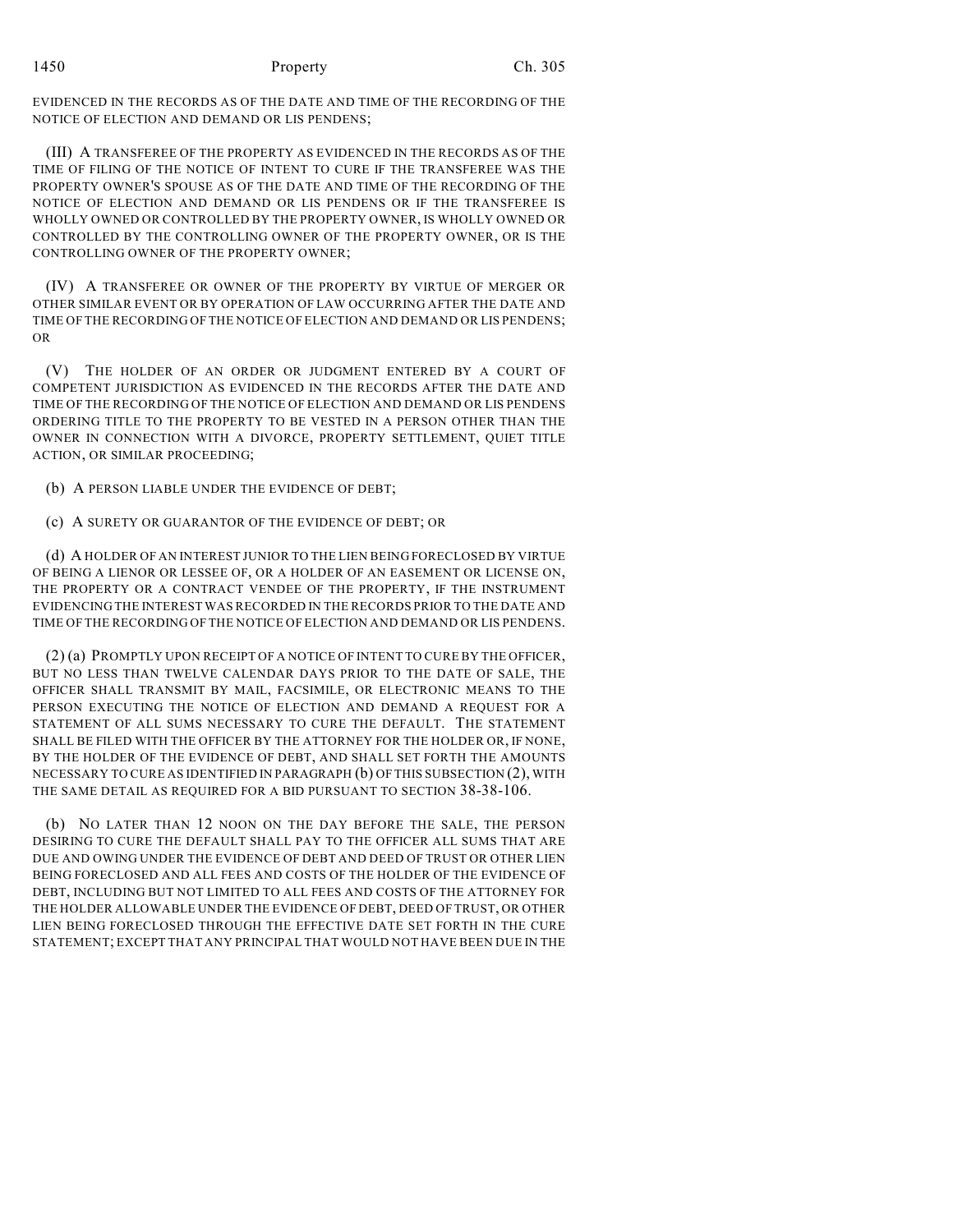ABSENCE OF ACCELERATION SHALL NOT BE INCLUDED IN SUCH SUMS DUE.

(c) IF A CURE IS MADE, INTEREST FOR THE PERIOD OF ANY CONTINUANCE PURSUANT TO SECTION 38-38-109 (1) (c) SHALL BE ALLOWED ONLY AT THE REGULAR RATE AND NOT AT THE DEFAULT RATE AS MAY BE SPECIFIED IN THE EVIDENCE OF DEBT, DEED OF TRUST, OR OTHER LIEN BEING FORECLOSED. IF A CURE IS NOT MADE, INTEREST AT THE DEFAULT RATE, IF SPECIFIED IN THE EVIDENCE OF DEBT, DEED OF TRUST, OR OTHER LIEN BEING FORECLOSED, FOR THE PERIOD OF THE CONTINUANCE SHALL BE ALLOWED.

(d) UPON RECEIPT OF THE CURE AMOUNT AND A WITHDRAWAL OR DISMISSAL OF THE FORECLOSURE FROM THE HOLDER OF THE EVIDENCE OF DEBT OR THE ATTORNEY FOR THE HOLDER, THE OFFICER SHALL DELIVER THE CURE AMOUNT, LESS THE FEES AND COSTS OF THE OFFICER, TO THE ATTORNEY FOR THE HOLDER OR, IF NONE, TO THE HOLDER, THE FORECLOSURE SHALL BE WITHDRAWN OR DISMISSED AS PROVIDED BY LAW, AND THE EVIDENCE OF DEBT SHALL BE RETURNED UNCANCELLED TO THE ATTORNEY FOR THE HOLDER OF THE EVIDENCE OF DEBT OR, IF NONE, TO THE HOLDER BY THE PUBLIC TRUSTEE OR TO THE COURT BY THE SHERIFF.

(3) WHERE THE DEFAULT IN THE TERMS OF THE EVIDENCE OF DEBT, DEED OF TRUST, OR OTHER LIEN ON WHICH THE HOLDER OF THE EVIDENCE OF DEBT CLAIMS THE RIGHT TO FORECLOSE IS THE FAILURE OF A PARTY TO FURNISH BALANCE SHEETS OR TAX RETURNS, ANY PERSON ENTITLED TO CURE PURSUANT TO PARAGRAPH (a) OF SUBSECTION (2) OF THIS SECTION MAY CURE SUCH DEFAULT IN THE MANNER PRESCRIBED IN THIS SECTION BY PROVIDING TO THE HOLDER OR THE ATTORNEY FOR THE HOLDER THE REQUIRED BALANCE SHEETS, TAX RETURNS, OR OTHER ADEQUATE EVIDENCE OF THE PARTY'S FINANCIAL CONDITION SO LONG AS ALL SUMS CURRENTLY DUE UNDER THE EVIDENCE OF DEBT HAVE BEEN PAID AND ALL AMOUNTS DUE UNDER PARAGRAPH (b) OF SUBSECTION (2) OF THIS SECTION, WHERE APPLICABLE, HAVE BEEN PAID.

(4) ANY PERSON LIABLE ON THE DEBT AND THE GRANTOR OF THE DEED OF TRUST OR OTHER LIEN BEING FORECLOSED SHALL BE DEEMED TO HAVE GIVEN THE NECESSARY CONSENT TO ALLOW THE HOLDER OF THE EVIDENCE OF DEBT OR THE ATTORNEY FOR THE HOLDER TO PROVIDE THE INFORMATION SPECIFIED IN PARAGRAPH (a) OF SUBSECTION (2) OF THIS SECTION TO THE OFFICER AND ALL OTHER PERSONS WHO MAY ASSERT A RIGHT TO CURE PURSUANT TO THIS SECTION.

(5) A CURE STATEMENT PURSUANT TO PARAGRAPH (a) OF SUBSECTION (2) OF THIS SECTION SHALL STATE THE PERIOD FOR WHICH IT IS EFFECTIVE. THE CURE STATEMENT SHALL BE EFFECTIVE FOR AT LEAST TEN CALENDAR DAYS AFTER THE DATE OF THE CURE STATEMENT OR UNTIL THE LAST DAY TO CURE UNDER PARAGRAPH (b) OF SUBSECTION (2) OF THIS SECTION, WHICHEVER OCCURS FIRST. THE CURE STATEMENT SHALL BE EFFECTIVE FOR NO MORE THAN THIRTY CALENDAR DAYS AFTER THE DATE OF THE CURE STATEMENT OR UNTIL THE LAST DAY TO CURE UNDER PARAGRAPH (b) OF SUBSECTION (2) OF THIS SECTION, WHICHEVER OCCURS FIRST. THE USE OF GOOD FAITH ESTIMATES IN THE CURE STATEMENT WITH RESPECT TO INTEREST AND FEES AND COSTS IS SPECIFICALLY AUTHORIZED BY THIS ARTICLE, SO LONG AS THE CURE STATEMENT STATES THAT IT IS A GOOD FAITH ESTIMATE EFFECTIVE THROUGH THE LAST DAY TO CURE AS INDICATED IN THE CURE **STATEMENT**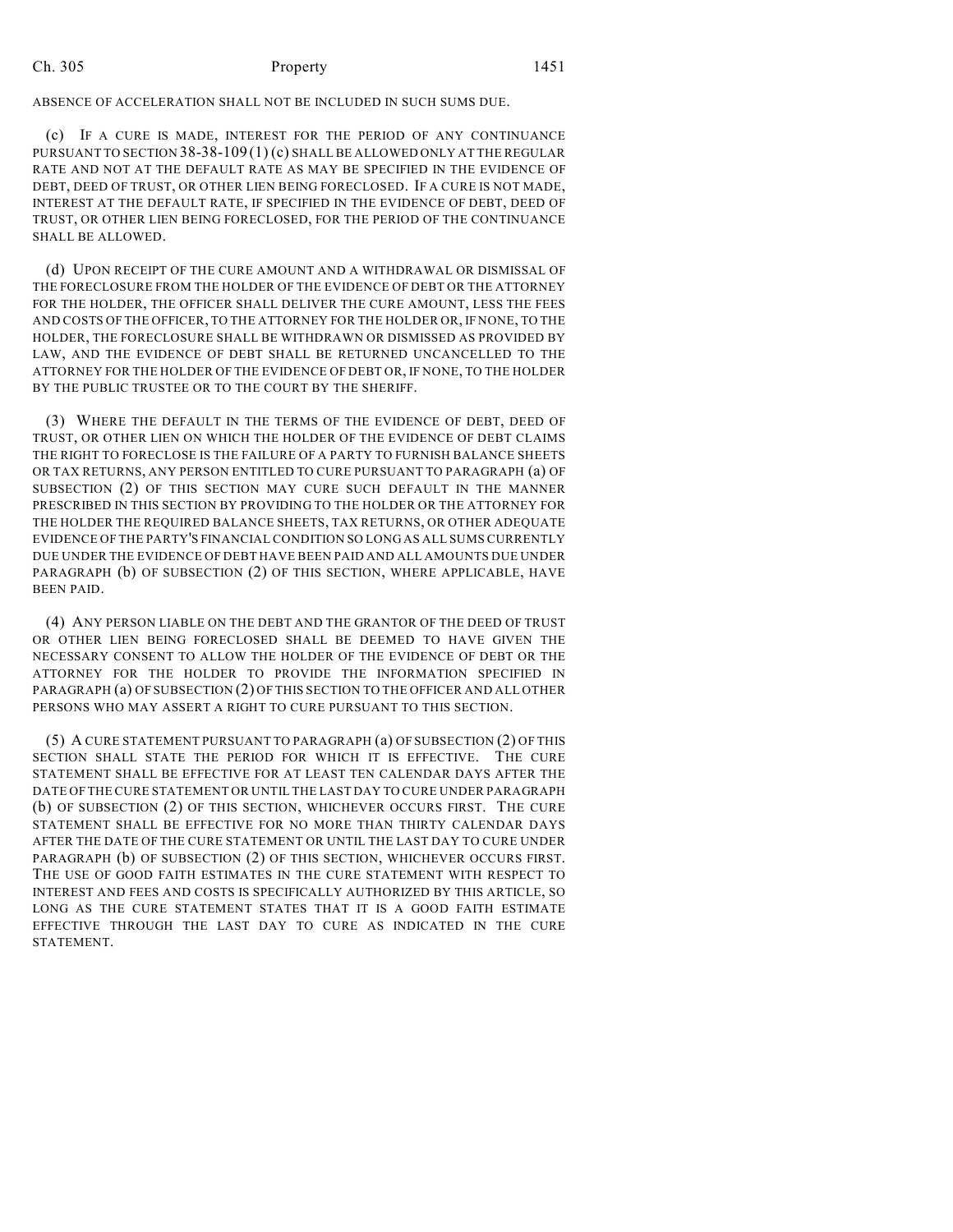| 1452 | Property | Ch. 305 |
|------|----------|---------|
|      |          |         |

**SECTION 11.** 38-38-105, Colorado Revised Statutes, is amended to read:

**38-38-105.** Court order authorizing sale mandatory. In all cases of foreclosure of property by the public trustee pursuant to a power of sale contained in a deed of trust, the owner of an evidence of debt secured thereby WHENEVER A PUBLIC TRUSTEE FORECLOSES UPON A DEED OF TRUST UNDER THIS ARTICLE, THE HOLDER OF THE EVIDENCE OF DEBT OR THE ATTORNEY FOR THE HOLDER shall obtain an order authorizing sale from a court properly having OF COMPETENT jurisdiction to issue the same Such PURSUANT TO RULE 120 OF THE COLORADO RULES OF CIVIL PROCEDURE. THE order shall be dated, or recite that the DATE THE HEARING WAS SCHEDULED IF NO RESPONSE WAS FILED, OR THE DATE THE hearing was completed on or before IF A RESPONSE WAS FILED, WHICH DATE IN EITHER CASE MUST BE NO LATER THAN the day prior to the last day on which an effective notice of intention INTENT to cure may be filed with the public trustee under section  $38-38-104$ . In no event shall the public trustee sell the subject property prior to the issuance of such an order authorizing the sale SECTION 38-38-104. THE HOLDER OR THE ATTORNEY FOR THE HOLDER SHALL CAUSE A COPY OF THE ORDER TO BE PROVIDED TO THE PUBLIC TRUSTEE NO LATER THAN 12 NOON ON THE SECOND BUSINESS DAY PRIOR TO THE DATE OF SALE. A SALE HELD IN VIOLATION OF THIS SECTION SHALL BE INVALID.

**SECTION 12.** 38-38-106, Colorado Revised Statutes, is REPEALED AND REENACTED, WITH AMENDMENTS, to read:

**38-38-106. Bid required - form of bid.** (1) THE HOLDER OF THE EVIDENCE OF DEBT OR THE ATTORNEY FOR THE HOLDER SHALL SUBMIT A BID TO THE OFFICER NO LATER THAN 12 NOON ON THE SECOND BUSINESS DAY PRIOR TO THE DATE OF SALE AS PROVIDED IN THIS SECTION. THE HOLDER OR THE ATTORNEY FOR THE HOLDER NEED NOT PERSONALLY ATTEND THE SALE. IF THE BID IS NOT TIMELY SUBMITTED, THE OFFICER SHALL CONTINUE THE SALE FOR ONE WEEK AND SHALL ANNOUNCE OR POST A NOTICE OF THE CONTINUANCE AT THE TIME AND PLACE DESIGNATED FOR THE SALE.

(2) THE HOLDER OF THE EVIDENCE OF DEBT SHALL SUBMIT A SIGNED AND ACKNOWLEDGED BID, OR THE ATTORNEY FOR THE HOLDER SHALL SUBMIT A SIGNED BID, WHICH SHALL SPECIFY THE FOLLOWING AMOUNTS, ITEMIZED IN SUBSTANTIALLY THE FOLLOWING CATEGORIES AND IN SUBSTANTIALLY THE FOLLOWING FORM:

BID

TO: \_\_\_\_\_\_\_\_\_\_\_\_\_\_\_\_\_\_\_\_\_\_\_\_\_\_\_\_\_\_\_\_\_\_\_\_\_\_\_\_\_\_\_\_\_\_\_\_\_\_\_\_\_\_\_\_\_\_\_\_\_ PUBLIC TRUSTEE (OR SHERIFF) OF THE COUNTY (OR CITY AND COUNTY) OF \_\_\_\_\_\_, STATE OF COLORADO (HEREINAFTER THE "OFFICER").

DATE: \_\_\_\_\_\_\_\_\_\_\_\_\_\_\_\_\_\_\_

|      | . WHOSE MAILING ADDRESS IS |                   | . BIDS THE SUM |
|------|----------------------------|-------------------|----------------|
| OF S | IN YOUR SALE NO.           | TO BE HELD ON THE | DAY OF         |
| 20   |                            |                   |                |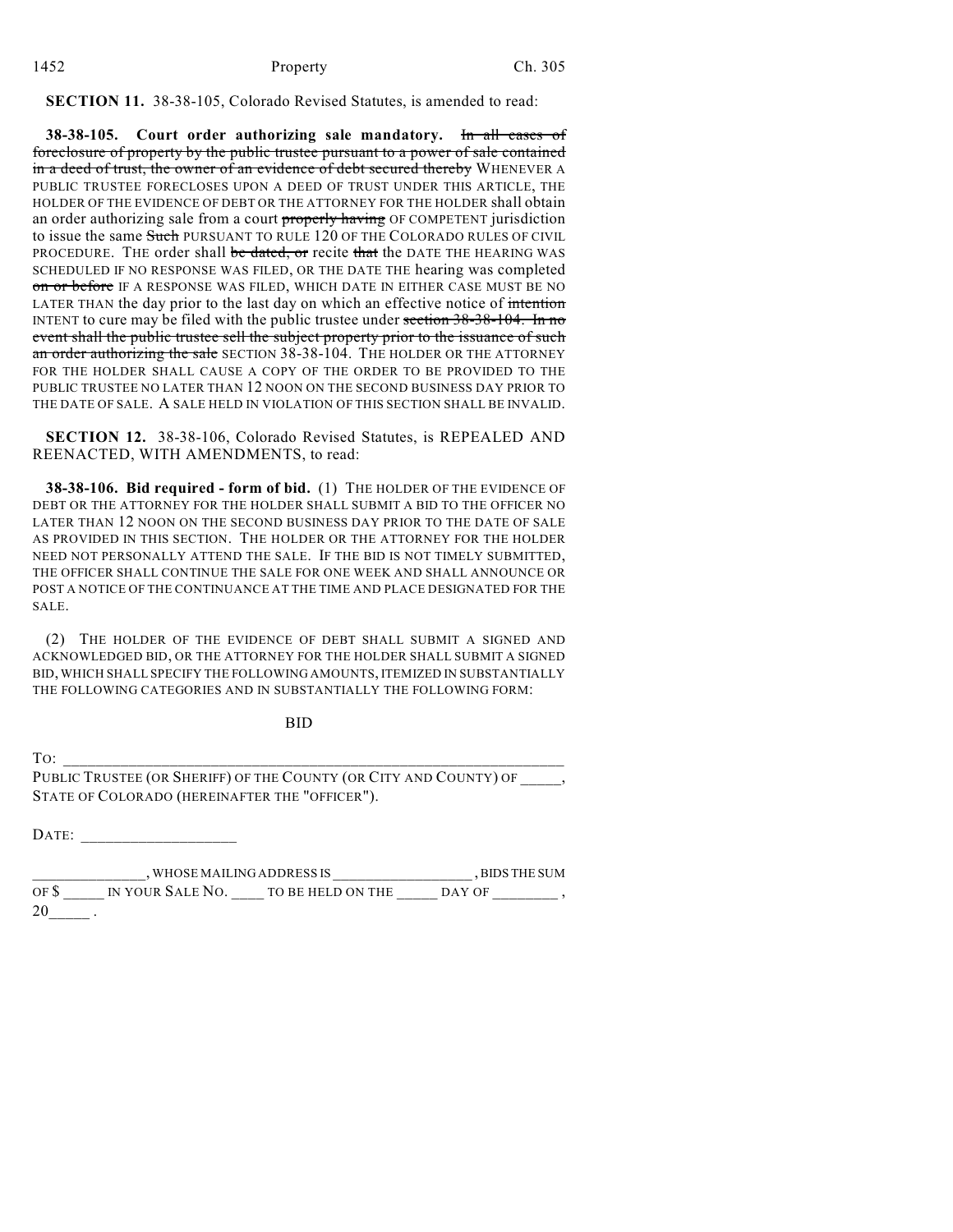THE FOLLOWING IS AN ITEMIZATION OF ALL AMOUNTS DUE THE HOLDER OF THE EVIDENCE OF DEBT SECURED BY THE DEED OF TRUST OR OTHER LIEN BEING FORECLOSED.

(INAPPLICABLE ITEMS MAY BE OMITTED):

| PRINCIPAL                                | $\mathbb{S}$ |  |
|------------------------------------------|--------------|--|
| <b>INTEREST</b>                          |              |  |
| LATE CHARGES                             |              |  |
| ALLOWABLE PREPAYMENT PENALTIES           |              |  |
| OR PREMIUMS                              |              |  |
| OTHER AMOUNTS DUE UNDER THE EVIDENCE OF  |              |  |
| DEBT (SPECIFY)                           |              |  |
| LESS IMPOUND/ESCROW ACCOUNT CREDIT       |              |  |
| PLUS IMPOUND/ESCROW ACCOUNT DEFICIENCY   |              |  |
| OTHER (DESCRIBE)                         |              |  |
| CATEGORY SUBTOTAL:                       | \$           |  |
| PLUS FEES AND COSTS FOR THE FOLLOWING:   |              |  |
| TITLE COMMITMENTS AND INSURANCES OR      |              |  |
| <b>ABSTRACTOR CHARGES</b>                |              |  |
| PROPERTY, GENERAL LIABILITY, AND         |              |  |
| <b>CASUALTY INSURANCE</b>                |              |  |
| <b>COURT DOCKETING</b>                   |              |  |
| APPRAISALS                               |              |  |
| PROPERTY INSPECTIONS                     |              |  |
| <b>STATUTORY NOTICE</b>                  |              |  |
| <b>POSTAGE</b>                           |              |  |
| ELECTRONIC TRANSMISSIONS                 |              |  |
| <b>PHOTOCOPIES</b>                       |              |  |
| <b>ATTORNEY FEES</b>                     |              |  |
| <b>TELEPHONE</b>                         |              |  |
| CATEGORY SUBTOTAL:                       | $\mathbb{S}$ |  |
| PLUS FEES AND COSTS FOR THE FOLLOWING:   |              |  |
| <b>OFFICER</b>                           |              |  |
| <b>PUBLICATION</b>                       |              |  |
| <b>OTHER (DESCRIBE)</b>                  |              |  |
| CATEGORY SUBTOTAL:                       | $\mathbb{S}$ |  |
| PLUS THE FOLLOWING:                      |              |  |
| PERMITTED AMOUNTS PAID ON PRIOR LIENS    |              |  |
| <b>TAXES AND ASSESSMENTS</b>             |              |  |
| UTILITY CHARGES OWED OR INCURRED         |              |  |
| HOMEOWNERS' ASSOCIATION ASSESSMENTS PAID |              |  |
| PERMITTED LEASE PAYMENTS                 |              |  |
| CATEGORY SUBTOTAL:                       | \$           |  |
| TOTAL DUE HOLDER OF THE EVIDENCE OF DEBT |              |  |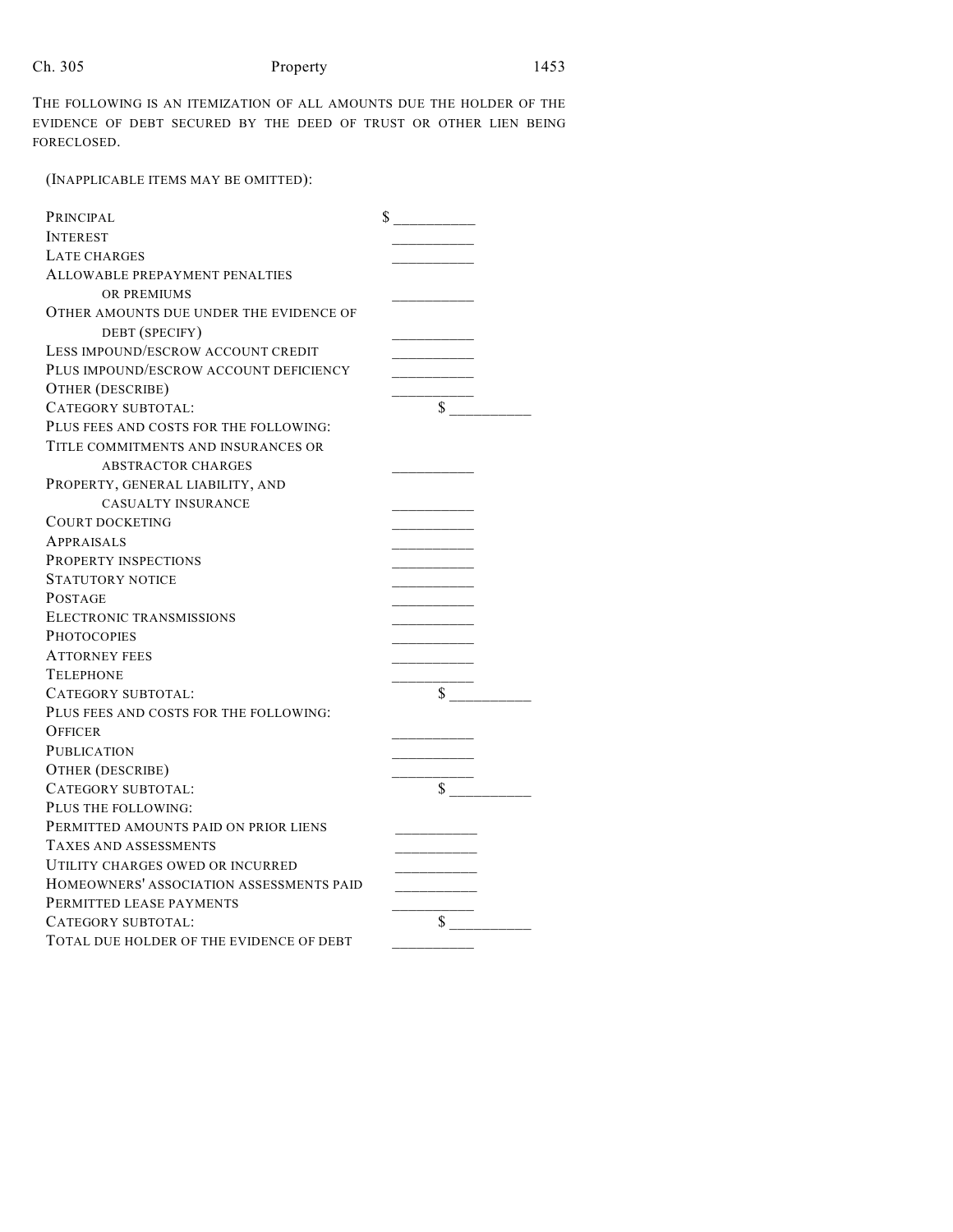| 1454 | Property                                             |  | Ch. 305 |  |
|------|------------------------------------------------------|--|---------|--|
|      | <b>BID</b>                                           |  |         |  |
|      | <b>DEFICIENCY</b>                                    |  |         |  |
|      | I ENCLOSE HEREWITH THE FOLLOWING:                    |  |         |  |
|      | ORDER AUTHORIZING SALE.                              |  |         |  |
| 2.   | CHECK (IF APPLICABLE) TO YOUR ORDER IN THE SUM OF \$ |  |         |  |
|      | COVERING THE BALANCE OF YOUR FEES AND COSTS.         |  |         |  |
| 3.   | OTHER: $\qquad \qquad$                               |  |         |  |
|      |                                                      |  |         |  |
|      | PLEASE SEND US THE FOLLOWING:                        |  |         |  |
|      | <b>CERTIFICATE OF PURCHASE</b>                       |  |         |  |
| 2.   | <b>CONFIRMATION DEED</b>                             |  |         |  |
| 3.   | PROMISSORY NOTE WITH DEFICIENCY NOTED THEREON        |  |         |  |

- 4. REFUND FOR OVERPAYMENT OF OFFICER'S FEES AND COSTS, IF ANY
- $5.$  OTHER:

NAME OF THE HOLDER OF THE EVIDENCE OF DEBT

| <u>UR HIL AH LURRET TUR HIL HULDLR</u> |
|----------------------------------------|
| BY:                                    |
| ADDRESS:                               |
| TELEPHONE:                             |

OR THE ATTORNEY FOR THE HOLDER

(3) UPON RECEIPT OF THE INITIAL BID FROM THE HOLDER OF THE EVIDENCE OF DEBT OR THE ATTORNEY FOR THE HOLDER, THE OFFICER SHALL MAKE SUCH INFORMATION AVAILABLE TO THE GENERAL PUBLIC.

(4) THE OFFICER SHALL ENTER THE BID BY READING THE BID AMOUNT SET FORTH ON THE BID AND THE NAME OF THE PERSON THAT SUBMITTED THE BID OR BY POSTING OR PROVIDING SUCH BID INFORMATION AT THE TIME AND PLACE DESIGNATED FOR SALE.

(5) BIDS SUBMITTED PURSUANT TO THIS SECTION MAY BE AMENDED BY THE HOLDER OF THE EVIDENCE OF DEBT OR THE ATTORNEY FOR THE HOLDER IN WRITING OR ELECTRONICALLY, AS DETERMINED BY THE OFFICER PURSUANT TO SECTION 38-38-112, NO LATER THAN 12 NOON THE DAY PRIOR TO THE SALE OR ORALLY AT THE TIME OF SALE. IF A BID IS MODIFIED ORALLY AT THE TIME OF SALE, THE PERSON MAKING THE BID SHALL IMMEDIATELY NOTE THE MODIFICATION ON THE ITEMIZATION AND REEXECUTE THE BID.

(6) THE HOLDER OF THE EVIDENCE OF DEBT OR THE ATTORNEY FOR THE HOLDER SHALL BID AT LEAST THE HOLDER'S GOOD FAITH ESTIMATE OF THE FAIR MARKET VALUE OF THE PROPERTY BEING SOLD, LESS THE AMOUNT OF UNPAID REAL PROPERTY TAXES AND ALL AMOUNTS SECURED BY LIENS AGAINST THE PROPERTY BEING SOLD THAT ARE SENIOR TO THE DEED OF TRUST OR OTHER LIEN BEING FORECLOSED AND LESS THE ESTIMATED REASONABLE COSTS AND EXPENSES OF HOLDING, MARKETING, AND SELLING THE PROPERTY, NET OF INCOME RECEIVED; EXCEPT THAT THE HOLDER OR THE ATTORNEY FOR THE HOLDER NEED NOT BID MORE THAN THE TOTAL AMOUNT DUE TO THE HOLDER AS SPECIFIED IN THE BID PURSUANT TO SUBSECTION (2) OF THIS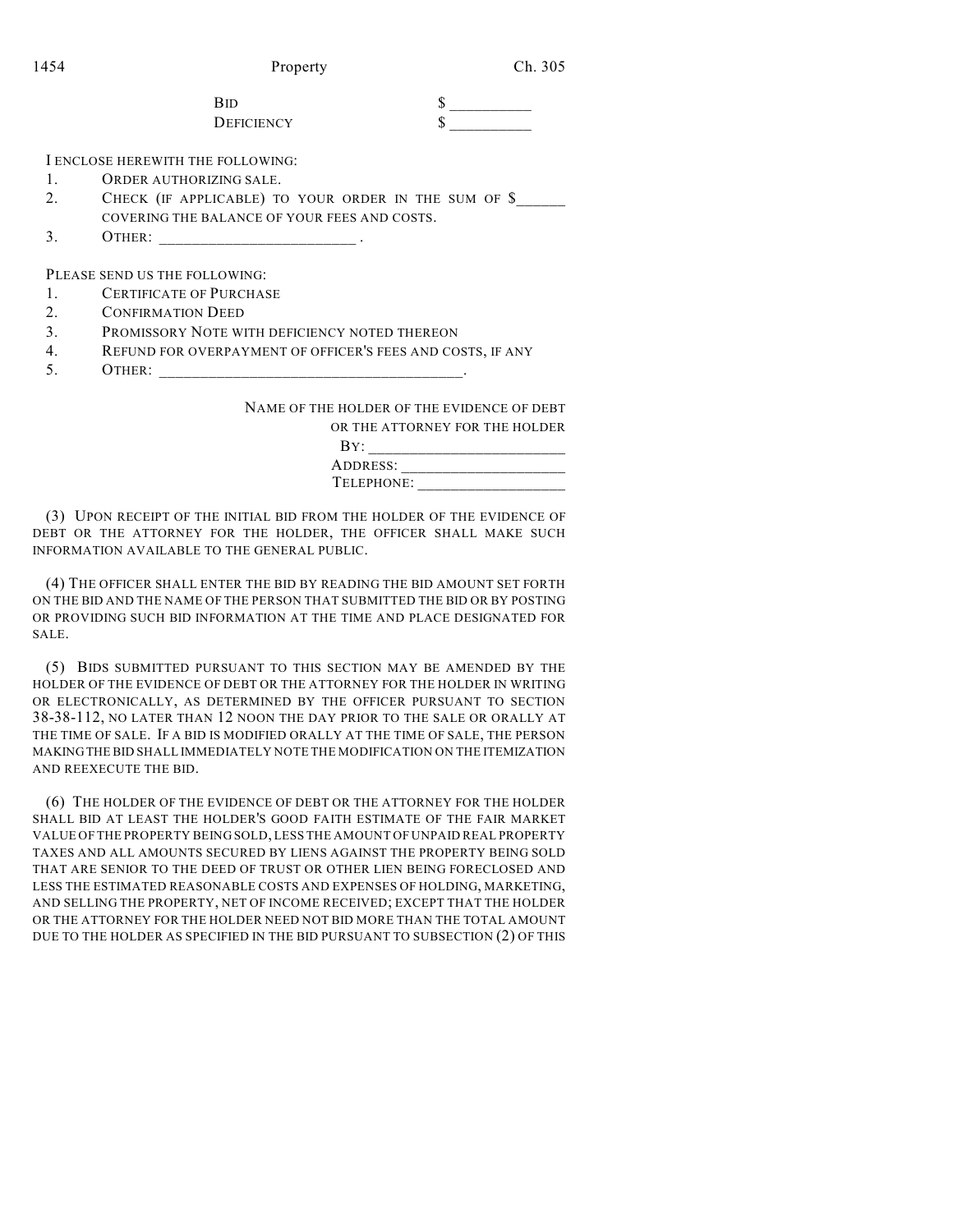SECTION. THE FAILURE OF THE HOLDER TO BID THE AMOUNT REQUIRED BY THIS SUBSECTION (6) SHALL NOT AFFECT THE VALIDITY OF THE SALE BUT MAY BE RAISED AS A DEFENSE BY ANY PERSON SUED ON A DEFICIENCY.

(7) OTHER THAN A BID BY THE HOLDER OF THE EVIDENCE OF DEBT NOT EXCEEDING THE TOTAL AMOUNT DUE SHOWN ON THE BID PURSUANT TO SUBSECTION (2) OF THIS SECTION, THE PAYMENT OF ANY BID AMOUNT AT SALE MUST BE RECEIVED BY THE OFFICER NO LATER THAN THE DATE AND TIME OF THE SALE, OR AT AN ALTERNATIVE TIME AFTER THE SALE AND ON THE DAY OF THE SALE, AS SPECIFIED IN WRITING BY THE OFFICER. THE PAYMENT SHALL BE IN THE FORM SPECIFIED IN SECTION 38-37-108. IF THE OFFICER HAS NOT RECEIVED FULL PAYMENT OF THE BID AMOUNT FROM THE HIGHEST BIDDER AT THE SALE PURSUANT TO THIS SUBSECTION (7), THE NEXT HIGHEST BIDDER WHO HAS TIMELY TENDERED THE FULL AMOUNT OF THE BID UNDER THIS SUBSECTION (7) SHALL BE DEEMED THE SUCCESSFUL BIDDER AT THE SALE.

**SECTION 13.** 38-38-107, Colorado Revised Statutes, is amended to read:

**38-38-107. Fees and costs - definitions.** (1) All fees charges, and costs of every kind and nature incurred under the provisions of articles 37 to 39 of this title shall be an expense FEES AND COSTS of the foreclosure sale chargeable as additional amounts owing under the deed of trust mortgage, or other lien being foreclosed. Such THE amounts shall be deducted from the proceeds of any foreclosure sale, or, if there are not cash proceeds at such FROM A sale adequate to pay such amounts, to the extent of such THE inadequacy, such THE amounts shall be paid by the owner of the evidence of debt secured by the deed of trust, mortgage, or other lien being foreclosed HOLDER OF THE EVIDENCE OF DEBT. THE OFFICER MAY DECLINE TO ISSUE THE CONFIRMATION DEED PURSUANT TO SECTION 38-38-501 UNTIL ALL SUMS DUE TO THE OFFICER HAVE BEEN PAID.

(2) The public trustee or sheriff may require that the owner of the evidence of debt secured by the deed of trust, mortgage, or other lien to be foreclosed deposit with the public trustee or sheriff at the time the notice of election and demand for sale is filed with the public trustee or the time the order of foreclosure is delivered to the sheriff a deposit of up to five hundred dollars, which shall be applied against the fee and expenses of the public trustee or sheriff described in this section. The public trustee or sheriff may allow the owner of the evidence of debt secured by the deed of trust, mortgage, or other lien to be foreclosed or the attorney for such owner to establish an account with the public trustee or sheriff that the public trustee or sheriff shall use to pay the fees and expenses of the public trustee or sheriff in any or all foreclosures filed by the owner or attorney.

(3) FEES AND COSTS INCLUDE BUT ARE NOT LIMITED TO THE FOLLOWING AMOUNTS THAT HAVE BEEN PAID OR INCURRED:

(a) COSTS AND EXPENSES ALLOWABLE UNDER THE EVIDENCE OF DEBT, DEED OF TRUST, OR OTHER LIEN BEING FORECLOSED; AND

(b) REASONABLE ATTORNEY FEES AND THE COSTS INCURRED BY THE HOLDER OR THE ATTORNEY FOR THE HOLDER IN ENFORCING THE EVIDENCE OF DEBT, THE DEED OF TRUST, OR OTHER LIEN BEING FORECLOSED OR IN DEFENDING, PROTECTING, AND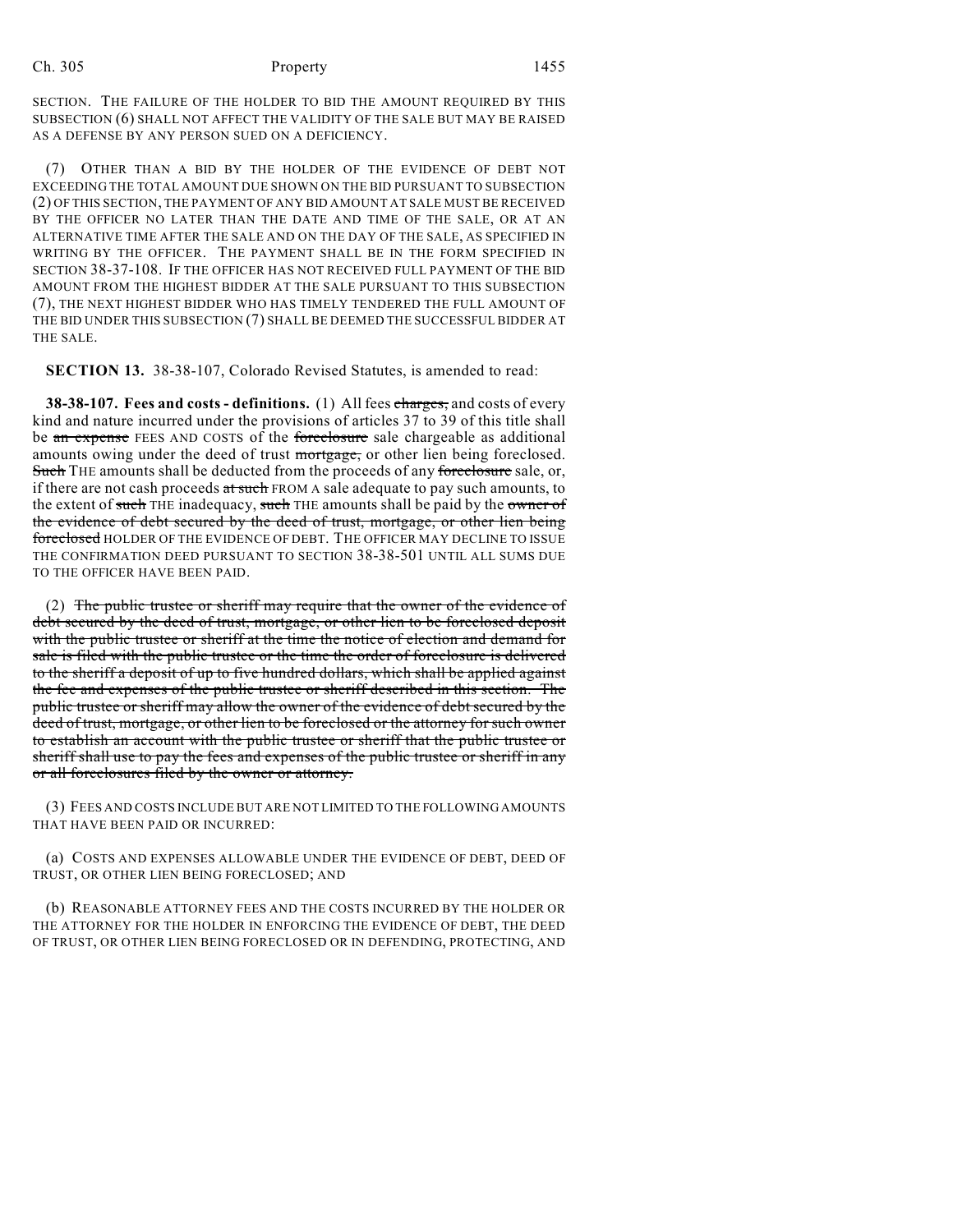INSURING THE HOLDER'S INTEREST IN THE FORECLOSED PROPERTY OR ANY IMPROVEMENTS ON THE PROPERTY, INCLUDING BUT NOT LIMITED TO:

(I) ALL EXPENSES ACTUALLY INCURRED BY THE OFFICER CONDUCTING THE SALE, PUBLICATION COSTS, STATUTORY NOTICE COSTS AND POSTAGE, AND APPRAISAL FEES;

(II) ANY GENERAL OR SPECIAL TAXES OR DITCH OR WATER ASSESSMENTS LEVIED OR ACCRUING AGAINST THE PROPERTY AND ANY GOVERNMENTAL OR QUASI-GOVERNMENTAL LIEN, FINE, PENALTY, OR ASSESSMENT AGAINST THE PROPERTY;

(III) THE PREMIUMS ON ANY PROPERTY, CASUALTY, GENERAL LIABILITY, OR TITLE INSURANCE ACQUIRED TO PROTECT THE HOLDER'S INTEREST IN THE PROPERTY OR IMPROVEMENTS ON THE PROPERTY;

(IV) SUMS DUE ON ANY PRIOR LIEN OR ENCUMBRANCE ON THE PROPERTY, INCLUDING THE PORTION OF AN ASSESSMENT BY A HOMEOWNERS' ASSOCIATION THAT CONSTITUTES A LIEN PRIOR TO THE LIEN BEING FORECLOSED; EXCEPT THAT ANY PRINCIPAL THAT WOULD NOT HAVE BEEN DUE IN THE ABSENCE OF ACCELERATION SHALL NOT BE INCLUDED IN THE SUM DUE UNLESS PAID AFTER THE EXPIRATION OF THE TIME TO CURE THE INDEBTEDNESS PURSUANT TO THIS ARTICLE;

(V) IF THE PROPERTY IS SUBJECT TO A LEASE, ALL SUMS DUE UNDER THE LEASE;

(VI) THE REASONABLE COSTS AND EXPENSES OF DEFENDING, PROTECTING, SECURING, AND MAINTAINING AND REPAIRING THE PROPERTY AND THE HOLDER'S INTEREST IN THE PROPERTY OR THE IMPROVEMENTS ON THE PROPERTY, RECEIVER'S FEES AND EXPENSES, INSPECTION FEES, COURT COSTS, ATTORNEY FEES, AND FEES AND COSTS OF THE ATTORNEY IN THE EMPLOYMENT OF THE OWNER OF THE EVIDENCE OF DEBT;

(VII) COSTS AND EXPENSES MADE PURSUANT TO A VALID ORDER FROM A COURT OF COMPETENT JURISDICTION TO BRING THE PROPERTY AND THE IMPROVEMENTS ON THE PROPERTY INTO COMPLIANCE WITH THE FEDERAL, STATE, COUNTY, AND LOCAL LAWS, ORDINANCES, AND REGULATIONS AFFECTING THE PROPERTY, THE IMPROVEMENTS ON THE PROPERTY, OR THE USE OF THE PROPERTY; AND

(VIII) OTHER COSTS AND EXPENSES THAT MAY BE PERMITTED BY THE DEED OF TRUST, MORTGAGE, OR OTHER LIEN SECURING THE DEBT OR THAT MAY BE AUTHORIZED BY A COURT OF COMPETENT JURISDICTION.

(c) AS USED IN THIS SUBSECTION (3), "HOLDER" MEANS THE HOLDER OF THE CERTIFICATE OF PURCHASE, THE HOLDER OF THE CERTIFICATE OF REDEMPTION, OR THE HOLDER OF THE EVIDENCE OF DEBT.

(4) IN THE CASE OF A REDEMPTION, THE FEES AND COSTS LISTED IN SUBSECTION (3) OF THIS SECTION THAT THE HOLDER OF THE CERTIFICATE OF PURCHASE OR CERTIFICATE OF REDEMPTION HAS PAID OR INCURRED AS OF THE TIME OF FILING OF THE STATEMENT FOR REDEMPTION ARE ALLOWABLE AND SHALL BE INCLUDED IN THE STATEMENT OF REDEMPTION IF SUCH AMOUNTS HAVE NOT BEEN INCLUDED IN A PRIOR BID OR STATEMENT OF REDEMPTION.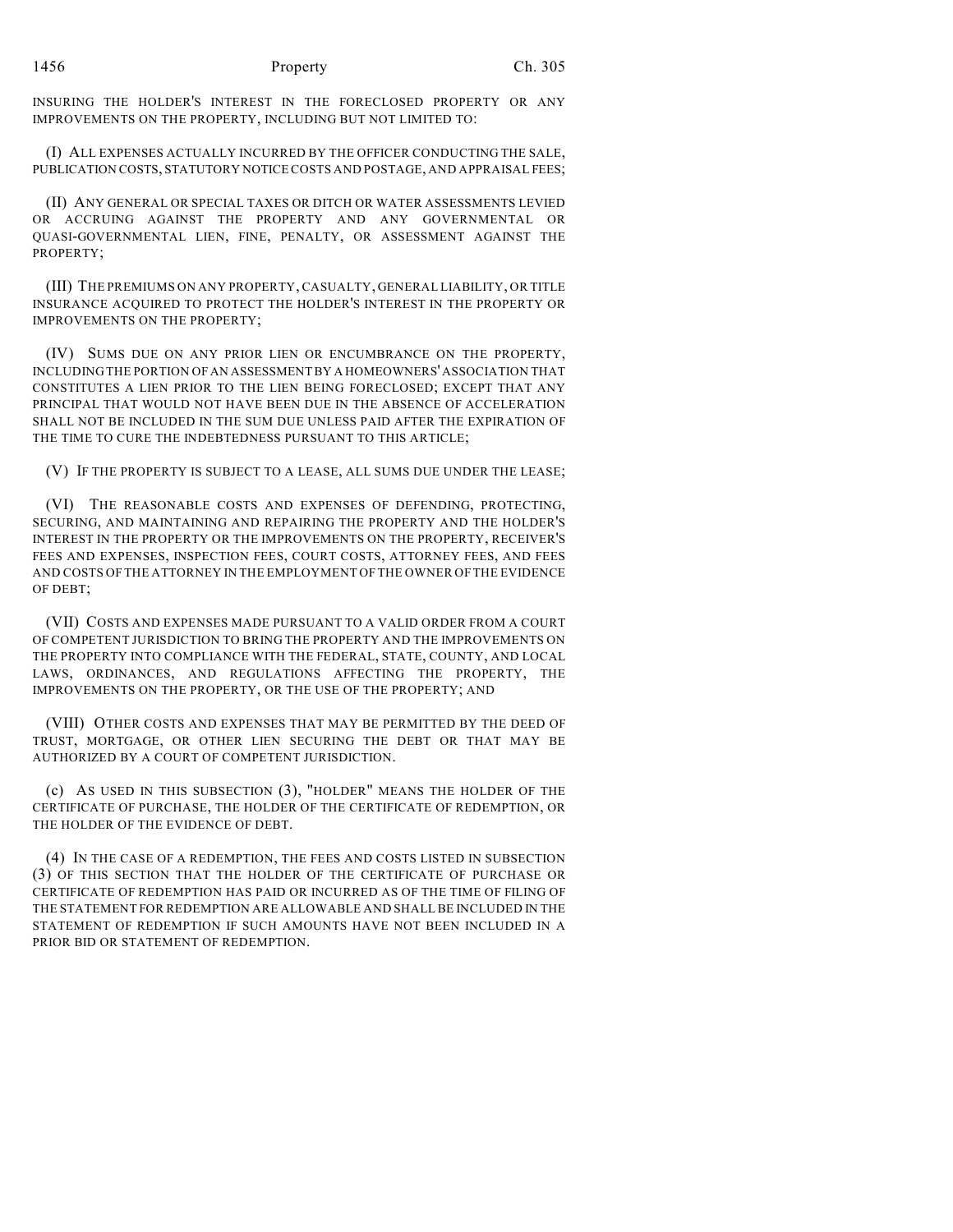(5) NOTWITHSTANDING THE PROVISIONS OF SUBSECTIONS (1),(3), AND (4) OF THIS SECTION, A HOLDER OF AN EVIDENCE OF DEBT, CERTIFICATE OF PURCHASE, OR CERTIFICATE OFREDEMPTION SHALL NOT ACCEPT FROM A PROVIDER OF SERVICES OR PRODUCTS RELATED TO PROPERTY INSPECTION, BROKER'S PRICE OPINION, TITLE REPORT, APPRAISAL, INSURANCE, REPAIR, OR MAINTENANCE OR FROM AN AGENT OR AFFILIATE OF THE PROVIDER ANY PAYMENT, BENEFIT, OR REMUNERATION OF ANY KIND, WHETHER IN THE FORM OF CASH, EMPLOYEE, ADVERTISING, COMPUTER PROGRAM OR SERVICE, BANK DEPOSIT, OR OTHER GOOD OR SERVICE IN CONNECTION WITH A FORECLOSURE IN WHICH A PROPERTY INSPECTION, BROKER'S PRICE OPINION, TITLE REPORT, APPRAISAL, INSURANCE, REPAIR, OR MAINTENANCE SERVICE OR PRODUCT OF THE PROVIDER OR AN AGENT OR AFFILIATE OF THE PROVIDER WAS USED, UNLESS THE TOTAL VALUE OF ALL PAYMENT, BENEFIT, OR REMUNERATION RECEIVED BY THE HOLDER FROM THE PROVIDER OF THE SERVICE OR PRODUCT IS SHOWN AND CREDITED AGAINST AMOUNTS OWED TO THE HOLDER IN EACH BID, CURE STATEMENT, OR REDEMPTION STATEMENT.

**SECTION 14.** 38-38-108, Colorado Revised Statutes, is amended to read:

**38-38-108.** Date of sale. (1) Whenever property is to be sold by virtue of FOLLOWING the foreclosure of any mortgage, deed of trust or other lien whether through the public trustee or through court BY THE OFFICER, the INITIAL date fixed for such OF sale shall be:

(a) In the case of a sale OF PROPERTY by the public trustee not THAT IS NOT AGRICULTURAL PROPERTY, NO less than forty-five ONE HUNDRED TEN CALENDAR days nor more than sixty ONE HUNDRED TWENTY-FIVE CALENDAR days or such longer period as provided in the deed of trust, after the date of recording of the notice of election and demand; and

(b) In the case of a foreclosure through the court, not SALE OF PROPERTY BY THE SHERIFF THAT IS NOT AGRICULTURAL PROPERTY, NO less than forty-five ONE HUNDRED TEN CALENDAR days after the date of commencement of the action to foreclose. THE RECORDING OF THE LIS PENDENS;

(c) IN THE CASE OF A SALE OF PROPERTY BY THE PUBLIC TRUSTEE, ALL OF WHICH IS AGRICULTURAL PROPERTY, NO LESS THAN TWO HUNDRED FIFTEEN CALENDAR DAYS NOR MORE THAN TWO HUNDRED THIRTY CALENDAR DAYS AFTER THE DATE OF RECORDING OF THE NOTICE OF ELECTION AND DEMAND; OR

(d) IN THE CASE OF A SALE OF PROPERTY BY THE SHERIFF, ALL OF WHICH IS AGRICULTURAL PROPERTY, NO LESS THAN TWO HUNDRED FIFTEEN CALENDAR DAYS AFTER THE DATE OF THE RECORDING OF THE LIS PENDENS.

(2) (a) (I) In case of a publication of an erroneous notice of sale in connection with a public trustee foreclosure, the sale may be postponed to a date subsequent to the expiration of the sixty-day period prescribed in subsection (1) of this section but in no event to a date later than thirty days after the fifth correct publication of the corrected notice of sale. IF IT IS NOT EVIDENT FROM THE LEGAL DESCRIPTION CONTAINED IN THE DEED OF TRUST OR OTHER LIEN BEING FORECLOSED WHETHER THE PROPERTY DESCRIBED THEREIN IS AGRICULTURAL PROPERTY, THE OFFICER SHALL MAKE THAT DETERMINATION NO LESS THAN TEN CALENDAR DAYS NOR MORE THAN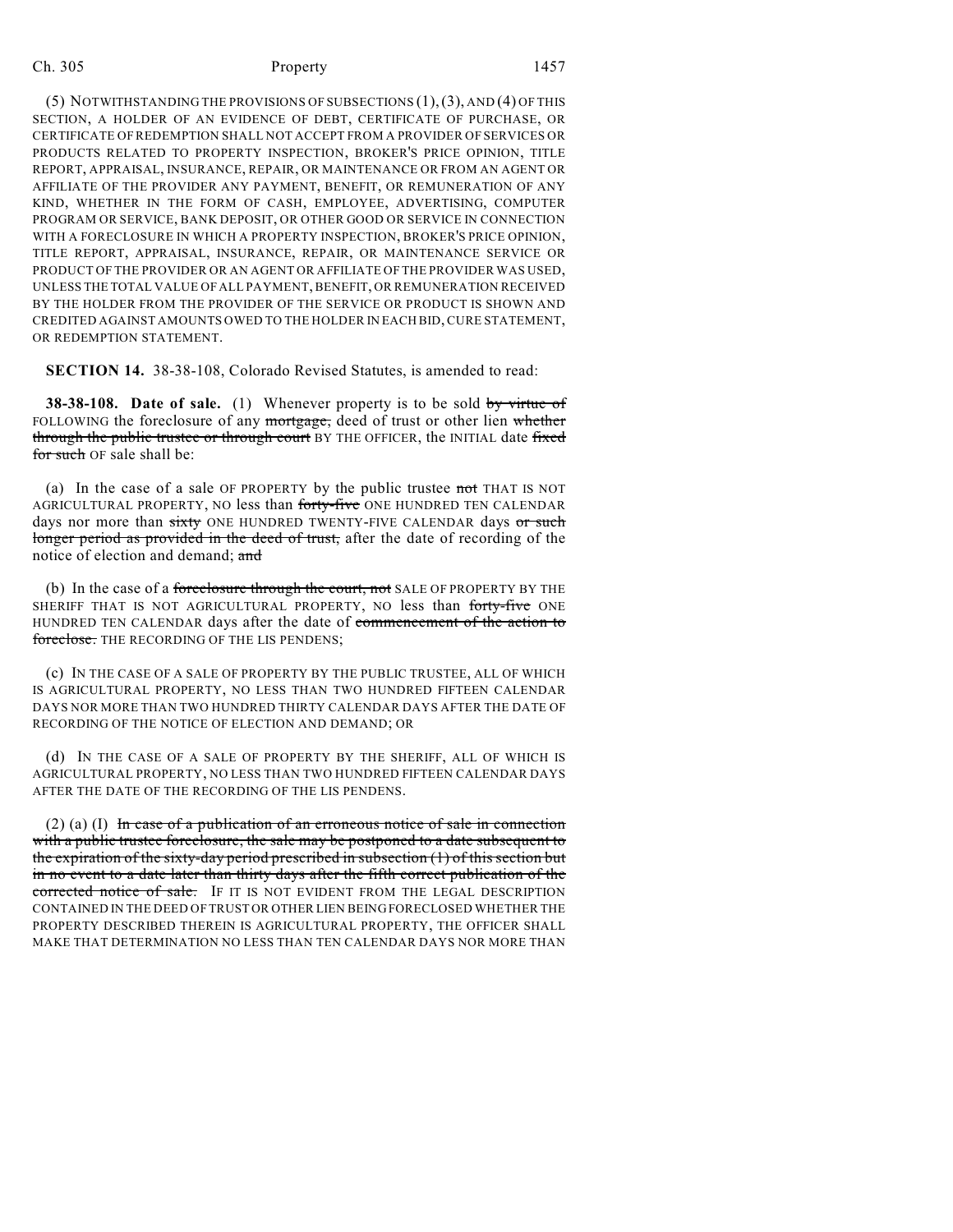TWENTY CALENDAR DAYS AFTER THE RECORDING OF THE NOTICE OF ELECTION AND DEMAND AND SHALL ACCEPT THE FOLLOWING AS EVIDENCE THAT THE PROPERTY IS NOT AGRICULTURAL PROPERTY:

(A) A CERTIFIED COPY OF THE SUBDIVISION PLAT CONTAINING THE PROPERTY OR ANY PORTION THEREOF RECORDED IN THE OFFICE OF THE CLERK AND RECORDER OF THE COUNTY WHERE THE PROPERTY OR ANY PORTION THEREOF IS LOCATED;

(B) A WRITTEN STATEMENT BY THE CLERK OF THE CITY, TOWN, OR CITY AND COUNTY, DATED NO MORE THAN SIX MONTHS PRIOR TO THE DATE OF FILING OF THE NOTICE OF ELECTION AND DEMAND OR LIS PENDENS WITH THE OFFICER, THAT ALL OR A PORTION OF THE PROPERTY WAS LOCATED WITHIN THE INCORPORATED LIMITS OF THE CITY, TOWN, OR CITY AND COUNTY AS OF THE DATE OF RECORDING OF THE DEED OF TRUST OR OTHER LIEN OR AS OF THE DATE OF THE STATEMENT; OR

(C) A WRITTEN STATEMENT BY THE ASSESSOR OF THE COUNTY WHERE THE PROPERTY IS LOCATED, DATED NO MORE THAN SIX MONTHS PRIOR TO THE DATE OF FILING OF THE NOTICE OF ELECTION AND DEMAND OR LIS PENDENS WITH THE OFFICER, THAT NEITHER THE PROPERTY NOR ANY PORTION THEREOF WAS VALUED AND ASSESSED AS AGRICULTURAL PROPERTY AFTER THE DATE OF THE RECORDING OF THE DEED OF TRUST OR AS OF THE DATE OF THE STATEMENT.

(II) THE OFFICER'S DETERMINATION OF WHETHER THE PROPERTY IS AGRICULTURAL OR NONAGRICULTURAL PROPERTY SHALL BE BINDING AND MAY BE RELIED UPON BY ALL PARTIES.

(b) THE STATEMENTS DESCRIBED IN SUB-SUBPARAGRAPHS (B) AND (C) OF SUBPARAGRAPH (I) OF PARAGRAPH (a) OF THIS SUBSECTION (2) MAY BE OBTAINED AND FURNISHED AT THE EXPENSE OF THE PERSON SEEKING THE DETERMINATION OF WHETHER THE PROPERTY IS AGRICULTURAL OR NONAGRICULTURAL PROPERTY, WHICH EXPENSE MAY BE INCLUDED AS A PORTION OF THE FEES AND COSTS OF THE FORECLOSURE.

(3) The provisions of this section shall not apply to sales by virtue of FOLLOWING an execution and levy.

**SECTION 15.** 38-38-109, Colorado Revised Statutes, is amended to read:

**38-38-109. Continuance of sale - effect of bankruptcy - withdrawal of sale.** (1) **Continuance.** (a) Whenever property is advertised to be sold by a public trustee or under any statutory or judicial foreclosure or upon execution and levy made pursuant to any court order or decree, the public trustee or sheriff conducting the sale, For any reason deemed by said official for THE OFFICER TO BE good cause or upon written request by the person HOLDER OF THE EVIDENCE OF DEBT or his or her BY THE attorney on whose behalf the sale is being conducted FOR THE HOLDER, at any time before commencement of the sale, THE OFFICER may continue it THE SALE to a later date by making, at the time and place designated for the sale, an oral announcement of the time and place of such continuance, or by posting or providing a notice of the continuance at the time and place designated for the sale, which shall include the time and place of the continuance. In a similar manner, the sale may be further continued from time to time, but no sale held pursuant to any such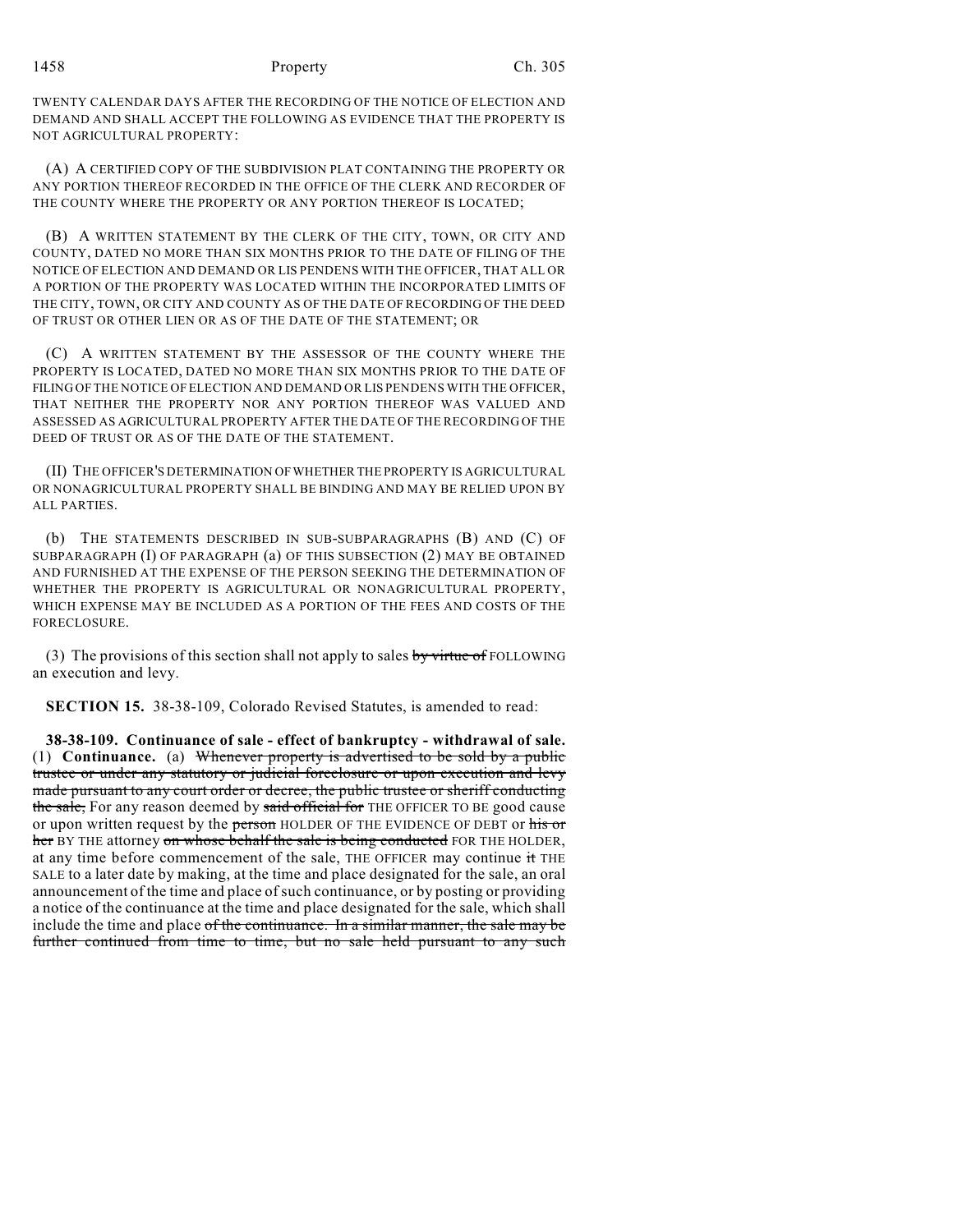advertisement shall be held later than six months from the date originally designated in the notice of sale, TO WHICH THE SALE IS CONTINUED. Except as provided in subsection  $(5)$  of this section and in section  $38-38-104(2)$  SUBPARAGRAPH (II) OF PARAGRAPH (a) OF SUBSECTION (2) OF THIS SECTION, A SALE THAT IS NOT HELD ON THE THEN-SCHEDULED DATE OF SALE AND IS NOT CONTINUED FROM THE THEN-SCHEDULED DATE OF SALE PURSUANT TO THIS PARAGRAPH (a) SHALL BE DEEMED TO HAVE BEEN CONTINUED FOR A PERIOD OF ONE WEEK, AND FROM WEEK TO WEEK THEREAFTER IN LIKE MANNER, UNTIL THE SALE IS HELD OR OTHERWISE CONTINUED PURSUANT TO THIS PARAGRAPH (a). NO SALE SHALL BE CONTINUED TO A DATE LATER THAN NINE MONTHS FROM THE ORIGINALLY DESIGNATED DATE IN THE COMBINED NOTICE, EXCEPT AS PROVIDED IN SUBSECTION (2) OF THIS SECTION.

(b) AT THE REQUEST OF THE HOLDER OF THE EVIDENCE OF DEBT OR THE ATTORNEY FOR THE HOLDER, THE OFFICER SHALL CORRECT ANY ERRORS IN THE PUBLISHED COMBINED NOTICE OR ACCEPT AN AMENDED MAILING LIST PURSUANT TO SECTION 38-38-103 (2) AND SHALL CONTINUE THE INITIAL DATE OF SALE TO A FUTURE DATE WITHIN THE PERIOD OF CONTINUANCE ALLOWED BY PARAGRAPH (a) OF THIS SUBSECTION (1) TO PERMIT A CORRECTED COMBINED NOTICE TO BE PUBLISHED OR THE ORIGINAL COMBINED NOTICE TO BE REPUBLISHED PURSUANT TO SECTION 38-38-103 (5). THE FUTURE DATE OF SALE SHALL BE NO LATER THAN THIRTY CALENDAR DAYS AFTER THE FIFTH PUBLICATION OF THE CORRECTED COMBINED NOTICE OR REPUBLISHED COMBINED NOTICE. THE OFFICER SHALL MAIL A COPY OF THE COMBINED NOTICE, OR CORRECTED COMBINED NOTICE IF THE ORIGINAL COMBINED NOTICE WAS ERRONEOUS, TO THE PERSONS AND ADDRESSES ON THE AMENDED MAILING LIST NO LATER THAN TEN CALENDAR DAYS AFTER THE FIRST CORRECT PUBLICATION OR REPUBLICATION IN THE SAME MANNER AS SET FORTH IN SECTION 38-38-103.

(c) (I) (A) IF THE HOLDER OF THE EVIDENCE OF DEBT OR THE ATTORNEY FOR THE HOLDER RECEIVES A REQUEST FOR A CURE STATEMENT UNDER SECTION 38-38-104 (2) (a) THIRTY CALENDAR DAYS OR LESS BEFORE THE DATE OF SALE AND DOES NOT FILE A CURE STATEMENT WITH THE PUBLIC TRUSTEE BY 12 NOON ON THE SEVENTH CALENDAR DAY BEFORE THE DATE OF SALE, THE OFFICER SHALL CONTINUE THE SALE WEEK TO WEEK UNTIL THE STATEMENT IS FILED BUT NOT BEYOND THE PERIOD OF CONTINUANCE ALLOWED BY PARAGRAPH (a) OF THIS SUBSECTION (1).

(B) IF THE HOLDER OF THE EVIDENCE OF DEBT OR THE ATTORNEY FOR THE HOLDER RECEIVES A REQUEST FOR A CURE STATEMENT UNDER SECTION 38-38-104 (2) (a) MORE THAN THIRTY CALENDAR DAYS BEFORE THE DATE OF SALE AND DOES NOT FILE A CURE STATEMENT WITH THE PUBLIC TRUSTEE WITHIN TEN CALENDAR DAYS AFTER RECEIPT OF THE REQUEST, THE PUBLIC TRUSTEE SHALL ASSESS A FINE OF ONE HUNDRED FIFTY DOLLARS OR ONE THIRTY-SECOND OF ONE PERCENT OF THE OUTSTANDING PRINCIPAL BALANCE OF THE SECURED INDEBTEDNESS, WHICHEVER IS GREATER, AGAINST THE HOLDER, WHICH SHALL BE CREDITED TO THE COUNTY GENERAL FUND; EXCEPT THAT THE FINE SHALL BE ASSESSED ONLY IF THE CURE IS MADE. IF THE CURE STATEMENT IS NOT FILED WITH THE PUBLIC TRUSTEE BY 12 NOON ON THE SEVENTH CALENDAR DAY BEFORE THE DATE OF SALE, THE OFFICER SHALL CONTINUE THE SALE WEEK TO WEEK UNTIL THE STATEMENT IS FILED AS REQUIRED BY THIS PARAGRAPH (c) BUT NOT BEYOND THE PERIOD OF CONTINUANCE ALLOWED BY PARAGRAPH (a) OF THIS SUBSECTION (1).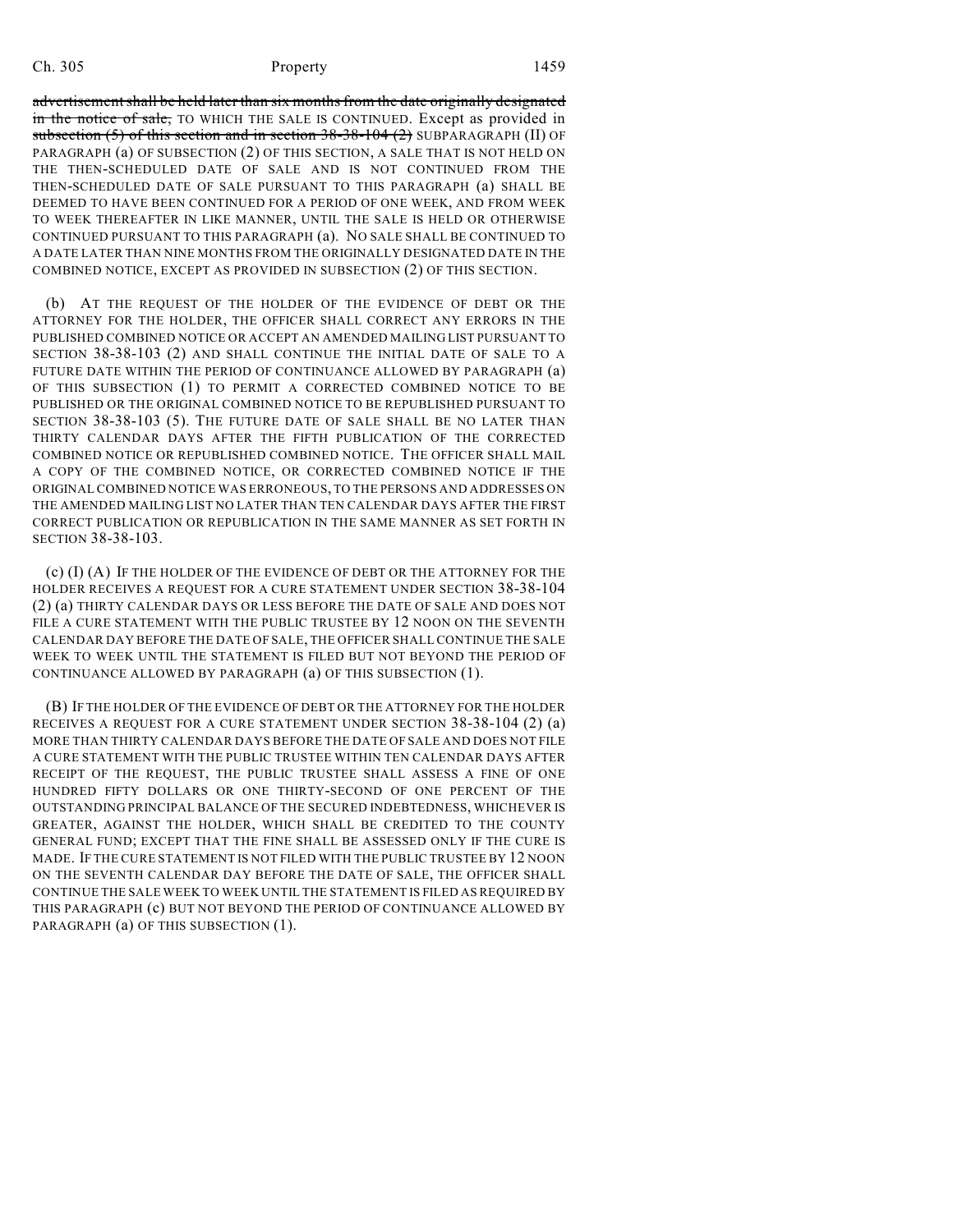1460 **Property** Ch. 305

(II) IF THE CURE STATEMENT IS NOT FILED WITH THE PUBLIC TRUSTEE BY 12 NOON ON THE SEVENTH CALENDAR DAY BEFORE THE LAST DATE OF SALE PERMITTED UNDER PARAGRAPH (a) OF THIS SUBSECTION (1), THE FORECLOSURE SHALL BE DEEMED WITHDRAWN, AND THE HOLDER OF THE EVIDENCE OF DEBT OR THE ATTORNEY FOR THE HOLDER SHALL FILE A WRITTEN WITHDRAWAL OF THE NOTICE OF ELECTION AND DEMAND WITH THE PUBLIC TRUSTEE. THE PUBLIC TRUSTEE SHALL RECORD THE WITHDRAWAL AND COLLECT ALL FEES AND COSTS ACTUALLY INCURRED BY THE PUBLIC TRUSTEE TOGETHER WITH A WITHDRAWAL FEE IN THE AMOUNT AUTHORIZED UNDER SECTION 38-37-104 (1) (b) (V).

(III) WHEN THE PROPERTY IS TO BE SOLD BY THE SHERIFF, IF THE CURE STATEMENT IS NOT FILED WITH THE SHERIFF BY 12 NOON ON THE SEVENTH CALENDAR DAY BEFORE THE LAST DATE OF SALE PERMITTED UNDER PARAGRAPH (a) OF THIS SUBSECTION (1), THE FORECLOSURE ACTION SHALL BE DEEMED DISMISSED, AND THE HOLDER OF THE EVIDENCE OF DEBT OR THE ATTORNEY FOR THE HOLDER SHALL FILE A MOTION TO DISMISS WITH THE COURT. UPON GOOD CAUSE SHOWN, THE HOLDER OR THE ATTORNEY FOR THE HOLDER MAY FILE A MOTION WITH THE COURT REQUESTING FURTHER RELIEF AS THE COURT MAY DEEM NECESSARY OR APPROPRIATE IN THE CIRCUMSTANCES. THE SHERIFF SHALL RECORD THE ORDER OF DISMISSAL OR OTHER ORDER OF THE COURT AND COLLECT ALL FEES AND COSTS ACTUALLY INCURRED BY THE SHERIFF.

(2) **Effect of bankruptcy proceedings.** (a) (I) If all publications of the COMBINED notice of sale prescribed by section  $38-38-101$  (6) SECTION 38-38-103 (5) or by section 13-56-201 (1), C.R.S., have been completed before a court having jurisdiction over the public trustee or sheriff enjoins or stays such official from conducting a sale or before a bankruptcy petition has been filed that automatically stays such official THE OFFICER from conducting the foreclosure sale, such official THE OFFICER shall continue the sale for one week, or such longer period, not to exceed one month, as may be requested by the person, or such person's attorney, on whose behalf the sale is being conducted, in the manner established in subsection (1) of this section. Thereafter, so long as such injunction or automatic stay is in effect, such sale shall be further continued as provided in the preceding sentence ANNOUNCE, POST, OR PROVIDE NOTICE OF THAT FACT ON THE THEN-SCHEDULED DATE OF SALE, TAKE NO ACTION AT THE THEN-SCHEDULED SALE, AND ALLOW THE SALE TO BE AUTOMATICALLY CONTINUED FROM WEEK TO WEEK IN ACCORDANCE WITH PARAGRAPH (a) OF SUBSECTION (1) OF THIS SECTION UNLESS OTHERWISE REQUESTED IN WRITING PRIOR TO ANY SUCH DATE OF SALE BY THE HOLDER OF THE EVIDENCE OF DEBT OR THE ATTORNEY FOR THE HOLDER.

 $(3)(a)$  (II) If all publications of the COMBINED notice of sale prescribed by section  $38-38-101$  (6) SECTION 38-38-103 (5) or by section 13-56-201 (1), C.R.S., have not been completed before a court having jurisdiction over the public trustee or sheriff enjoins such official from conducting a sale or before a bankruptcy petition has been filed that automatically stays such official THE OFFICER from conducting the foreclosure sale, the public trustee or sheriff OFFICER shall immediately cancel any remaining publications of the COMBINED notice of sale and, on the date fixed SET for the foreclosure sale, shall announce, or post, or provide a notice of the continuance at the time and place designated for the sale that the sale has been enjoined or has been stayed by the automatic stay provisions of the federal bankruptcy code of 1978, title 11 of the United States Code, as amended. THE SALE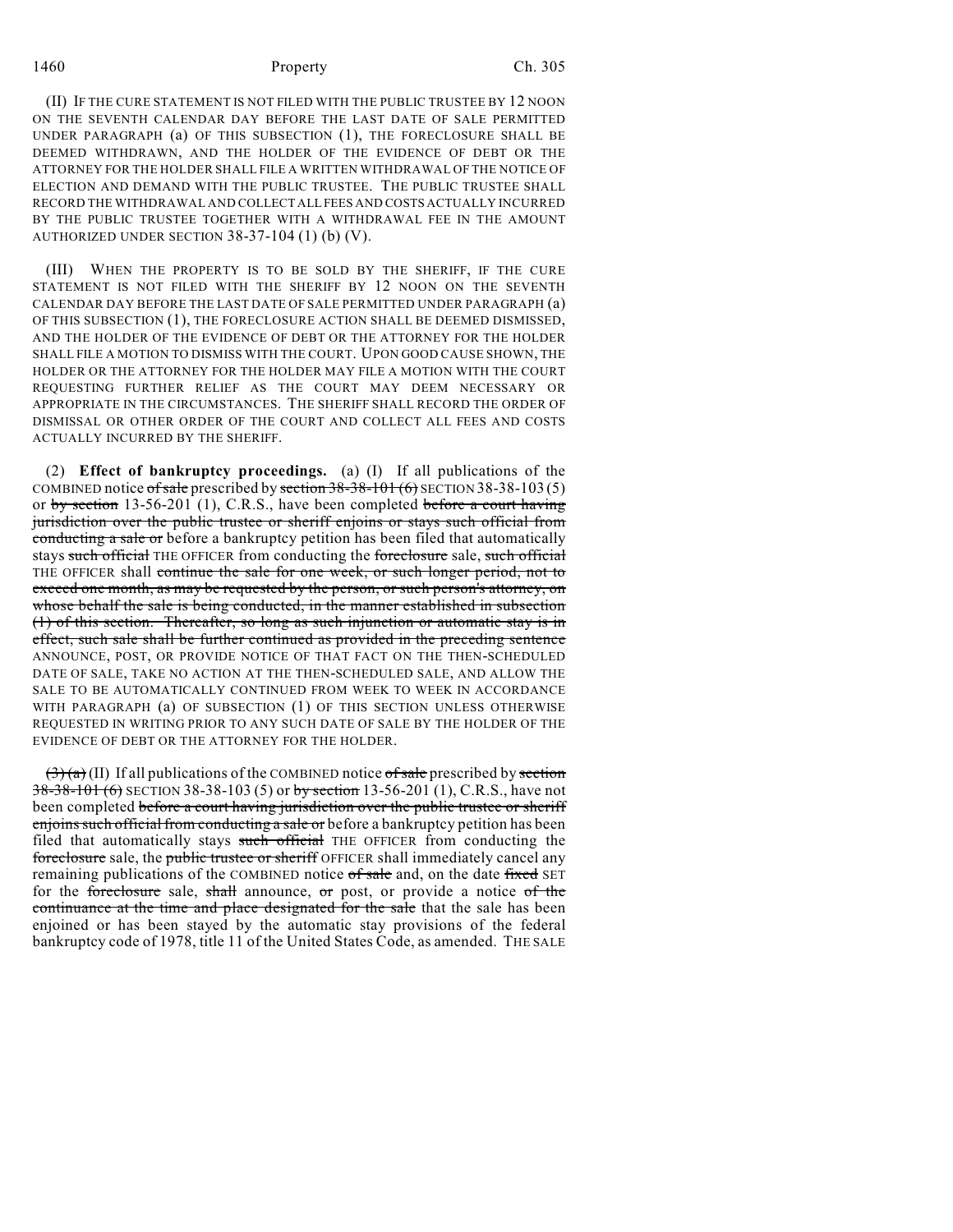SHALL NOT BE CONTINUED UNDER PARAGRAPH (a) OF SUBSECTION (1) OF THIS SECTION.

(b) (I) When the property is to be sold by the public trustee, upon the termination of any injunction or upon the entry of a bankruptcy court order dismissing the bankruptcy case, ABANDONING THE PROPERTY BEING FORECLOSED, CLOSING THE BANKRUPTCY CASE, or granting relief from the automatic stay provisions of the federal bankruptcy code of 1978, title 11 of the United States Code, as amended, the public trustee shall forthwith rerecord the notice of election and demand for sale and proceed with all additional foreclosure procedures provided by this article as though the foreclosure had just been commenced.

 $\overline{(e)}$  (II) When the property is to be sold by the sheriff under any statutory or judicial foreclosure or upon execution and levy made pursuant to any court order or decree, upon the termination of any injunction or upon the entry of a bankruptcy court order dismissing the bankruptcy case, ABANDONING THE PROPERTY BEING FORECLOSED, CLOSING THE BANKRUPTCY CASE, or granting relief from the automatic stay provisions of the federal bankruptcy code of 1978, title 11 of the United States Code, as amended, the sheriff shall forthwith establish a new sale date OF SALE and republish a new COMBINED notice of sale in accordance with the provisions of PURSUANT TO section 13-56-201 (1), C.R.S.

 $(4)(a)(c)$  In the event that a foreclosure sale is held in violation of the automatic stay provisions of the federal bankruptcy code of 1978, title 11 of the United States Code, as amended, and an order is subsequently entered by a bankruptcy court of competent jurisdiction dismissing the bankruptcy, ABANDONING THE PROPERTY BEING FORECLOSED, OR CLOSING THE BANKRUPTCY case, or an order is subsequently entered granting the owner of the evidence of debt and deed of trust, mortgage, or other lien securing the evidence of debt relief from the automatic stay provided by the federal bankruptcy code, of 1978, title 11 of the United States Code, as amended, then the EVIDENCE OF debt, and the deed of trust, mortgage or other lien BEING FORECLOSED shall immediately be deemed reinstated, AND THE DEED OF TRUST OR OTHER LIEN SHALL HAVE THE SAME PRIORITY AS IF THE SALE HAD NOT OCCURRED. Such reinstatement shall be confirmed by endorsement of the public trustee or sheriff THE OFFICER'S INDORSEMENT on the original evidence of debt AND DEED OF TRUST OR OTHER LIEN, if deposited with such THE officer, or on  $\pi$  THE copy thereof if one has been submitted pursuant to section  $38-38-101(1)(b)(H)$  SECTION 38-38-101 (1), although the failure to so endorse INDORSE shall not affect the validity of the reinstatement. Immediately upon reinstatement, the power of sale provided therein, if any, shall be deemed revived. The endorsement INDORSEMENT shall be in substantially the following form:

The undersigned, as \_\_\_\_\_\_(Public Trustee) (Sheriff) for the county of , state of Colorado, by this endorsement INDORSEMENT, hereby confirms the reinstatement of this \_\_\_\_\_\_\_ (evidence of debt) (deed of trust) (mortgage) (lien) in accordance with the requirements of section  $38-38-109$  (4) (a) SECTION 38-38-109 (2) (c), Colorado Revised Statutes.

Date:

Signature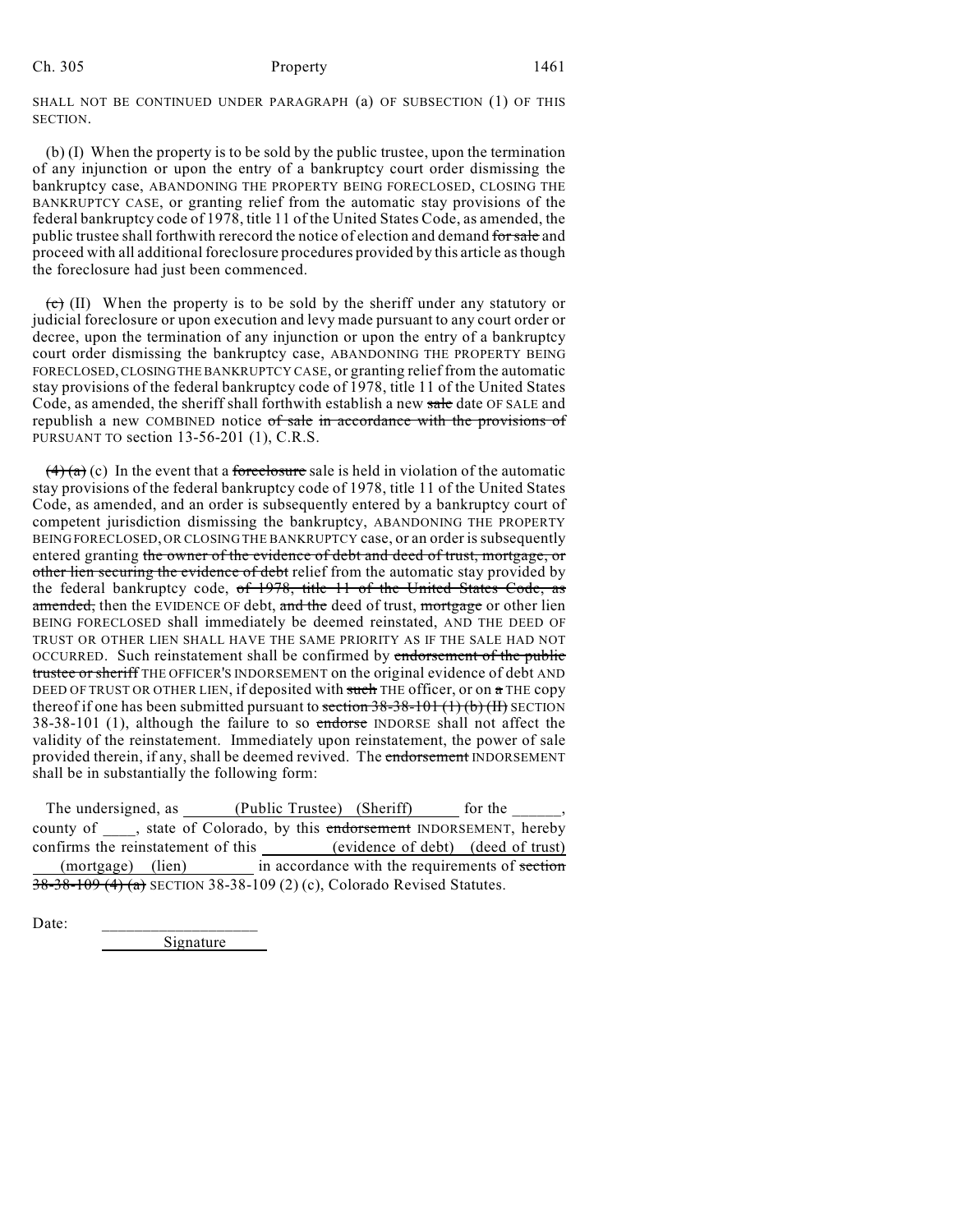|           | (Public Trustee) (Sheriff) |  |
|-----------|----------------------------|--|
| For the   |                            |  |
| County of |                            |  |
|           | State of Colorado.         |  |

(b) (d) (I) If the owner HOLDER of the EVIDENCE OF debt, and deed of trust, mortgage or other lien reinstated pursuant to paragraph  $(a)$  PARAGRAPH (c) of this subsection (4) SUBSECTION (2) OR THE ATTORNEY FOR THE HOLDER notifies the public trustee or sheriff OFFICER in writing of the entry of an order dismissing the bankruptcy case, ABANDONING THE PROPERTY BEING FORECLOSED, CLOSING THE BANKRUPTCY CASE, or granting said owner relief from the automatic stay provided by the federal bankruptcy code of 1978, title 11 of the United States Code, as amended, within sixty CALENDAR days of the date on which the foreclosed property is no longer subject to such THE automatic stay, the public trustee or sheriff OFFICER shall set a new foreclosure sale date OF SALE at least twenty-four CALENDAR days but not more than thirty-nine FORTY-NINE CALENDAR days after the date on which the official receives such notice. Within NO LATER THAN ten BUSINESS days of AFTER receiving such notice,

 $(A)$  the public trustee or sheriff OFFICER shall mail  $\alpha$  AN AMENDED COMBINED notice CONTAINING THE DATE of the rescheduled foreclosure sale to each person who was entitled to notice of the original foreclosure sale and APPEARING ON THE MOST RECENT MAILING LIST.

(B) The public trustee or sheriff NO LATER THAN TWENTY CALENDAR DAYS AFTER RECEIVING SUCH NOTICE, BUT NO LESS THAN TEN CALENDAR DAYS PRIOR TO THE NEW DATE OF SALE, THE OFFICER shall advertise such sale PUBLISH THE AMENDED COMBINED NOTICE, OMITTING THE COPIES OF THE STATUTES UNDER PARAGRAPH (b) OF SUBSECTION (4) OF THIS SECTION, one time only in a newspaper of general circulation in the county in which WHERE the property is located.

(II) All expenses FEES AND COSTS of such PROVIDING AND PUBLISHING THE AMENDED COMBINED notice and advertising PUBLICATION shall be part of the foreclosure costs.

(e) IF A SALE IS ENJOINED BY COURT ORDER, THE SAME PROCEDURES AS SET FORTH IN PARAGRAPHS (a) AND (b) OF THIS SUBSECTION (2) SHALL APPLY UNLESS THE COURT ORDER SPECIFIES OTHERWISE.

 $(5)$  (f) The periods for which a sale may be continued under subsections  $(2)$ ,  $(3)$ , and  $(4)$  of this section THIS SUBSECTION (2) shall be in addition to the  $six$ -month NINE-MONTH period of continuance provided by subsection (1) of this section.

(3) **Withdrawal.** (a) IF THE HOLDER OF THE EVIDENCE OF DEBT OR THE ATTORNEY FOR THE HOLDER FILES WITH THE PUBLIC TRUSTEE, PRIOR TO SALE, A WRITTEN WITHDRAWAL OF THE NOTICE OF ELECTION AND DEMAND, THE FORECLOSURE PROCEEDINGS SHALL TERMINATE. THE PUBLIC TRUSTEE SHALL RECORD THE WITHDRAWAL AND COLLECT ALL FEES AND COSTS OWED AND INCURRED, INCLUDING A WITHDRAWAL FEE IN THE AMOUNT AUTHORIZED BY SECTION 38-37-104 (1) (b) (V).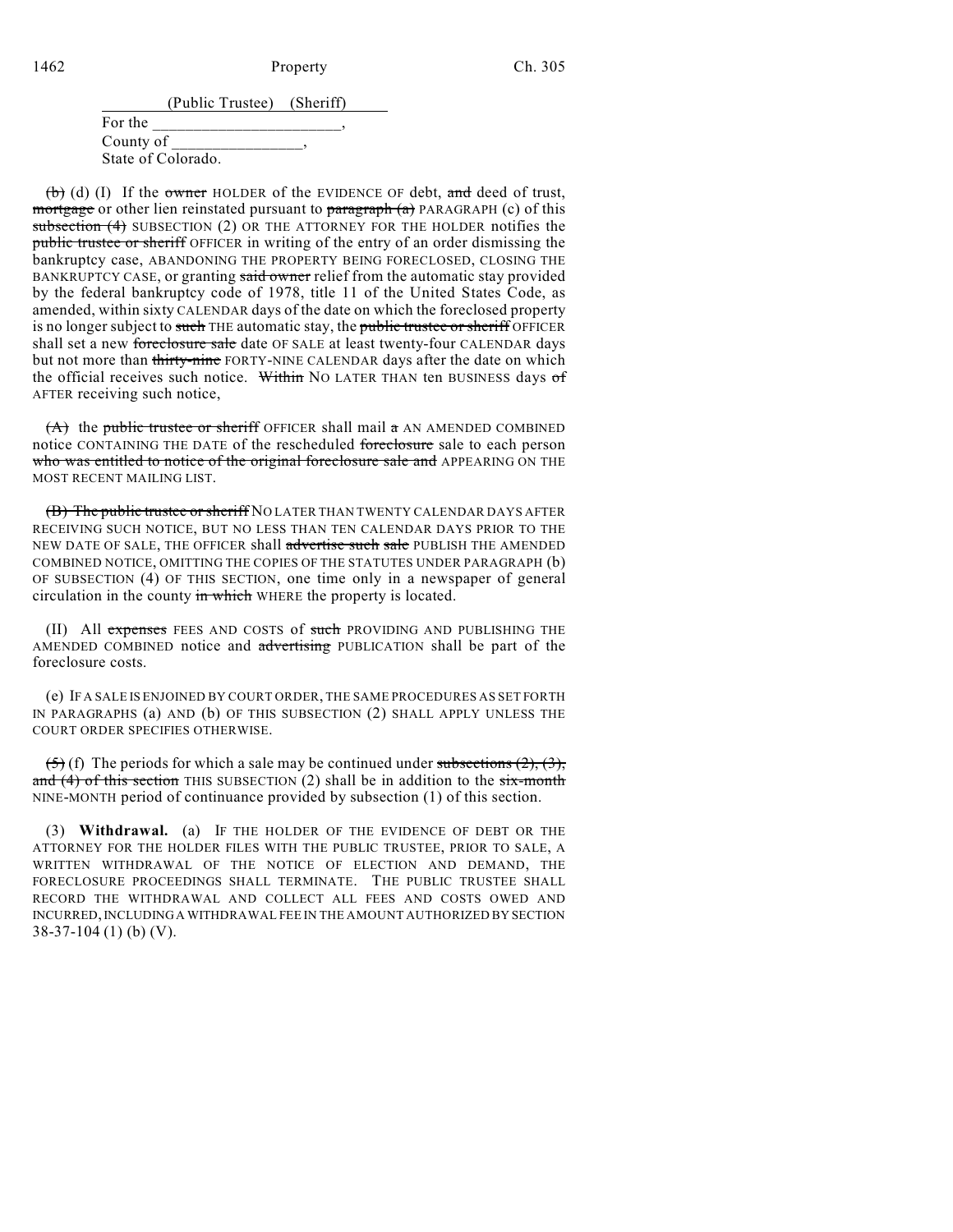(b) IF THERE IS NO SALE AND IF A WITHDRAWAL IS NOT FILED WITHIN FORTY-FIVE CALENDAR DAYS AFTER THE LAST DATE OF SALE PERMITTED BY LAW, THE PUBLIC TRUSTEE MAY TRANSMIT BY MAIL OR ELECTRONIC TRANSMISSION TO THE ATTORNEY FOR THE HOLDER OF THE EVIDENCE OF DEBT, OR IF NO ATTORNEY THEN TO THE HOLDER, A NOTICE THAT A WITHDRAWAL OF THE NOTICE OF ELECTION AND DEMAND MAY BE RECORDED BY THE PUBLIC TRUSTEE UNLESS A RESPONSE REQUESTING THAT SUCH WITHDRAWAL NOT BE RECORDED IS RECEIVED BY THE PUBLIC TRUSTEE WITHIN THIRTY CALENDAR DAYS AFTER THE DATE THE PUBLIC TRUSTEE'S NOTICE IS TRANSMITTED. IF NO SUCH RESPONSE IS RECEIVED BY THE PUBLIC TRUSTEE WITHIN THIRTY CALENDAR DAYS AFTER THE NOTICE IS TRANSMITTED, THE PUBLIC TRUSTEE MAY RECORD A WITHDRAWAL OF THE NOTICE OF ELECTION AND DEMAND AT ANY TIME AFTER THE EXPIRATION OF SUCH THIRTY-DAY NOTICE PERIOD. IF A WITHDRAWAL IS RECORDED DURING THE PENDENCY OF AN AUTOMATIC STAY IMPOSED ON THE SALE BASED ON ANY PROCEEDING FILED UNDER THE FEDERAL BANKRUPTCY CODE OF 1978, TITLE 11 OF THE UNITED STATES CODE, AS AMENDED, THE WITHDRAWAL SHALL BE VOID AND OF NO FORCE AND EFFECT, AND THE PUBLIC TRUSTEE SHALL MAIL TO ALL PERSONS ON THE MAILING LIST A NOTICE THAT THE WITHDRAWAL OF THE NOTICE OF ELECTION AND DEMAND OCCURRED DURING THE PENDENCY OF AN INJUNCTION OR BANKRUPTCY STAY AND IS VOID AND OF NO FORCE AND EFFECT. THE PUBLIC TRUSTEE SHALL CAUSE THE NOTICE TO BE RECORDED IN THE OFFICE OF THE COUNTY CLERK AND RECORDER OF THE COUNTY WHERE THE PROPERTY DESCRIBED IN THE NOTICE IS LOCATED. ALL UNPAID FEES AND COSTS OWED AND INCURRED BY THE PUBLIC TRUSTEE, AS WELL AS A WITHDRAWAL FEE IN THE AMOUNT AUTHORIZED BY SECTION 38-37-104 (1) (b) (VI), SHALL BE PAID BY THE HOLDER. THE AMOUNT DUE SHALL ACCRUE INTEREST AT THE RATE PROVIDED BY LAW. UNTIL ALL AMOUNTS DUE AND OWING ARE PAID, THE PUBLIC TRUSTEE SHALL BE ENTITLED TO HOLD ALL DOCUMENTATION IN THE PUBLIC TRUSTEE'S POSSESSION AND TO WITHHOLD ALL OTHER SERVICES REQUESTED BY THE HOLDER OR THE ATTORNEY FOR THE HOLDER WITH RESPECT TO THE DEED OF TRUST OR OTHER LIEN BEING FORECLOSED.

**SECTION 16.** 38-38-110, Colorado Revised Statutes, is amended to read:

**38-38-110. Sales by officer - location - announcement - records.** (1) Notwithstanding the provisions of any deed of trust OR OTHER LIEN BEING FORECLOSED, the public trustee OFFICER shall conduct the sale at any door or entrance to, or in any room in any building temporarily or permanently used as a courthouse, or at or within any building in which is located WHERE the office of the county clerk and recorder or the office of the public trustee OFFICER IS LOCATED, WHICH PLACE SHALL BE SPECIFICALLY DESIGNATED IN THE COMBINED NOTICE. The COMBINED notice of sale shall designate the actual place of sale.

(2) AT A PUBLIC TRUSTEE SALE, THE PUBLIC TRUSTEE SHALL READ ONLY THE PUBLIC TRUSTEE'S SALE NUMBER, THE NAME OF THE ORIGINAL GRANTOR, THE STREET ADDRESS OR, IF NONE, THE LEGAL DESCRIPTION OF THE PROPERTY, THE NAME OF THE HOLDER OF THE EVIDENCE OF DEBT, THE DATE OF SALE, THE FIRST AND LAST PUBLICATION DATES OF THE COMBINED NOTICE, AND, IN ACCORDANCE WITH SECTION 38-38-106 (4), THE AMOUNT OF THE BID AND THE NAME OF THE PERSON THAT SUBMITTED THE BID. IN LIEU OF READING THE INFORMATION LISTED ABOVE, THE PUBLIC TRUSTEE MAY POST THE INFORMATION OR PROVIDE A WRITTEN COPY OF THE INFORMATION TO ALL PERSONS PRESENT AT THE SALE.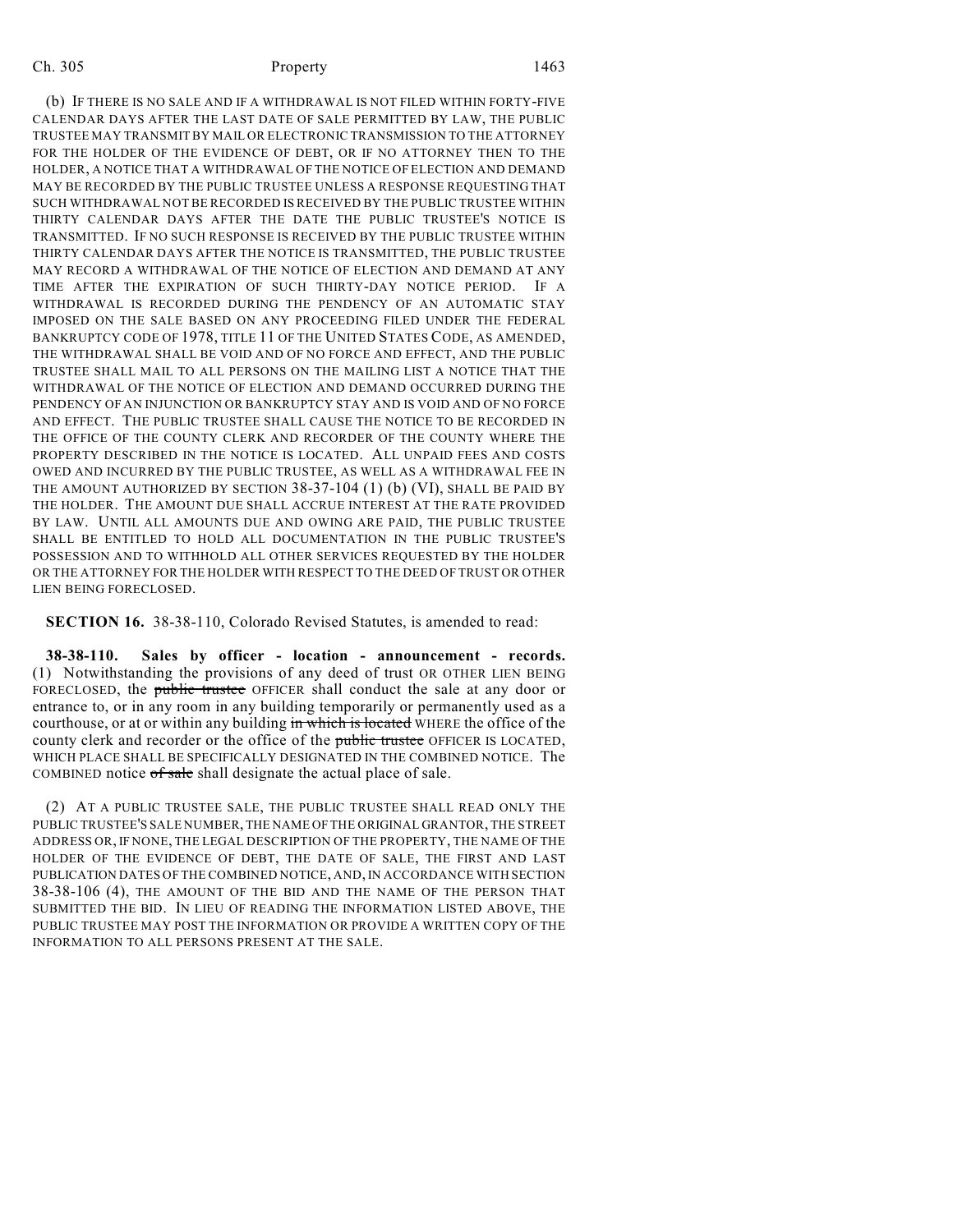# 1464 Property Ch. 305

(3) WHENEVER A PUBLIC TRUSTEE SELLS PROPERTY DESCRIBED IN A DEED OF TRUST, THE PUBLIC TRUSTEE SHALL ENTER IN THE RECORDS OF THE OFFICE OF THE PUBLIC TRUSTEE THE NAME OF THE PERSON EXECUTING THE DEED OF TRUST, THE BOOK AND PAGE OR RECEPTION NUMBER OF THE RECORDED DEED OF TRUST, A BRIEF DESCRIPTION OF THE PROPERTY THEREIN DESCRIBED, THE DATE OF SALE, THE PUBLISHER OF THE COMBINED NOTICE, A LIST OF THE NAMES AND ADDRESSES OF THE PERSONS TO WHOM THE COMBINED NOTICE WAS MAILED, THE NAME AND LAST MAILING ADDRESS OF THE PURCHASER AT THE SALE, AND THE AMOUNT AT WHICH THE PROPERTY WAS SOLD IN SEPARATE PARCELS, IF SO SOLD, OR EN MASSE.

**SECTION 17.** 38-38-111, Colorado Revised Statutes, is amended to read:

**38-38-111. Treatment of excess proceeds.** (1) If, at a foreclosure sale, the property is struck and sold for an amount in excess of expenses THE SUM OF THE FEES AND COSTS PURSUANT TO SECTION 38-37-104, THE FEES AND COSTS of sale, and moneys due the owner of the evidence of debt secured by the deed of trust, mortgage, or other lien foreclosed the HOLDER OF THE EVIDENCE OF DEBT SECURED BY THE DEED OF TRUST OR OTHER LIEN BEING FORECLOSED, SUCH excess moneys PROCEEDS shall be paid into the hands of TO the public trustee OFFICER to be held in escrow until the end of all redemption periods as provided in sections 38-38-302 and 38-38-303 SECTION 38-38-302.

(2) Upon the expiration of all redemption periods provided in sections  $38-38-302$ and 38-38-303 SECTION 38-38-302, the excess moneys PROCEEDS shall be paid first to the last redeeming lienor up to the amount due on such last redeeming lienor's lien, and the balance, if any, shall be paid, in order of RECORDING priority, FIRST TO THE HOLDER OF THE EVIDENCE OF DEBT TO THE EXTENT OF ANY DEFICIENCY AS INDICATED IN THE HOLDER'S BID, AND SECOND to junior lienors, DETERMINED AS OF THE RECORDING DATE OF THE NOTICE OF ELECTION AND DEMAND OR LIS PENDENS ACCORDING TO THE RECORDS, who have duly filed A notice of intent to redeem as provided in section 38-38-303 (2) and who have failed to redeem AND WHOSE LIENS HAVE NOT BEEN REDEEMED IN FULL PURSUANT TO SECTION 38-38-302, in each case up to the UNPAID amount of each such lienor's lien and finally to the owner of record as of the day of the foreclosure sale PLUS FEES AND COSTS. A lienor holding a consensual lien pursuant to section  $38-38-303$  (2) (d) LIEN that is not entitled to redeem BY VIRTUE OF BEING RECORDED AFTER THE NOTICE OF ELECTION AND DEMAND OR A LIENOR THAT HAS NOT TIMELY FILED A NOTICE OF INTENT TO REDEEM pursuant to section  $38-38-303$  (2) (e) SECTION 38-38-302 shall not HAVE ANY claim TO any portion of the excess moneys PROCEEDS. AFTER PAYMENT TO ALL LIENORS AND THE HOLDER ENTITLED TO RECEIVE EXCESS PROCEEDS PURSUANT TO THIS SECTION, ANY REMAINING EXCESS PROCEEDS SHALL BE PAID TO THE OWNER OF THE PROPERTY AS OF THE DATE AND TIME OF THE RECORDING OF THE NOTICE OF ELECTION AND DEMAND OR LIS PENDENS.

(3) Any UNCLAIMED excess moneys not claimed by the person entitled thereto PROCEEDS shall be transferred by the public trustee OFFICER to the county treasurer within forty-five NINETY CALENDAR days after the expiration of all redemption periods as provided in sections 38-38-302 and 38-38-303 SECTION 38-38-302 and held in escrow for five years from the date of sale. The county shall be answerable for such THE funds without interest at any time within said THE five-year period to such persons as shall be legally entitled thereto TO THE FUNDS. Any interest earned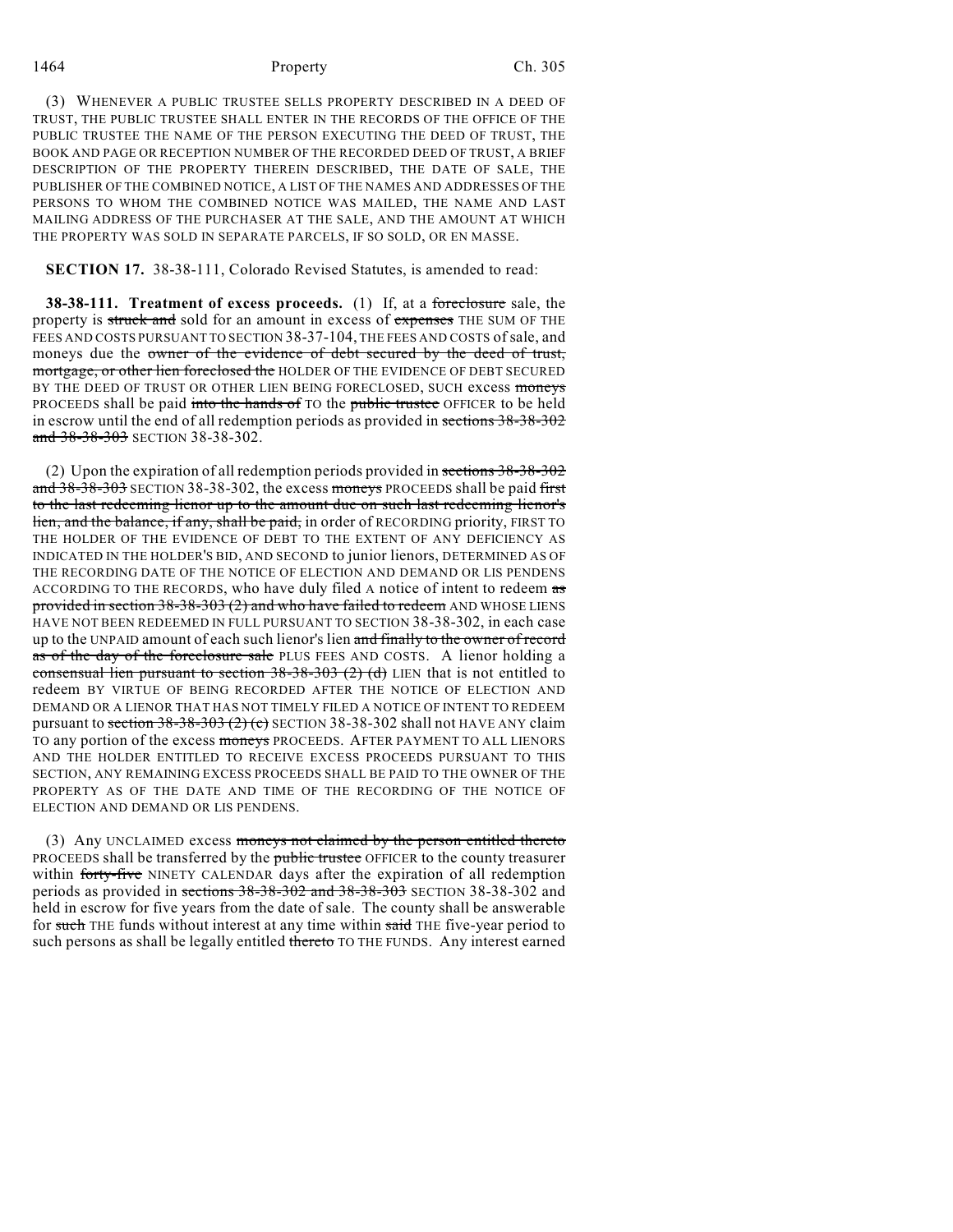on such THE escrowed funds shall be paid to the county at least annually. Any funds not claimed within five years from the date of sale shall be paid by the county treasurer to the general fund of said THE county. After the lapse of five years from the date of sale, no claim therefor having been made and established by any person entitled thereto, said moneys shall become the property of the county, and the county treasurer and public trustee OFFICER shall be discharged from any further liability or responsibility for such THE moneys; except that, if said THE moneys exceed five hundred dollars and have not been claimed by any person entitled thereto within sixty CALENDAR days from the expiration of the property ALL redemption period PERIODS AS PROVIDED BY SECTION 38-38-302, the county treasurer, within ninety CALENDAR days from the expiration of the proper ALL redemption period PERIODS, shall commence publication of a notice for four weeks, which means publication once each week for five successive weeks in some newspaper of general circulation in the county in which WHERE the subject real estate PROPERTY is located. Said THE notice shall contain the name of the RECORD owner of record as of the day of the foreclosure sale, his or her RECORDING OF THE NOTICE OF ELECTION AND DEMAND OR LIS PENDENS, THE OWNER'S address as given in the recorded instrument evidencing his or her THE OWNER'S interest, and the legal description and street address, if any, of the property sold at foreclosure THE sale and shall state that excess moneys PROCEEDS were realized from said THE sale and that, unless said THE funds are claimed by the RECORD owner of record as of the day of the foreclosure sale RECORDING OF THE NOTICE OF ELECTION AND DEMAND OR LIS PENDENS or other person entitled thereto within five years from the date of sale, said THE funds shall become the property of the county in the manner provided in this subsection  $(2)$  SUBSECTION  $(3)$ . The county treasurer shall also mail a copy of such THE notice to such THE record owner AS OF THE RECORDING OF THE NOTICE OF ELECTION AND DEMAND OR LIS PENDENS at the address provided in the recorded instrument evidencing his or her interest and at the property address. The FEES AND costs of publication and mailing shall be paid from such THE moneys escrowed by the county treasurer.

**SECTION 18.** 38-38-112, Colorado Revised Statutes, is amended to read:

**38-38-112. Use of electronic documents authorized - repeal.** (1) (a) Consistent with the provisions of the "Uniform Electronic Transactions Act", article 71.3 of title 24, C.R.S., any document OR RECORD related to a foreclosure may be accepted by the public trustee or sheriff in an electronic format or may be made available to the public by the public trustee or sheriff in an electronic format. THE PUBLIC TRUSTEE OR SHERIFF SHALL ESTABLISH AND UNIFORMLY APPLY POLICIES DETERMINING WHETHER AND THE EXTENT TO WHICH THE PUBLIC TRUSTEE OR SHERIFF SHALL ACCEPT DOCUMENTS OR RECORDS IN ELECTRONIC FORM; EXCEPT THAT THE PUBLIC TRUSTEE OR SHERIFF SHALL NOT REQUIRE THE USE OF AN ELECTRONIC FORMAT FOR ANY PURPOSE UNDER THIS ARTICLE.

(b) THIS SUBSECTION (1) IS REPEALED, EFFECTIVE JULY 1, 2007.

(2) (a) CONSISTENT WITH THE PROVISIONS OF THE "UNIFORM ELECTRONIC TRANSACTIONS ACT", ARTICLE 71.3 OF TITLE 24, C.R.S., ANY DOCUMENT OR RECORD RELATED TO A FORECLOSURE MAY BE ACCEPTED BY THE OFFICER IN AN ELECTRONIC FORMAT OR MAY BE MADE AVAILABLE TO THE PUBLIC BY THE OFFICER IN AN ELECTRONIC FORMAT. THE OFFICER SHALL ESTABLISH AND UNIFORMLY APPLY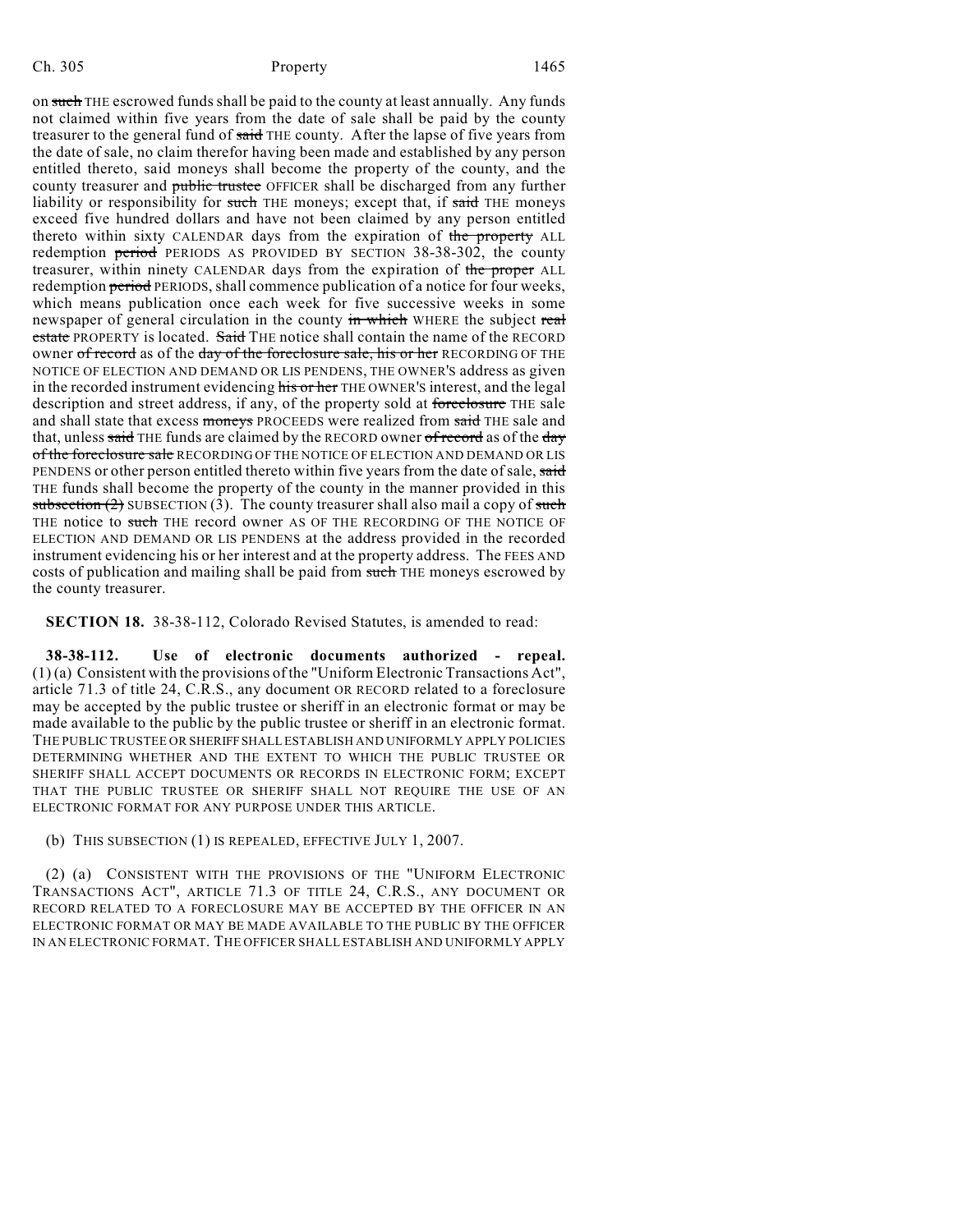# 1466 Property Ch. 305

POLICIES DETERMINING WHETHER AND THE EXTENT TO WHICH THE OFFICER SHALL ACCEPT DOCUMENTS OR RECORDS IN ELECTRONIC FORM; EXCEPT THAT THE OFFICER SHALL NOT REQUIRE THE USE OF AN ELECTRONIC FORMAT FOR ANY PURPOSE UNDER THIS ARTICLE.

(b) THIS SUBSECTION (2) SHALL TAKE EFFECT JULY 1, 2007.

**SECTION 19.** 38-38-201, Colorado Revised Statutes, is amended to read:

**38-38-201. Foreclosure of installments without acceleration.** (1) Any mortgage or deed of trust securing an evidence of debt payable by installments giving the right to declare the whole indebtedness due and payable on default of the payment of any part thereof may, at the election of the owner HOLDER of said THE evidence of debt, be foreclosed as to any one or more past due installments of principal or interest as if such THE mortgage or deed of trust separately secured each of such THE past due installments, and, in the event of such election, the public trustee or sheriff OFFICER conducting the foreclosure shall apply the following provisions:

(a) Attorney fees allowed to FOR the foreclosing creditor  $ATTOR$  FOR THE HOLDER OF THE EVIDENCE OF DEBT shall not exceed ten percent of the amount of principal, interest, and late charges included in the bid prepared in accordance with section 38-38-106.

(b) FEES AND costs and expenses allowable under section  $38-38-106(2)$  SECTION 38-38-107 may be included in such THE bid.

(c) The amount for which the property is foreclosed shall include such past due installments and all sums advanced for FEES AND costs and expenses by the owner HOLDER of said THE evidence of debt pursuant to the terms of the mortgage or deed of trust securing said THE debt.

(d) Not more than one of such foreclosure proceedings PROCEEDING may be commenced PURSUANT TO THIS SECTION in a period of twelve months.

(e) The notice of election and demand for sale or complaint filed to commence such THE foreclosure shall contain the following statement: "This is a foreclosure on one or more installments, without acceleration, as authorized by section 38-38-201, Colorado Revised Statutes."

(f) No deficiency bid shall be made by the foreclosing creditor HOLDER OF THE EVIDENCE OF DEBT or accepted by the public trustee or sheriff OFFICER conducting the foreclosure sale. and, Upon such THE sale and the expiration of all redemption periods, the maker of the secured evidence of debt INDEBTEDNESS and all parties who may be personally liable thereon shall be released from personal liability on such THE indebtedness, unless the property is redeemed under section 38-38-302. or 38-38-303.

(g) Such THE foreclosure shall not affect the continuance of the lien of the mortgage or deed of trust as to any remaining obligation secured by it but not covered by such THE foreclosure, whether such THE remaining obligation is due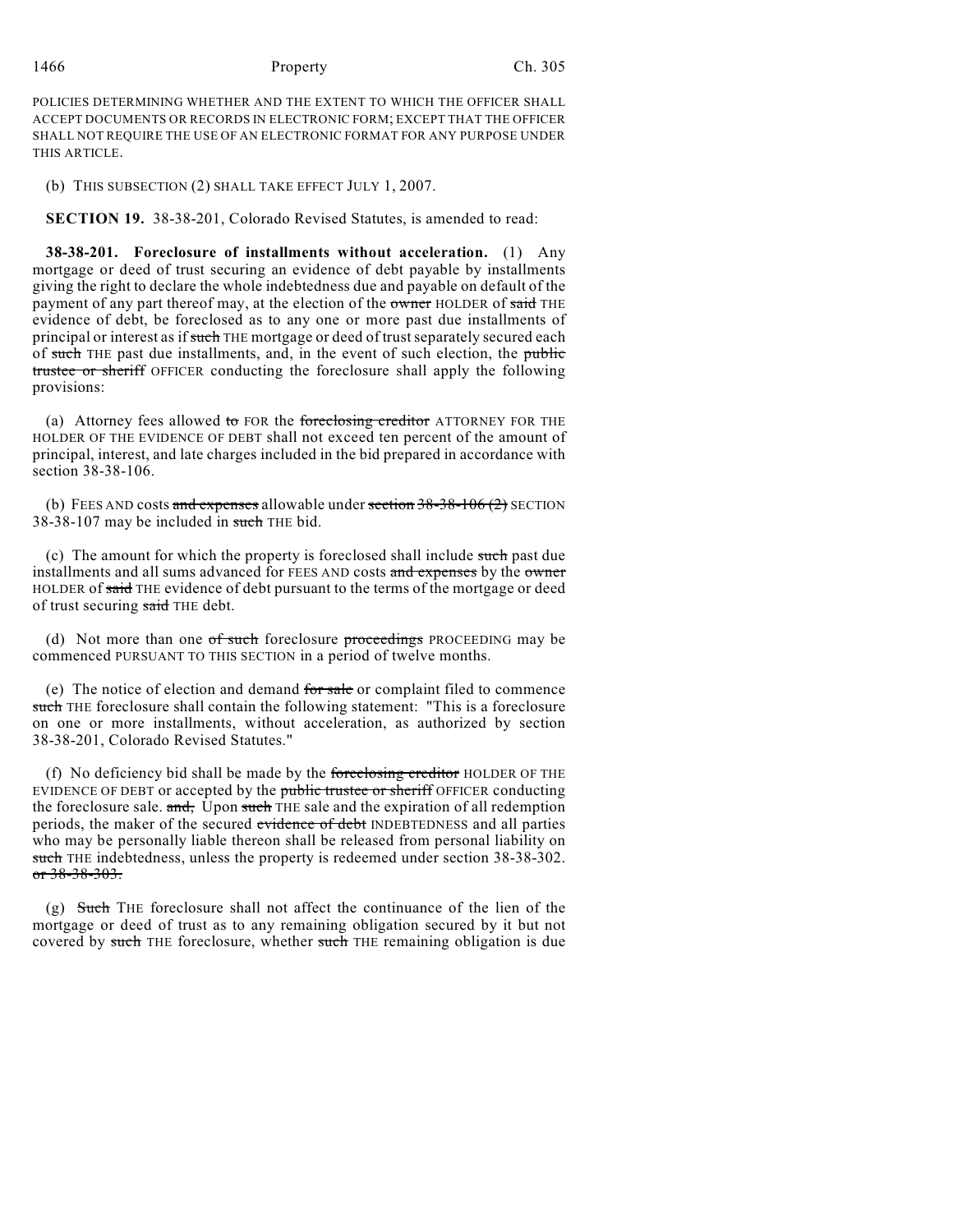# Ch. 305 Property Property 1467

before or after such THE foreclosure, and the title acquired as a result of the foreclosure shall be subject to the lien securing such THE remaining obligation.

(2) Nothing in this section shall be construed to prevent the owner HOLDER of an evidence of debt secured by any mortgage or deed of trust from exercising any option contained therein to declare the whole of such indebtedness due and payable, nor shall any of the provisions of this section be applicable to a foreclosure wherein IN WHICH the whole of such indebtedness has been declared due and payable.

**SECTION 20.** 38-38-301, Colorado Revised Statutes, is REPEALED AND REENACTED, WITH AMENDMENTS, to read:

**38-38-301. Holder of certificate of purchase paying charges - redemption.** THE HOLDER OF A CERTIFICATE OF PURCHASE MAY PAY AT ANY TIME AFTER THE SALE AND DURING THE REDEMPTION PERIOD DESCRIBED IN SECTION 38-38-302 THE FEES AND COSTS THAT THE HOLDER MAY PAY PURSUANT TO SECTION 38-38-107 AND MAY INCLUDE ANY SUCH AMOUNTS AS PART OF THE AMOUNT TO BE PAID UPON REDEMPTION.

**SECTION 21.** 38-38-302, Colorado Revised Statutes, is REPEALED AND REENACTED, WITH AMENDMENTS, to read:

**38-38-302. Redemption by lienor - procedure.** (1) **Requirements for redemption.** A LIENOR OR ASSIGNEE OF A LIEN IS ENTITLED TO REDEEM IF:

(a) THE LIENOR'S LIEN IS A DEED OF TRUST OR OTHER LIEN THAT IS CREATED OR RECOGNIZED BY STATE OR FEDERAL STATUTE OR BY JUDGMENT OF A COURT OF COMPETENT JURISDICTION;

(b) THE LIEN IS A JUNIOR LIEN AS DEFINED IN SECTION 38-38-100.3 (11);

(c) THE LIENOR'S LIEN APPEARS BY INSTRUMENTS THAT WERE DULY RECORDED IN THE OFFICE OF THE CLERK AND RECORDER OF THE COUNTY WHERE ALL OR A PORTION OF THE PROPERTY IS LOCATED PRIOR TO THE RECORDING OF THE NOTICE OF ELECTION AND DEMAND OR LIS PENDENS AND THE LIENOR WOULD BE ENTITLED TO CURE PURSUANT TO SECTION 38-38-104 (1);

(d) THE LIENOR HAS, WITHIN TEN BUSINESS DAYS AFTER THE SALE, FILED A NOTICE WITH THE OFFICER OF THE LIENOR'S INTENT TO REDEEM. A LIENOR MAY FILE A NOTICE OF INTENT TO REDEEM MORE THAN TEN BUSINESS DAYS AFTER SALE IF:

(I) NO LIENOR JUNIOR TO THE LIENOR SEEKING TO FILE THE LATE INTENT TO REDEEM HAS REDEEMED;

(II) THE REDEMPTION PERIOD FOR THE LIENOR SEEKING TO FILE THE LATE INTENT TO REDEEM HAS NOT EXPIRED;

(III) ALL REDEMPTION PERIODS HAVE NOT EXPIRED; AND

(IV) THE NOTICE OF INTENT TO REDEEM IS ACCOMPANIED BY A WRITTEN AUTHORIZATION FROM THE ATTORNEY FOR THE HOLDER OF THE CERTIFICATE OF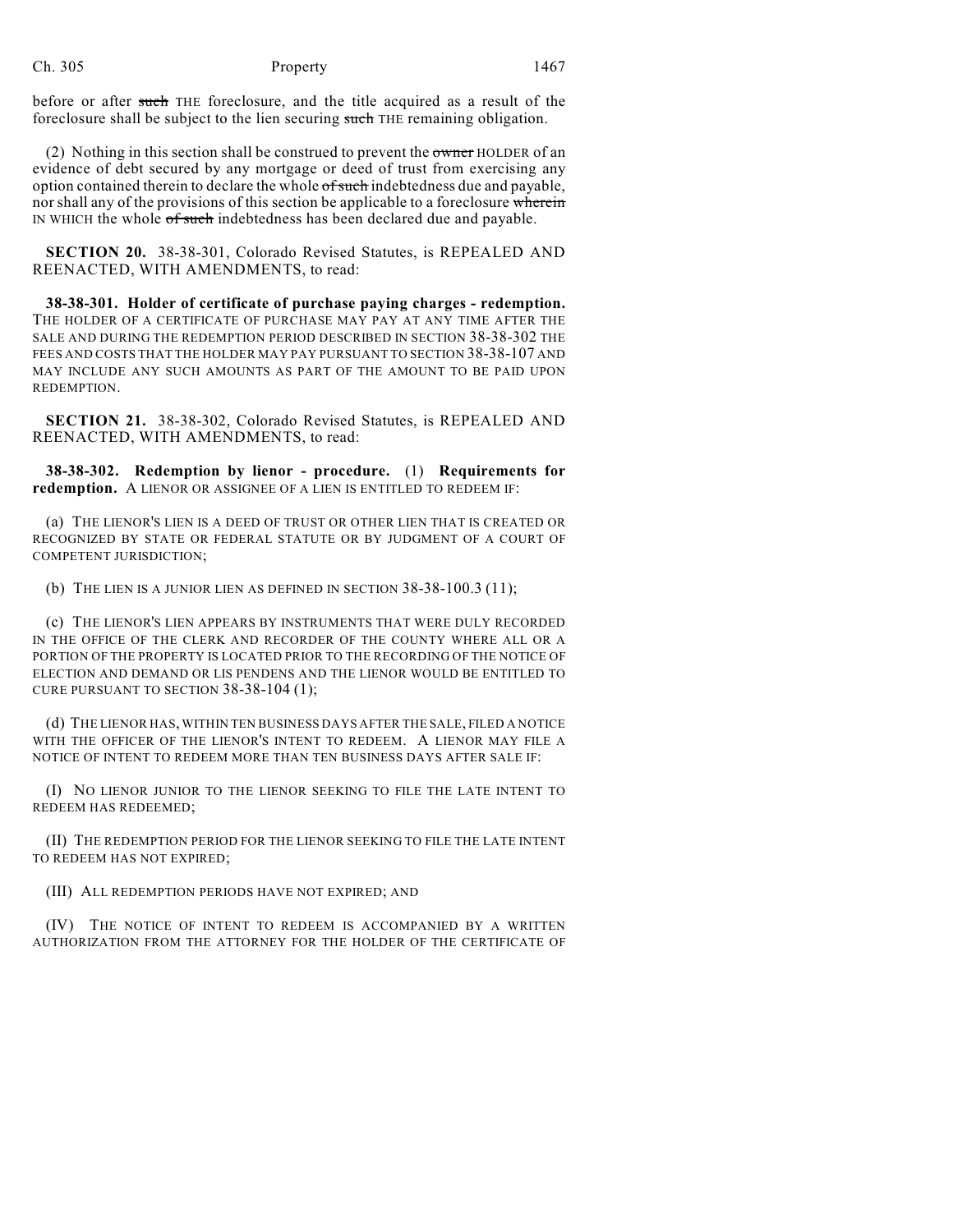PURCHASE ACCORDING TO THE RECORDS OF THE OFFICER CONDUCTING THE SALE, OR, IF NO ATTORNEY IS SHOWN, THEN THE HOLDER OF THE CERTIFICATE OF PURCHASE AUTHORIZING THE OFFICER TO ACCEPT SUCH NOTICE OF INTENT TO REDEEM;

(e) THE LIENOR HAS ATTACHED TO THE NOTICE OF INTENT TO REDEEM THE ORIGINAL OR COPIES OF THE RECORDED INSTRUMENTS EVIDENCING THE LIEN AND ANY ASSIGNMENT OF THE LIEN. IF ORIGINAL INSTRUMENTS ARE DELIVERED TO THE OFFICER, THEY SHALL BE RETURNED TO THE LIENOR AND A COPY SHALL BE RETAINED BY THE OFFICER.

(f) THE LIENOR HAS ATTACHED TO THE NOTICE OF INTENT TO REDEEM A SIGNED AND PROPERLY ACKNOWLEDGED STATEMENT OF THE LIENOR, OR A SIGNED STATEMENT BY THE LIENOR'S ATTORNEY, SETTING FORTH THE AMOUNT REQUIRED TO REDEEM THE LIENOR'S LIEN, INCLUDING PER DIEM INTEREST, THROUGH THE END OF THE LIENOR'S REDEMPTION PERIOD.

(2) **Request for redemption amount.** UPON RECEIPT BY THE OFFICER OF THE NOTICE OF INTENT TO REDEEM FILED BY A PERSON ENTITLED TO REDEEM UNDER THIS SECTION, THE OFFICER SHALL WITHIN ONE BUSINESS DAY TRANSMIT BY MAIL, FACSIMILE, OR OTHER ELECTRONIC MEANS TO THE ATTORNEY FOR THE HOLDER OF THE CERTIFICATE OF PURCHASE, OR IF NO ATTORNEY, THEN TO THE HOLDER, A WRITTEN REQUEST FOR A WRITTEN OR ELECTRONIC STATEMENT OF ALL SUMS NECESSARY TO REDEEM THE SALE. THE STATEMENT SHALL INCLUDE THE AMOUNTS REQUIRED TO REDEEM IN ACCORDANCE WITH THIS SECTION.

(3) **Statement of redemption.** (a) UPON RECEIPT OF NOTICE THAT AN INTENT TO REDEEM WAS FILED, THE HOLDER OF A CERTIFICATE OF PURCHASE SHALL SUBMIT A SIGNED AND ACKNOWLEDGED STATEMENT, OR THE ATTORNEY FOR THE HOLDER SHALL SUBMIT A SIGNED STATEMENT, TO THE OFFICER, NO LATER THAN FOURTEEN BUSINESS DAYS FOLLOWING THE SALE, SPECIFYING ALL SUMS NECESSARY TO REDEEM AS OF THE DATE OF THE STATEMENT, THE AMOUNT OF PER DIEM INTEREST ACCRUING THEREAFTER, AND THE INTEREST RATE ON WHICH THE AMOUNT IS BASED. THE HOLDER OR THE ATTORNEY FOR THE HOLDER MAY AMEND THE STATEMENT FROM TIME TO TIME TO REFLECT ADDITIONAL SUMS ADVANCED AS ALLOWED BY LAW, BUT THE STATEMENT SHALL NOT BE AMENDED LATER THAN TWO BUSINESS DAYS PRIOR TO THE COMMENCEMENT OF THE REDEMPTION PERIOD PURSUANT TO PARAGRAPH (a) OF SUBSECTION (4) OF THIS SECTION OR EACH SUBSEQUENT REDEMPTION PERIOD PURSUANT TO PARAGRAPH (b) OF SUBSECTION (4) OF THIS SECTION.

(b) IF THE HOLDER OF THE CERTIFICATE OF PURCHASE OR THE ATTORNEY FOR THE HOLDER FAILS TO SUBMIT THE INITIAL WRITTEN STATEMENT TO THE OFFICER WITHIN FIFTEEN BUSINESS DAYS AFTER THE SALE, THE OFFICER MAY CALCULATE THE AMOUNT NECESSARY TO REDEEM BY ADDING TO THE SUCCESSFUL BID THE ACCRUED INTEREST FROM THE SALE THROUGH THE REDEMPTION DATE. THE ACCRUED INTEREST SHALL BE CALCULATED BY MULTIPLYING THE AMOUNT OF THE BID BY THE REGULAR RATE OF ANNUAL INTEREST SPECIFIED IN THE EVIDENCE OF DEBT, DEED OF TRUST, OR OTHER LIEN BEING FORECLOSED, DIVIDED BY THREE HUNDRED SIXTY-FIVE AND THEN MULTIPLIED BY THE NUMBER OF DAYS FROM THE DATE OF SALE THROUGH THE REDEMPTION DATE. THE OFFICER SHALL TRANSMIT BY MAIL, FACSIMILE, OR OTHER ELECTRONIC MEANS TO THE PARTY FILING THE NOTICE OF INTENT TO REDEEM, PROMPTLY UPON RECEIPT, THE STATEMENT FILED BY THE HOLDER, OR IF NO SUCH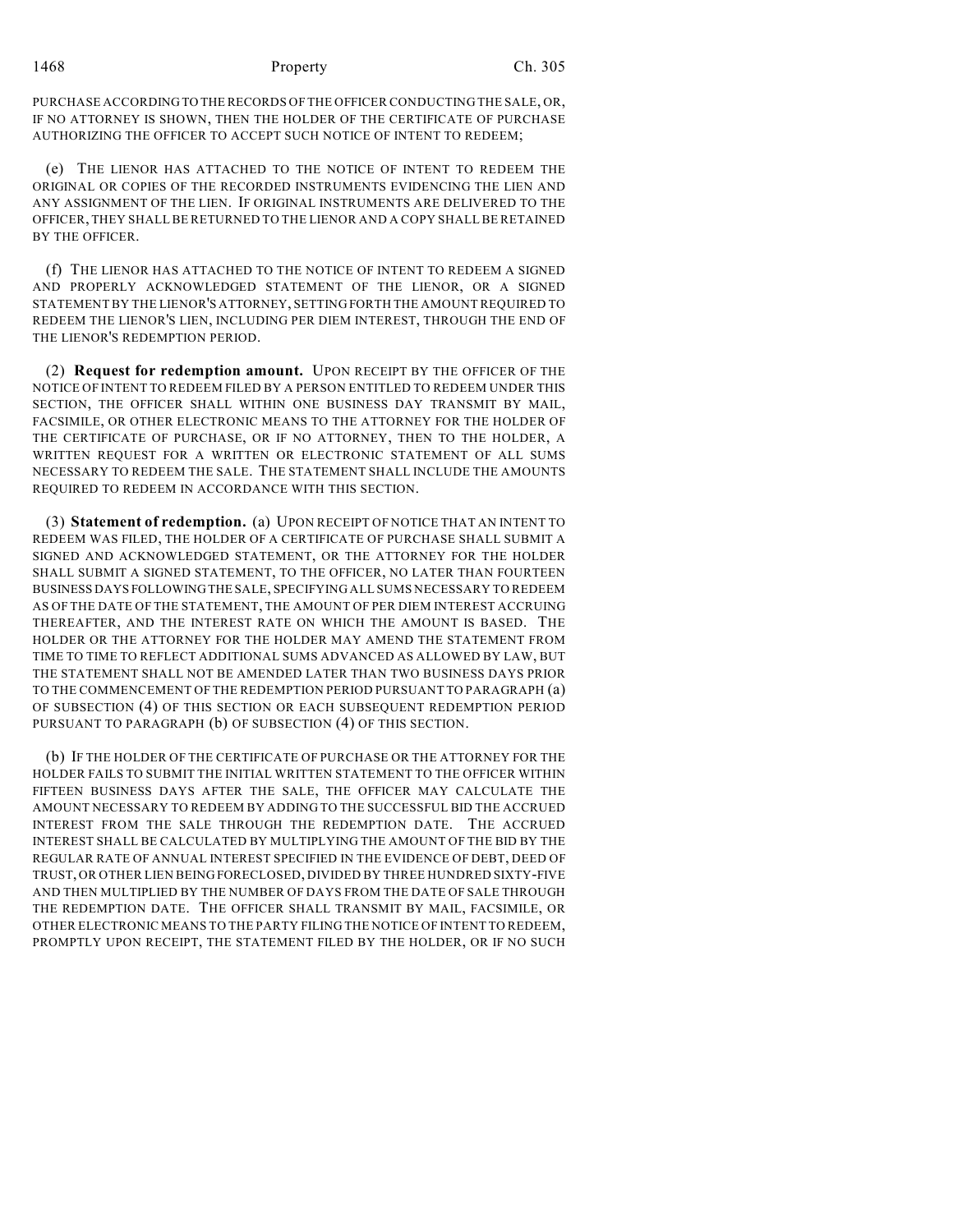# Ch. 305 Property Property 21469

STATEMENT IS FILED, THE OFFICER'S ESTIMATE OF THE REDEMPTION FIGURE, WHICH SHALL BE TRANSMITTED NO LATER THAN THE COMMENCEMENT OF THE REDEMPTION PERIOD PURSUANT TO PARAGRAPH (a) OF SUBSECTION (4) OF THIS SECTION OR EACH SUBSEQUENT REDEMPTION PERIOD PURSUANT TO PARAGRAPH (b) OF SUBSECTION (4) OF THIS SECTION.

(4) **Redemption period.** (a) NO SOONER THAN FIFTEEN BUSINESS DAYS NOR LATER THAN TWENTY BUSINESS DAYS AFTER A SALE UNDER THIS ARTICLE, THE JUNIOR LIENOR HAVING THE MOST SENIOR RECORDED LIEN ON THE SOLD PROPERTY OR ANY PORTION THEREOF, ACCORDING TO THE RECORDS, HAVING FIRST COMPLIED WITH THE REQUIREMENTS OF SUBSECTION (1) OF THIS SECTION, MAY REDEEM THE PROPERTY SOLD BY PAYING TO THE OFFICER, NO LATER THAN 12 NOON ON THE LAST DAY OF THE LIENOR'S REDEMPTION PERIOD, IN THE FORM SPECIFIED IN SECTION 38-37-108, THE AMOUNT FOR WHICH THE PROPERTY WAS SOLD WITH INTEREST FROM THE DATE OF SALE, TOGETHER WITH ALL SUMS ALLOWED UNDER SECTION 38-38-301. INTEREST ON THE AMOUNT FOR WHICH THE PROPERTY WAS SOLD SHALL BE CHARGED AT THE DEFAULT RATE SPECIFIED IN THE EVIDENCE OF DEBT, DEED OF TRUST, OR OTHER LIEN BEING FORECLOSED OR, IF NOT SO SPECIFIED, AT THE REGULAR RATE SPECIFIED IN THE EVIDENCE OF DEBT, DEED OF TRUST, OR OTHER LIEN BEING FORECLOSED.

(b) (I) EACH SUBSEQUENT LIENOR ENTITLED TO REDEEM SHALL, IN SUCCESSION, HAVE AN ADDITIONAL PERIOD OF FIVE BUSINESS DAYS TO REDEEM. THE RIGHT TO REDEEM SHALL BE IN PRIORITY OF SUCH LIENS ACCORDING TO THE RECORDS. THE REDEEMING LIENOR SHALL REDEEM BY PAYING TO THE OFFICER, ON OR BEFORE 12 NOON OF THE LAST DAY OF THE LIENOR'S REDEMPTION PERIOD:

(A) THE REDEMPTION AMOUNT PAID BY THE PRIOR REDEEMING LIENOR, WITH INTEREST AT THE RATE SPECIFIED IN PARAGRAPH (a) OF THIS SUBSECTION (4), PLUS THE AMOUNT CLAIMED IN THE STATEMENT DELIVERED BY THE IMMEDIATELY PRIOR REDEEMING LIENOR PURSUANT TO SUBSECTION (6) OF THIS SECTION, INCLUDING THE PER DIEM AMOUNTS THROUGH THE DATE ON WHICH THE PAYMENT IS MADE; OR

(B) IF NO PRIOR LIENOR HAS REDEEMED, THE REDEMPTION AMOUNT DETERMINED PURSUANT TO PARAGRAPH (a) OF THIS SUBSECTION (4).

(II) IF THE REDEEMING LIENOR IS THE SAME PERSON AS THE HOLDER OF THE CERTIFICATE OF PURCHASE OR THE PRIOR REDEEMING LIENOR AS EVIDENCED BY THE INSTRUMENTS REFERRED TO IN SUBSECTION (1) OF THIS SECTION, REGARDLESS OF THE NUMBER OF CONSECUTIVE LIENS HELD BY THE REDEEMING LIENOR, THE REDEEMING LIENOR SHALL NOT PAY TO THE OFFICER THE REDEMPTION AMOUNT INDICATED IN THE CERTIFICATE OF PURCHASE OR CERTIFICATE OF REDEMPTION HELD BY SUCH PERSON, BUT SHALL ONLY PAY TO THE OFFICER THE UNPAID FEES AND COSTS REQUIRED BY THE REDEMPTION AND PROVIDE THE STATEMENT DESCRIBED IN PARAGRAPH (f) OF SUBSECTION (1) OF THIS SECTION.

(c) IF THE STATEMENT DESCRIBED IN PARAGRAPH (f) OF SUBSECTION (1) OF THIS SECTION SO STATES, OR UPON OTHER WRITTEN AUTHORIZATION FROM THE HOLDER OF THE CERTIFICATE OF PURCHASE OR THE THEN-CURRENT HOLDER OF THE CERTIFICATE OF REDEMPTION OR THE ATTORNEY FOR EITHER SUCH HOLDER, THE OFFICER MAY ACCEPT AS A FULL REDEMPTION ANY LESSER AMOUNT THAN THE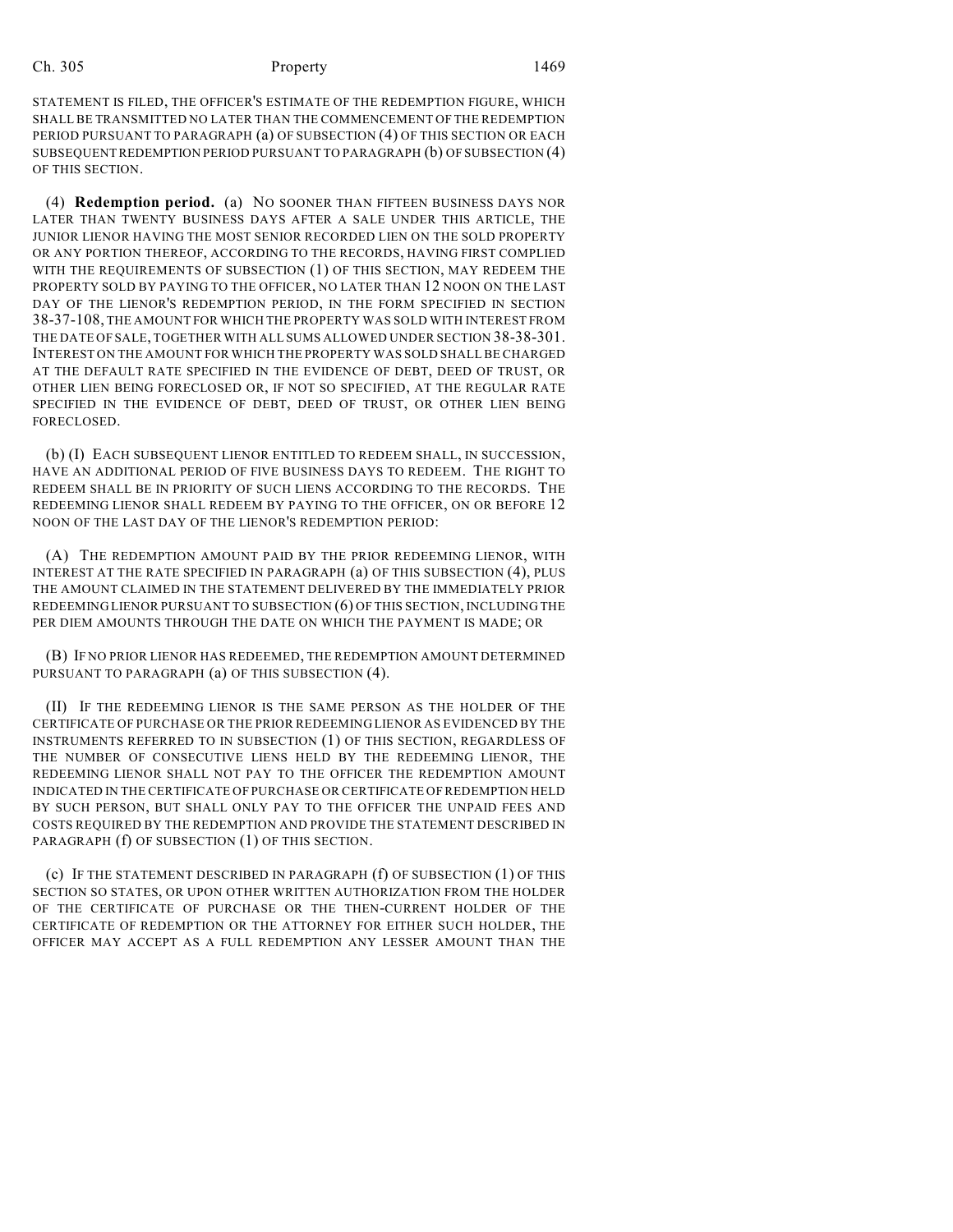1470 Ch. 305

AMOUNT SPECIFIED IN PARAGRAPH (a) OF SUBSECTION (3) OF THIS SECTION. NOTWITHSTANDING THE FIRST SENTENCE OF THIS PARAGRAPH (c), THE AMOUNT BID AT SALE SHALL DETERMINE THE AMOUNT AND EXTENT OF ANY DEFICIENCY REMAINING ON THE DEBT REPRESENTED BY THE EVIDENCE OF DEBT THAT IS THE SUBJECT OF THE FORECLOSURE AS STATED IN THE BID PURSUANT TO SECTION 38-38-106 (2). ANY REDEMPTION UNDER THIS SECTION SHALL CONSTITUTE A FULL REDEMPTION AND SHALL BE DEEMED TO BE PAYMENT OF ALL SUMS TO WHICH THE HOLDER OF THE CERTIFICATE OF PURCHASE IS ENTITLED.

(d) ON THE ELEVENTH BUSINESS DAY AFTER THE DATE OF SALE, THE OFFICER SHALL SET THE DATES OFTHE REDEMPTION PERIOD OFEACH LIENOR IN ACCORDANCE WITH THIS SUBSECTION (4). THE REDEMPTION PERIOD OF A LIENOR SHALL NOT BE SHORTENED OR ALTERED BY THE FACT THAT A PRIOR LIENOR REDEEMED BEFORE THE EXPIRATION OF HIS OR HER REDEMPTION PERIOD.

(5) **Certificate of redemption.** UPON RECEIPT OF THE REDEMPTION PAYMENT PURSUANT TO SUBSECTION (4) OF THIS SECTION, THE OFFICER SHALL EXECUTE AND RECORD A CERTIFICATE OF REDEMPTION PURSUANT TO SECTION 38-38-402. UPON THE EXPIRATION OF EACH REDEMPTION PERIOD UNDER THIS SECTION, THE OFFICER SHALL DISBURSE ALL REDEMPTION PROCEEDS TO THE PERSONS ENTITLED TO RECEIVE THEM.

(6) **Certificate of lienor.** A REDEEMING LIENOR SHALL PAY TO THE OFFICER THE AMOUNT REQUIRED TO REDEEM AND SHALL DELIVER TO THE OFFICER A SIGNED AND PROPERLY ACKNOWLEDGED STATEMENT BY THE LIENOR OR A SIGNED STATEMENT BY THE LIENOR'S ATTORNEY SHOWING THE AMOUNT OWING ON SUCH LIEN, INCLUDING PER DIEM INTEREST AND FEES AND COSTS ACTUALLY INCURRED THAT ARE PERMITTED BY SUBSECTION (7) OF THIS SECTION AND FOR WHICH THE LIENOR HAS SUBMITTED TO THE OFFICER RECEIPTS, INVOICES, EVIDENCE OF ELECTRONIC ACCOUNT-TO-ACCOUNT TRANSFERS, OR COPIES OF LOAN SERVICING COMPUTER SCREENS EVIDENCING THE FEES AND COSTS AND VERIFYING THAT THE FEES AND COSTS WERE ACTUALLY INCURRED AS OF THE DATE OF SALE WITH THE PER DIEM AMOUNTS THAT ACCRUE AFTER THE DATE OF SALE. AT ANY TIME BEFORE THE EXPIRATION OF A REDEEMING LIENOR'S REDEMPTION PERIOD, THE REDEEMING LIENOR MAY SUBMIT A REVISED OR CORRECTED CERTIFICATE, OR THE ATTORNEY FOR THE LIENOR MAY SUBMIT A REVISED OR CORRECTED STATEMENT.

(7) **Payment of fees and costs.** A REDEEMING LIENOR MAY, DURING SUCH LIENOR'S REDEMPTION PERIOD DESCRIBED IN SUBSECTION (4) OF THIS SECTION, PAY THE FEES AND COSTS THAT THE HOLDER OF THE EVIDENCE OF DEBT MAY PAY PURSUANT TO SECTION 38-38-107.

(8) **Misstatement of redemption amount.** IF AN AGGRIEVED PERSON CONTESTS THE AMOUNT SET FORTH IN THE STATEMENT FILED PURSUANT TO PARAGRAPH (f) OF SUBSECTION (1) OF THIS SECTION AND A COURT DETERMINES THAT THE REDEEMING LIENOR MADE A MATERIAL MISSTATEMENT OF THE AMOUNT DUE AND OWING WITH RESPECT TO THE REDEEMING LIENOR'S LIEN, THE COURT SHALL, IN ADDITION TO OTHER RELIEF, AWARD TO THE AGGRIEVED PERSON THE AGGRIEVED PERSON'S COURT COSTS AND REASONABLE ATTORNEY FEES AND COSTS.

(9) **No partial redemption.** A LIENOR HOLDING A LIEN ON LESS THAN ALL OF, OR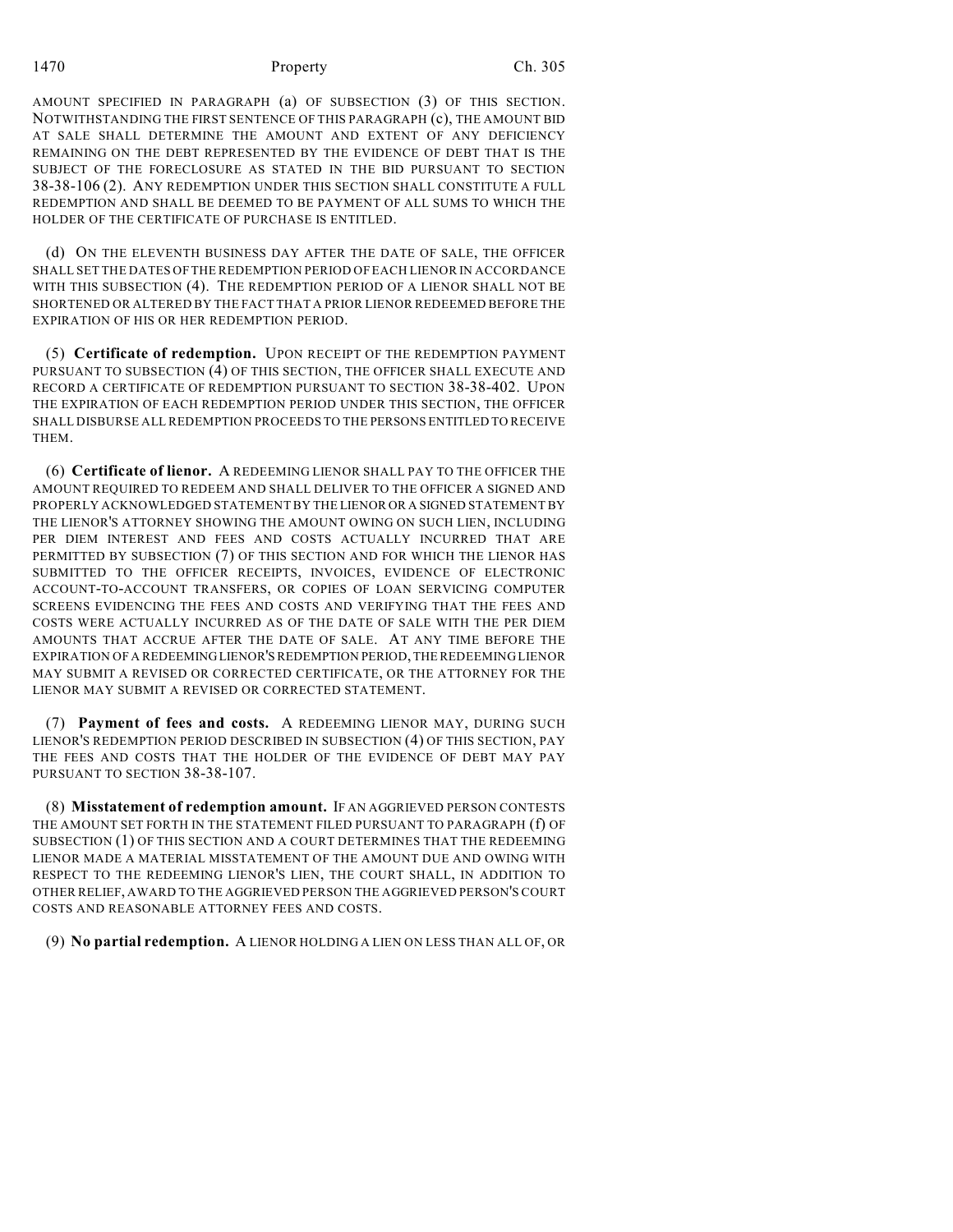A PARTIAL INTEREST IN, THE PROPERTY SOLD AT SALE SHALL REDEEM THE ENTIRE PROPERTY. NO PARTIAL REDEMPTION SHALL BE PERMITTED UNDER THIS PART 3. THE PRIORITY OF LIENS FOR PURPOSES OF THIS SECTION SHALL BE DETERMINED WITHOUT CONSIDERATION OF THE FACT THAT THE LIEN RELATES TO ONLY A PORTION OF THE PROPERTY OR TO A PARTIAL INTEREST THEREIN.

(10) **Federal redemption rights.** ANY REDEMPTION RIGHTS GRANTED UNDER FEDERAL LAW ARE SEPARATE AND DISTINCT FROM THE REDEMPTION RIGHTS GRANTED UNDER THIS PART 3. ALL LIENS THAT ARE JUNIOR TO THE DEED OF TRUST OR OTHER LIEN BEING FORECLOSED PURSUANT TO THIS ARTICLE SHALL BE DIVESTED BY THE SALE UNDER THIS ARTICLE, SUBJECT TO THE REDEMPTION RIGHTS PROVIDED IN THIS PART 3. THE OFFICER CONDUCTING A FORECLOSURE UNDER THIS ARTICLE IS NOT DESIGNATED TO RECEIVE REDEMPTIONS UNDER FEDERAL LAW.

**SECTION 22.** 38-38-304, Colorado Revised Statutes, is amended to read:

**38-38-304. Effect of redemption.** (1) If redemption is made by the owner of the property, it shall annul the sale and leave the property subject to all liens which would have existed if no sale had been made, except the lien foreclosed which shall be discharged by the sale.

(2) If the owner fails to redeem and redemption is made by any other person liable after the foreclosure sale for a deficiency, it shall annul the sale, the property shall remain subject to all liens which would have existed if no sale had been made, and the certificate of redemption issued to the person so redeeming shall, when recorded, operate as an assignment to him of the lien so redeemed from, to the full extent thereof, including all extra costs and expenses paid by such redemptioner, who shall nevertheless still be liable for such deficiency.

(3) If redemption is made by a lienor, his THE certificate of redemption, duly recorded, operates as an assignment to him THE LIENOR of the estate and interest acquired by the purchaser at the sale, subject however, to the rights of OMITTED PARTIES AS DEFINED IN SECTION 38-38-506 (1) AND persons who may be entitled subsequently to redeem.

**SECTION 23.** 38-38-306 (2), Colorado Revised Statutes, is amended to read:

**38-38-306. Rights of other lienors to redeem.** (2) A mechanic's lien claimant or any other person claiming the right to a statutory lien on real property shall have the right to redeem as a lienor despite the fact that such THE claim has not been reduced to judgment, if such THE lien or lien claim has been recorded as required or permitted by statute and the holder thereof has complied with the other conditions required of a lienor by this article. If another lienor redeems after such lien claimant, that portion of the redemption amount attributable to the claim of such lien claimant, as evidenced by such claimant's recorded lien, shall be held in escrow by the public trustee or sheriff OFFICER until a final judgment has been entered in favor of such claimant confirming his THE CLAIMANT'S right to a lien and all periods for appeal have expired, whereupon there shall be paid to such claimant from the escrow the amount of his THE lien claim as established by such THE judgment, with any interest earned thereon, and the balance, if any, shall be refunded to the last redeeming lienor OWNER OF THE PROPERTY AS OF THE DATE OF THE SALE, SO LONG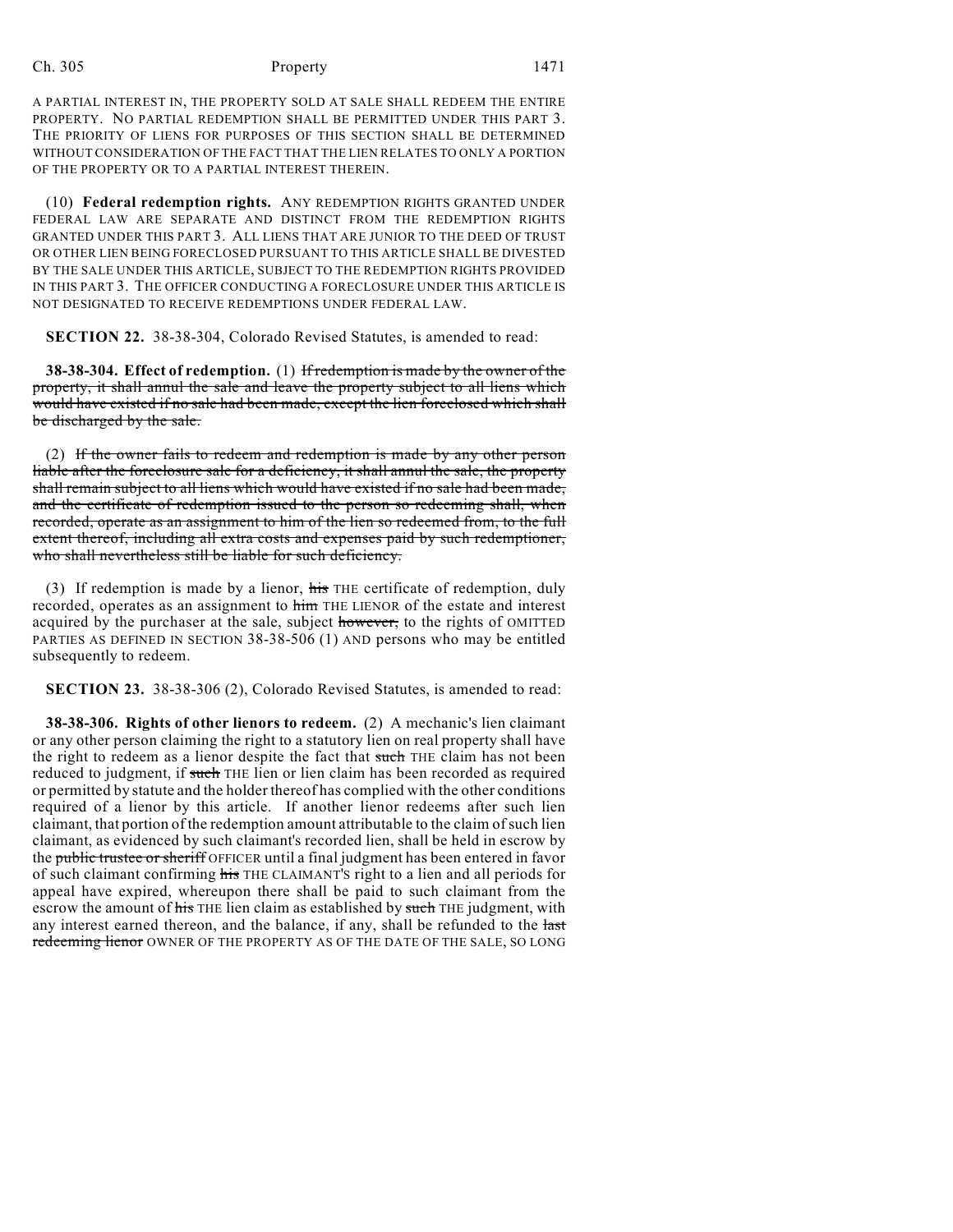# 1472 Property Ch. 305

AS THE LAST REDEEMING LIENOR HAS OTHERWISE BEEN SATISFIED. If such THE claimant releases his THE lien or fails to establish his A right to such THE lien, the entire escrow shall be paid to the last redeeming lienor OWNER OF THE PROPERTY AS OF THE DATE OF THE SALE, SO LONG AS THE LAST REDEEMING LIENOR HAS OTHERWISE BEEN SATISFIED. Lien claimants of equal priority, for the purposes of this subsection (2), may act in concert and be deemed to represent one claim in which they share pro rata. THE RIGHT OF THE OWNER OF THE PROPERTY AS OF THE DATE OF THE SALE TO EXCESS SALE PROCEEDS PURSUANT TO A HOMESTEAD EXEMPTION UNDER SECTION 38-41-201 IS SUBORDINATE TO THE RIGHT OF A SUBSEQUENT DEED OF TRUST BENEFICIARY FOR WHOSE BENEFIT THE OWNER WAIVED THE HOMESTEAD EXEMPTION.

**SECTION 24.** 38-38-401, Colorado Revised Statutes, is amended to read:

**38-38-401. Certificate of purchase - issuance.** (1) When NO LATER THAN FIVE BUSINESS DAYS AFTER the sale, is held, the public trustee or sheriff conducting the sale OFFICER shall execute and deliver to the purchaser a written RECORD IN EACH COUNTY WHERE THE PROPERTY OR A PORTION THEREOF IS LOCATED A certificate of purchase describing the property and the sum paid therefor and containing:

- (a) THE DESCRIPTION OF THE PROPERTY;
- (b) THE SUM PAID FOR THE PROPERTY;
- (c) THE NAME AND ADDRESS OF THE PURCHASER;

(d) A statement that the purchaser or other holder ASSIGNEE of the certificate of purchase shall be entitled to a CONFIRMATION deed for such property at the expiration of the ALL redemption periods provided by law UNDER PART 3 OF THIS ARTICLE unless a redemption is made; and in the event of continuance, a recital that the sale was duly continued. The public trustee or sheriff officer shall, within ten days from the date of sale, record, in the county clerk and recorder's office of the county where said property is situated, a duplicate certificate of purchase signed and acknowledged by him, and such certificate of purchase or a certified copy thereof shall be deemed prima facie evidence of the statements or recitals contained therein. The late recording of such duplicate certificate of purchase shall not, however, invalidate the title acquired as provided in section 38-38-501.

(e) THE DEFICIENCY UNDER THE EVIDENCE OF DEBT, IF ANY, AS A RESULT OF THE SUCCESSFUL BID AT SALE;

(f) THE PUBLIC TRUSTEE'S SALE NUMBER OR, IN THE CASE OF A SALE BY THE SHERIFF, THE DISTRICT COURT CIVIL ACTION NUMBER; AND

(g) THE DATE OF SALE.

(2) THE OFFICER SHALL RETAIN THE RECORDED CERTIFICATE OF PURCHASE IN THE OFFICER'S RECORDS.

(3) THE FAILURE OF THE OFFICER TO COMPLY WITH THE PROVISIONS OF THIS SECTION SHALL NOT AFFECT THE VALIDITY OF THE SALE OR THE VESTING OF TITLE IN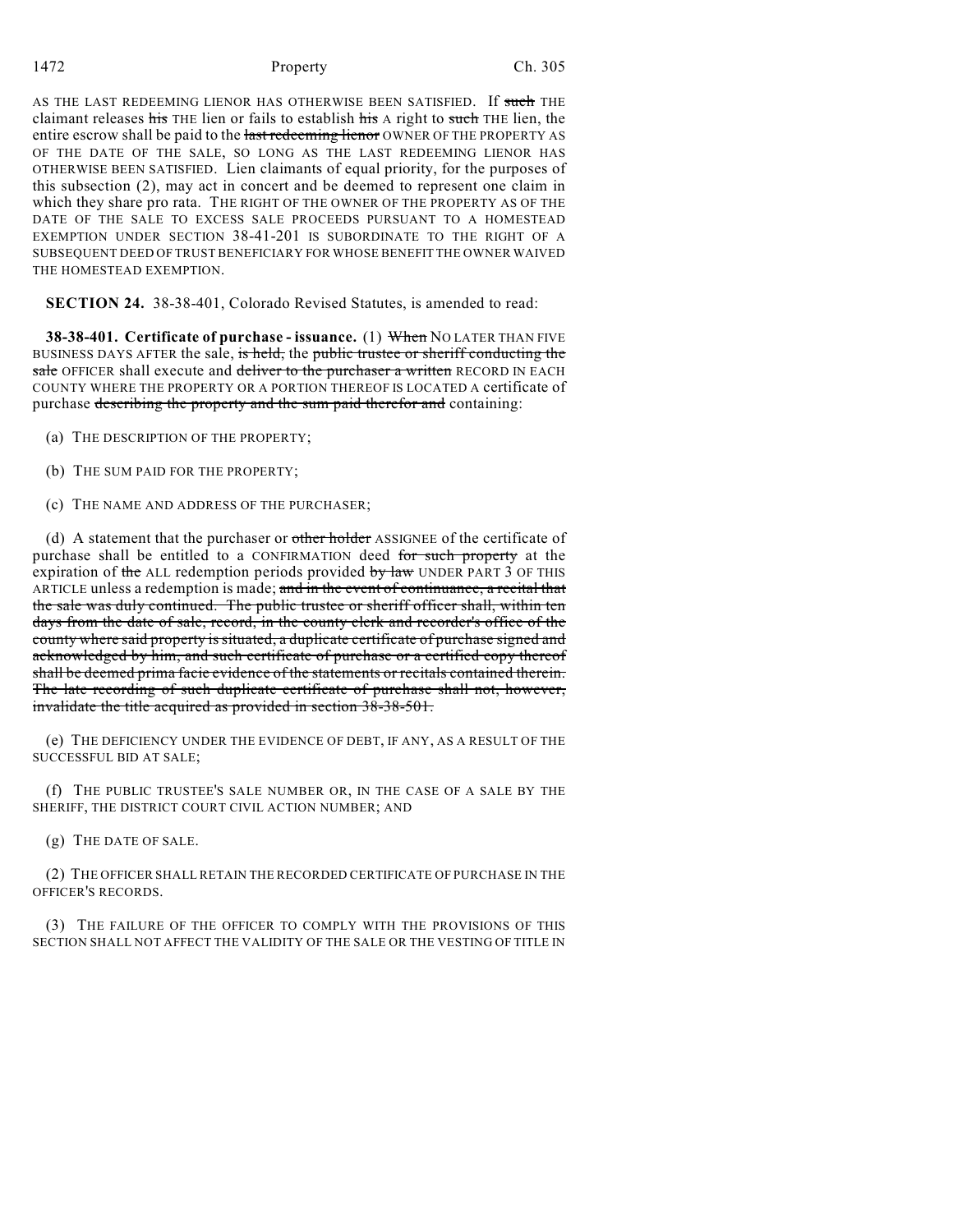THE NAME OF THE HOLDER OF THE CERTIFICATE OF PURCHASE OR CERTIFICATE OF REDEMPTION.

**SECTION 25.** 38-38-402, Colorado Revised Statutes, is amended to read:

**38-38-402. Certificate of redemption - issuance.** (1) The public trustee or sheriff to whom the NO SOONER THAN FIFTEEN BUSINESS DAYS FOLLOWING A SALE BUT NO LATER THAN FIVE BUSINESS DAYS FOLLOWING AN OFFICER'S RECEIPT OF redemption money is paid under section 38-38-302, or 38-38-303 THE OFFICER shall execute and deliver an original RECORD IN EACH COUNTY WHERE THE PROPERTY OR A PORTION THEREOF IS LOCATED A certificate of redemption to the person redeeming and record a duplicate certificate of redemption containing:

(a) The name and address of the person redeeming; and the amount paid by him;

(b) The time and place of the sale and the description of the property redeemed REDEMPTION AMOUNT PAID;

 $(c)$  A statement of the claim or interest which is the basis for such redemption and, in the case of a lien, the amount claimed to be owing thereon at the date of redemption; and THE DATE OF SALE;

(d) An acknowledgment of the signature of the public trustee or sheriff to whom the redemption money is paid THE DESCRIPTION OF THE PROPERTY REDEEMED; AND

(e) THE PUBLIC TRUSTEE'S SALE NUMBER OR, IN THE CASE OF A SALE BY THE SHERIFF, THE DISTRICT COURT CIVIL ACTION NUMBER.

(2) The certificate of redemption or a certified copy thereof shall be deemed to be prima facie evidence of all statements or recitals contained therein OFFICER SHALL RETAIN THE RECORDED CERTIFICATE OF REDEMPTION IN THE OFFICER'S RECORDS.

(3) THE FAILURE OF THE OFFICER TO COMPLY WITH THE PROVISIONS OF THIS SECTION SHALL NOT AFFECT THE VALIDITY OF THE SALE OR THE RIGHTS OF THE GRANTEE OF THE CONFIRMATION DEED.

**SECTION 26.** 38-38-403, Colorado Revised Statutes, is amended to read:

**38-38-403. Certificates assignable.** Every certificate of purchase or certificate of redemption that is issued to any person under the provisions of this article, except for a certificate of redemption issued pursuant to section  $38-38-302$  (2), THIS PART 4 shall be assignable by endorsement INDORSEMENT thereon or by separate assignment, and such THE assignee shall be treated for all purposes as the original holder of such THE certificate OF PURCHASE OR CERTIFICATE OF REDEMPTION. A SEPARATE ASSIGNMENT OF A CERTIFICATE OF REDEMPTION OR A CERTIFICATE OF PURCHASE SHALL CONTAIN AT LEAST THE INFORMATION REQUIRED IN THE CERTIFICATE ASSIGNED AND THE NAME AND ADDRESS OF THE ASSIGNOR AND THE ASSIGNEE.

**SECTION 27.** Part 4 of article 38 of title 38, Colorado Revised Statutes, is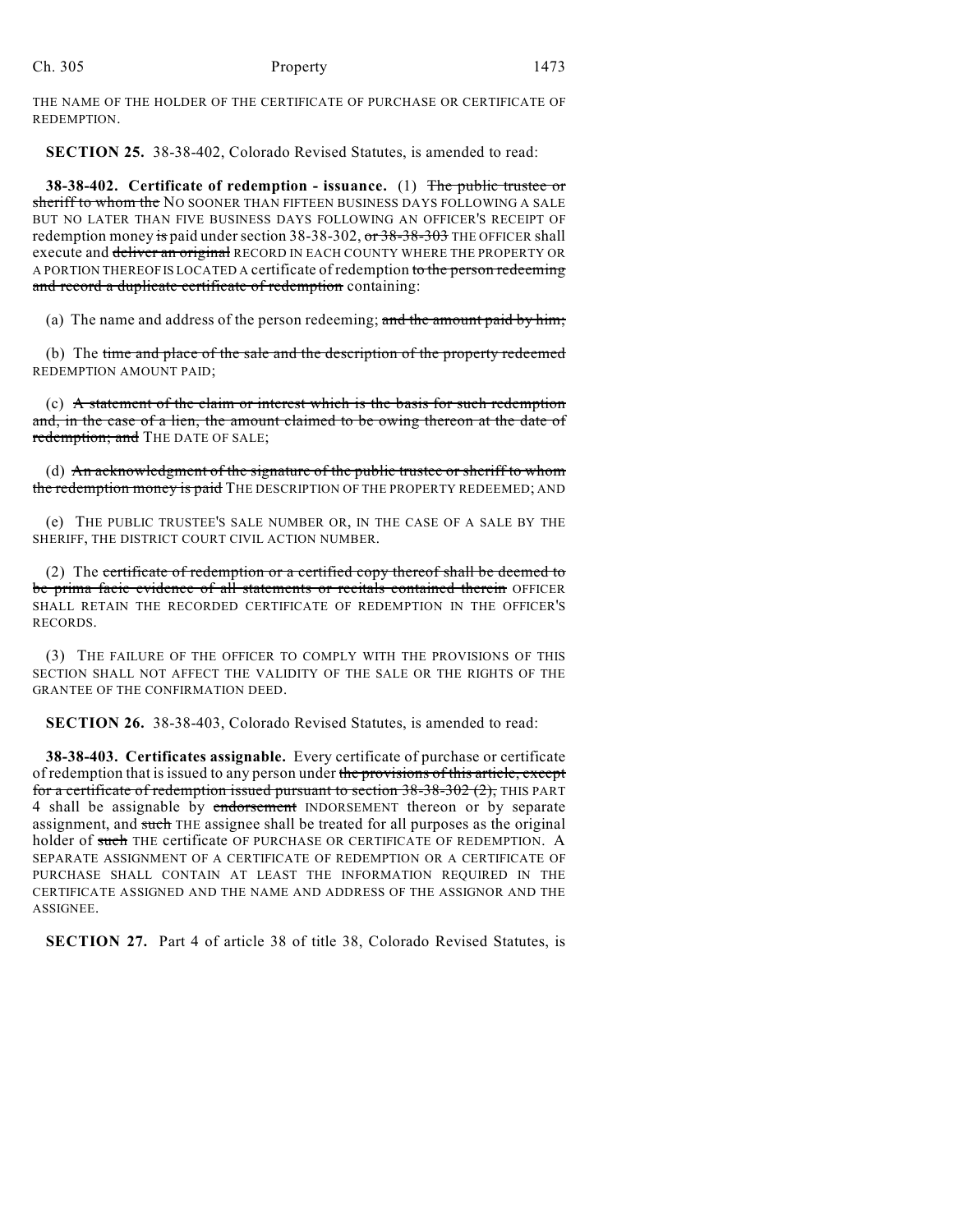amended BY THE ADDITION OF A NEW SECTION to read:

**38-38-405. Certificate as prima facie evidence.** A CERTIFICATE OF PURCHASE, CERTIFICATE OF REDEMPTION, CONFIRMATION DEED, OR A CERTIFIED COPY THEREOF, SHALL BE DEEMED TO BE PRIMA FACIE EVIDENCE OF ALL STATEMENTS OR RECITALS CONTAINED THEREIN.

**SECTION 28.** 38-38-501, Colorado Revised Statutes, is amended to read:

**38-38-501. Title vests upon expiration of redemption periods - confirmation** deed. Upon the expiration of the period of ALL redemption PERIODS allowed to the owner and to all subsequent lienors entitled to redeem UNDER PART 3 OF THIS ARTICLE OR, IF THERE ARE NO REDEMPTION PERIODS, UPON THE CLOSE OF THE OFFICER'S BUSINESS DAY TEN BUSINESS DAYS AFTER THE SALE, title to the property sold shall vest in the holder of the certificate of purchase or IN the holder of the LAST certificate of redemption issued to the lienor last redeeming in case a redemption has been made by a lienor IN THE CASE OF REDEMPTION. Subject to the provisions of sections 38-38-506 and 38-41-212 (2), such title shall be free and clear of all liens and encumbrances junior to the lien foreclosed. Within ten working NO LESS THAN FIFTEEN BUSINESS days after the latest to occur of DATE OF SALE OR, IF LATER, the expiration of all REDEMPTION periods of redemption, the delivery of the certificate of purchase or certificate of redemption by the holder to the public trustee or sheriff, and the receipt of all statutory fees AND COSTS, the public trustee or sheriff OFFICER shall execute and deliver RECORD a CONFIRMATION deed PURSUANT TO SECTION 38-38-502 OR 38-38-503 to the holder of the certificate of purchase or, in the case of redemption,  $\frac{by}{y}$  a junior lienor, to the holder of the LAST certificate of redemption confirming the transfer of title to the property. Failure of the trustee or sheriff OFFICER to execute and deliver RECORD such deed or to deliver RECORD the deed within the time specified shall not affect the validity of such THE deed or the vesting of title.

**SECTION 29.** 38-38-502, Colorado Revised Statutes, is amended to read:

**38-38-502. Form of confirmation deed for public trustee's sale.** The CONFIRMATION deed executed by the public trustee in a foreclosure sale may be in substantially the following form:

> THIS DEED is made \_\_\_\_\_\_, 20\_\_\_, between \_\_\_\_\_ as the public trustee of the \_\_\_\_\_\_\_County of \_\_\_\_, Colorado, and \_\_\_\_\_\_\_, grantee, (the holder of the certificate of purchase) (the holder of the certificate of redemption issued to the lienor last redeeming), whose legal address is

> WHEREAS, did, by deed of trust dated 20 , and recorded in the office of the clerk and recorder of the  $\overline{\phantom{a}}$  County of  $\overline{\phantom{a}}$ , Colorado, on  $\overline{\phantom{a}}$ , 20  $\overline{\phantom{a}}$ , in Book  $\overline{\phantom{a}}$ Page \_\_, (Film no. \_\_, Reception no. \_\_) convey to the public trustee, in trust, the property hereinafter described to secure the payment of the indebtedness provided in said deed of trust; and

WHEREAS, a violation was made in certain of the terms and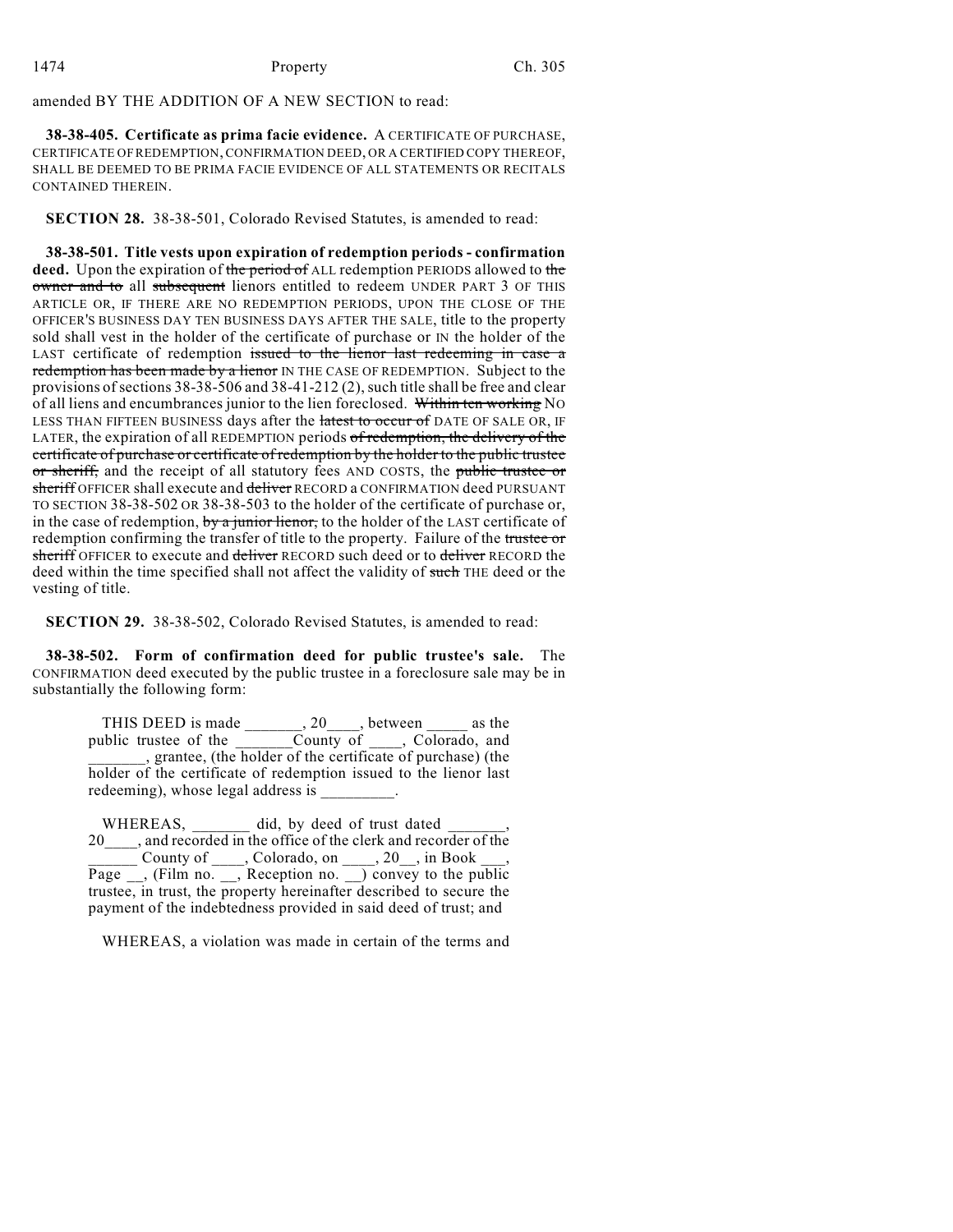covenants of said deed of trust as shown by the notice of election and demand for sale filed with the public trustee (a duplicate of which was recorded in the office of said county clerk and recorder); the said property was advertised for public sale at the place and in the manner provided by law and by said deed of trust; COMBINED notice of SALE AND right to cure and redeem and notice of sale were WAS given as required by law; said property was sold according to said COMBINED notice; of sale; and a certificate of purchase thereof was made and recorded in the office of said county clerk and recorder; and

WHEREAS, all periods of redemption have expired.

NOW, THEREFORE, the public trustee, pursuant to the power and authority vested by law and by the said deed of trust, confirms the foreclosure sale and sells and conveys to grantee the following described property located in the County of factor state of Colorado, to-wit:

#### (describe property)

also known by street and number as  $\qquad \qquad$  to have and to hold the same, with all appurtenances, forever.

**SECTION 30.** 38-38-503, Colorado Revised Statutes, is amended to read:

**38-38-503. Form of confirmation deed for sheriff's sale.** The CONFIRMATION deed executed by the sheriff in case of a sale by virtue of an execution and levy or judgment and decree shall state the judgment under which the property described was sold and the execution or decree date and may be in substantially the following form:

> THIS DEED is made \_\_\_\_\_\_\_, 20\_\_, between \_\_\_\_\_\_\_\_ as sheriff of the \_\_\_\_\_\_\_\_\_\_\_\_\_ County of \_\_\_\_\_, Colorado, and sheriff of the County of Colorado, and<br>, grantee, (the holder of the certificate of purchase) (the holder of the certificate of redemption issued to the lienor last redeeming), whose legal address is

> WHEREAS, \_\_\_\_\_\_\_ did, in the \_\_\_\_ court for \_\_\_\_ and County of \_\_\_\_\_\_\_, Colorado, (recover a judgment against for the sum of dollars and costs of suit and upon which judgment an execution was issued) (obtain a judgment and decree against \_\_\_\_\_\_\_\_\_) dated \_\_\_\_, 20\_\_, directed to the sheriff of the \_\_\_\_\_\_\_\_\_\_\_\_\_\_ County of \_\_\_\_, Colorado; and

> WHEREAS, by virtue of said (execution) (judgment and decree), the sheriff levied upon the property hereinafter described and, after public notice had been given of the time and place of sale as required by law, said property was offered for sale and sold according to said notice, and a certificate of purchase was made and recorded in the office of the county clerk and recorder; and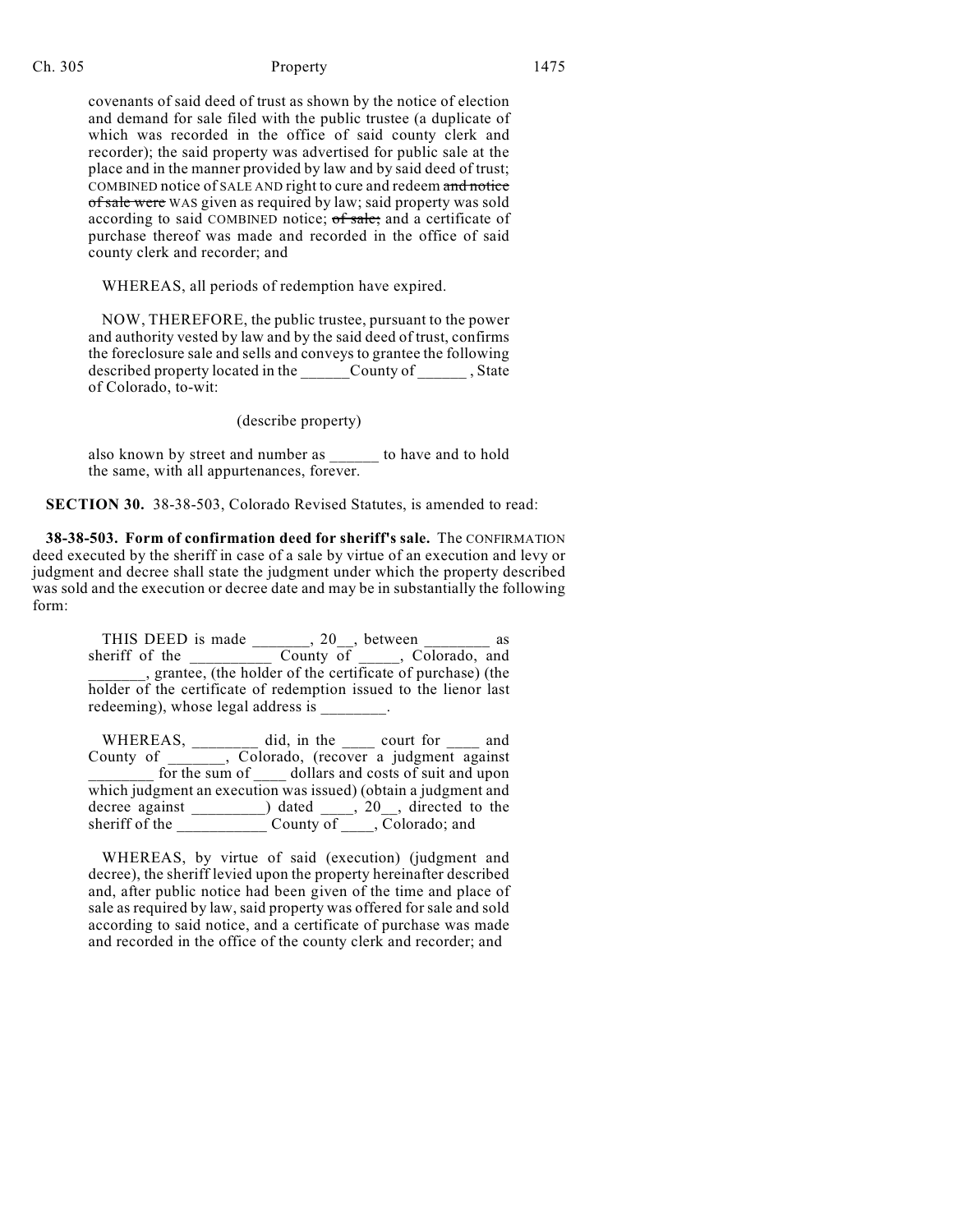WHEREAS, all periods of redemption have expired.

NOW, THEREFORE, I, \_\_\_\_\_\_, sheriff of the County of \_\_\_\_\_\_\_\_\_\_\_, Colorado, in consideration of the premises, confirm the sale and sell and convey to grantee the following described property, located in the \_\_\_\_\_\_\_\_\_ County of \_\_\_\_\_\_\_\_\_, Colorado:

(describe property)

also known by street and number as  $\qquad \qquad$ .

TO HAVE AND TO HOLD the same, with all appurtenances thereunto, forever.

**SECTION 31.** 38-38-506, Colorado Revised Statutes, is amended to read:

**38-38-506. Omitted parties - definitions.** (1) For the purposes of AS USED IN this section, "omitted party" means any person who:

(a) Subsequent to the recording of a mortgage, deed of trust, or other lien instrument PRIOR TO THE RECORDING OF THE NOTICE OF ELECTION AND DEMAND OR LIS PENDENS, has either acquired a record interest in the property subject to sale or has obtained a valid possessory interest and is in actual possession of such THE property, WHICH INTEREST IS JUNIOR TO THE DEED OF TRUST OR OTHER LIEN BEING FORECLOSED AND WOULD OTHERWISE BE EXTINGUISHED BY THE FORECLOSURE; and

(b) Is not included as a party defendant in a judicial foreclosure action or, if included, is not served with process, or is not served with notice of levy or seizure pursuant to section 13-55-102, C.R.S., or is not notified pursuant to section  $38-38-101(7)(a)$  SECTION 38-38-103 of a public trustee's foreclosure sale, or is not notified pursuant to section 38-38-103 of his right to cure and redeem, or is not notified in connection with the legal proceedings contemplated by section 38-38-105.

(2) (a) The interest of an omitted party in the property which THAT is the subject of a sheriff's or public trustee's sale may be terminated if such THE omitted party, in a civil action commenced AT ANY TIME by any interested person AS DEFINED IN PARAGRAPH (c) OF THIS SUBSECTION  $(2)$ , is afforded rights of cure and redemption IF THE OMITTED PARTY WOULD HAVE BEEN ENTITLED TO CURE PURSUANT TO SECTION 38-38-104, OR IS AFFORDED REDEMPTION RIGHTS IF THE OMITTED PARTY WOULD HAVE BEEN ENTITLED TO REDEEM PURSUANT TO SECTION 38-38-302, upon such terms as the court may deem just EQUITABLE under the circumstances, which terms shall not, however, be more favorable than such THE person's statutory rights. THE COURT SHALL GIVE FULL CONSIDERATION TO WHETHER THE OMITTED PARTY WAS GIVEN OR HAD ACTUAL NOTICE OR KNOWLEDGE OF THE FORECLOSURE AND WAS GIVEN AN OPPORTUNITY TO EXERCISE STATUTORY RIGHTS TO CURE OR REDEEM.

(b) For the purposes of this section, the lien which THAT is the subject of the sale shall not be extinguished by merger with the title to the property acquired upon issuance and delivery of the sheriff's deed or upon compliance with the provisions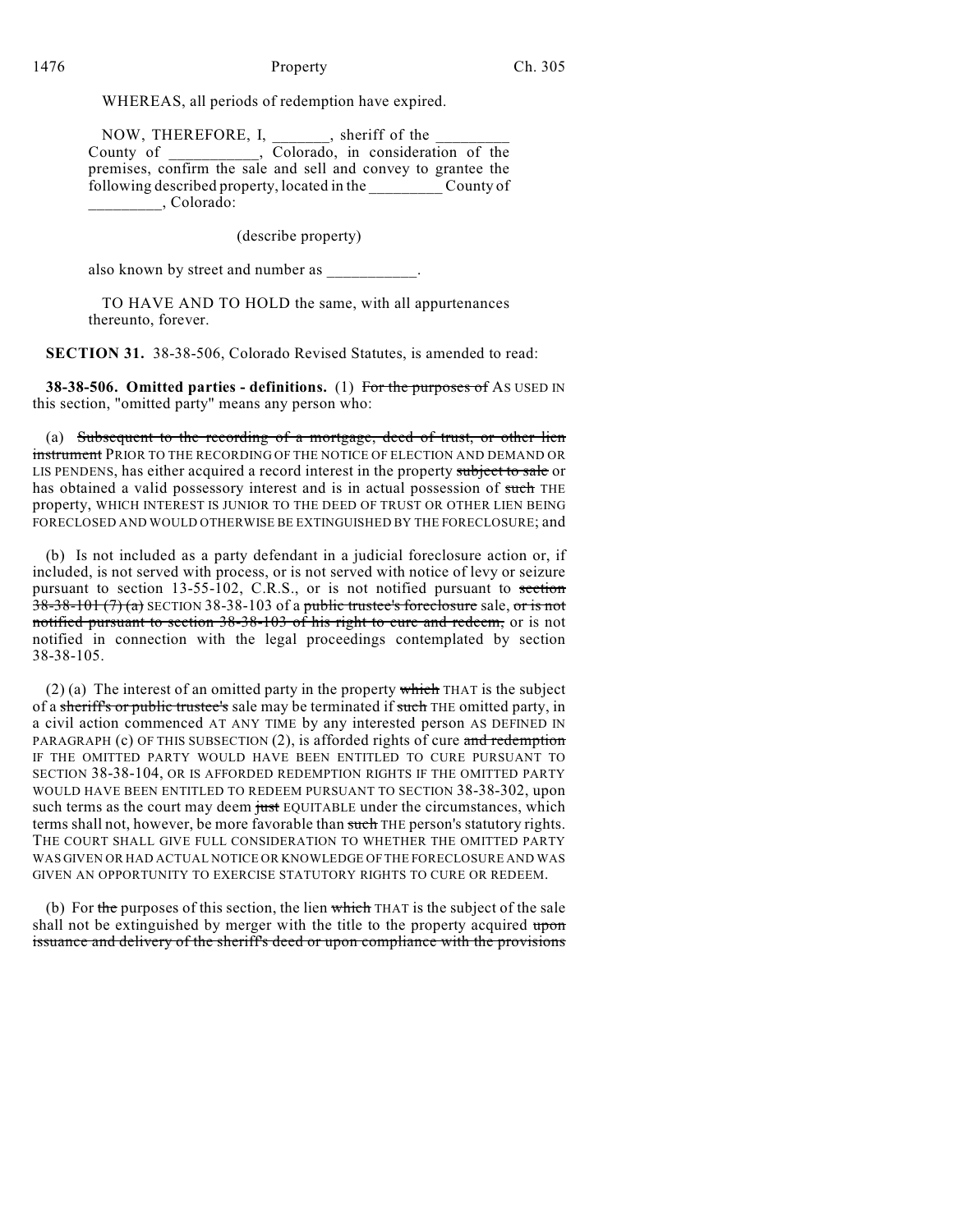of PURSUANT TO section 38-38-501 until the interest of any omitted party has been affirmed pursuant to the provisions of subsection (3) or  $(4)$  of this section or has been terminated as provided in paragraph (a) of this subsection (2), or by operation of law.

(c) For the purposes of AS USED IN this section, "interested person" means any THE holder OF THE EVIDENCE OF DEBT BEING FORECLOSED, A HOLDER of a certificate of purchase or certificate of redemption issued pursuant to section 38-38-402 or  $38-38-403$  SECTION 38-38-401 OR 38-38-402, or any AN owner of the property by virtue of a sheriff's or public trustee's deed PURSUANT TO SECTION 38-38-501 or A person claiming BY, through, OR UNDER such HOLDER OR owner.

(3) If the omitted party is a lessee, and the foreclosing lienor, the holder of the certificate of purchase, or the holder of the certificate of redemption, at any time prior to the transfer of title pursuant to section 38-38-501, AN INTERESTED PERSON files with the public trustee or sheriff OFFICER AT ANY TIME a document affirming the lessee's AN OMITTED PARTY'S interest in the property, subject to the terms, conditions, and provisions of the lease, oral or written, RECORDED INSTRUMENT from which the lessee's SUCH OMITTED PARTY'S interest is derived, OR IN THE CASE OF AN OMITTED PARTY THAT IS A LESSEE, SUBJECT TO THE TERMS AND CONDITIONS OF THE LEASE, WHETHER WRITTEN OR ORAL, the interest of such omitted party in the property shall not be affected by the foreclosure, and such omitted party shall have no rights of cure or redemption RIGHT TO CURE OR REDEEM.

(4) If the omitted party is the holder of an easement encumbering the property, and the foreclosing lienor, the holder of the certificate of purchase, or the holder of the certificate of redemption, at any time prior to the transfer of title pursuant to section 38-38-501, files with the public trustee or sheriff a document affirming the easement holder's interest in the property, subject to the terms, conditions, and provisions of the easement agreement, if any, which defines the easement holder's interest, the interest of such omitted party in the property shall not be affected by the foreclosure, and such omitted party shall have no rights of cure or redemption.

**SECTION 32.** Part 7 of article 38 of title 38, Colorado Revised Statutes, is amended BY THE ADDITION OF THE FOLLOWING NEW SECTIONS to read:

**38-38-702. Limitation of officer's liability.** (1) AN OFFICER SHALL NOT HAVE RESPONSIBILITY OR LIABILITY FOR DETERMINING:

(a) THE AMOUNT OR REASONABLENESS OF A BID AT A SALE UNDER SECTION 38-38-106, THE AMOUNT REQUIRED TO CURE UNDER SECTION 38-38-104, OR THE AMOUNT REQUIRED TO REDEEM UNDER SECTION 38-38-302;

(b) THE ACCURACY OF THE LEGAL DESCRIPTION OF PROPERTY IN A FULL OR PARTIAL RELEASE OF A DEED OF TRUST;

(c) THE ACCURACY OR COMPLETENESS OF A MAILING LIST SUBMITTED TO THE OFFICER; OR

(d) THE LEGAL SUFFICIENCY OF THE DESCRIPTION OF THE PROPERTY CONTAINED IN THE NOTICE OF ELECTION AND DEMAND.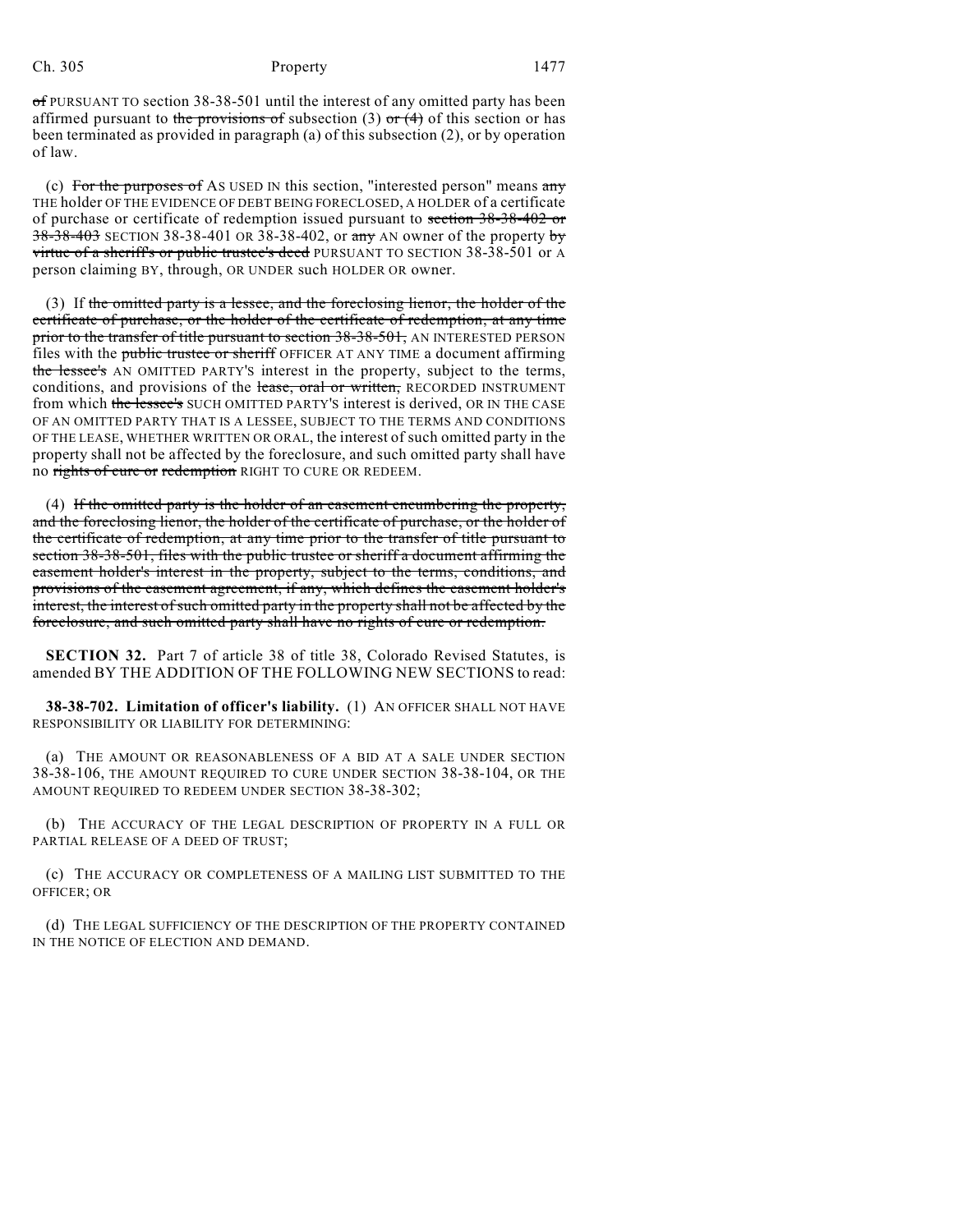(2) NOTHING IN THIS ARTICLE SHALL LESSEN OR OTHERWISE MODIFY THE IMMUNITIES AND PROTECTIONS EXTENDED BY LAW TO AN OFFICER OR TO A GOVERNMENTAL ENTITY WITH WHICH AN OFFICER IS ASSOCIATED.

**38-38-703. No waiver of or agreement to shorten right to cure.** A WAIVER OF OR AGREEMENT TO SHORTEN THE TIME PERIOD TO EXERCISE THE RIGHT TO CURE A DEFAULT GRANTED BY THE PROVISIONS OF THIS ARTICLE THAT IS MADE BEFORE THE DATE OF A DEFAULT UNDER A DEED OF TRUST, MORTGAGE, OR OTHER INSTRUMENT EVIDENCING A LIEN OR AN EVIDENCE OF DEBT SECURED THEREBY SHALL BE VOID AS AGAINST PUBLIC POLICY.

**SECTION 33.** Part 7 of article 38 of title 38, Colorado Revised Statutes, is amended BY THE ADDITION OF A NEW SECTION to read:

**38-38-704. Providing information to homeowner and public - repeal.** (1) (a) NOTWITHSTANDING ANY PROVISION OF THE DEED OF TRUST OR OTHER LIEN BEING FORECLOSED OR ANY PROVISION OF LAW TO THE CONTRARY, A PUBLIC TRUSTEE MAY, AT HIS OR HER DISCRETION, PROVIDE TO AN OWNER OF THE PROPERTY OR TO ANY PERSON LIABLE ON THE SECURED INDEBTEDNESS OR OTHER LIEN BEING FORECLOSED, OR OTHERWISE MAKE AVAILABLE TO THE GENERAL PUBLIC, ANY EDUCATIONAL OR OTHER INFORMATION OR MATERIAL CONCERNING FORECLOSURES UNDER THIS ARTICLE, INCLUDING AVAILABLE COMMUNITY RESOURCES AND FORECLOSURE PREVENTION INFORMATION, THAT HAS BEEN APPROVED BY THE OFFICE OF THE ATTORNEY GENERAL, BY AN AGENCY OF THE STATE OF COLORADO OR THE FEDERAL GOVERNMENT, OR BY AN ATTORNEY CURRENTLY LICENSED TO PRACTICE AND IN GOOD STANDING IN THE STATE OF COLORADO AND RETAINED BY A PUBLIC TRUSTEE FOR SUCH PURPOSE. THE PUBLIC TRUSTEE MAY CHARGE THE FEES AND COSTS OF PROVIDING SUCH INFORMATION OR MATERIALS TO THE PROPERTY OWNER OR PERSON LIABLE ON THE DEBT AS FORECLOSURE FEES AND COSTS; EXCEPT THAT THE AMOUNT OF SUCH FEES AND COSTS CHARGED SHALL NOT EXCEED TWENTY-FIVE DOLLARS.

(b) THIS SUBSECTION (1) IS REPEALED, EFFECTIVE JULY 1, 2007.

(2) (a) NOTWITHSTANDING ANY PROVISION OF THE DEED OF TRUST OR OTHER LIEN BEING FORECLOSED OR ANY PROVISION OF LAW TO THE CONTRARY, AN OFFICER MAY, AT HIS OR HER DISCRETION, PROVIDE TO AN OWNER OF THE PROPERTY OR TO ANY PERSON LIABLE ON THE SECURED INDEBTEDNESS OR OTHER LIEN BEING FORECLOSED, OR OTHERWISE MAKE AVAILABLE TO THE GENERAL PUBLIC, ANY EDUCATIONAL OR OTHER INFORMATION OR MATERIAL CONCERNING FORECLOSURES UNDER THIS ARTICLE, INCLUDING AVAILABLE COMMUNITY RESOURCES AND FORECLOSURE PREVENTION INFORMATION, THAT HAS BEEN APPROVED BY THE OFFICE OF THE ATTORNEY GENERAL, BY AN AGENCY OF THE STATE OF COLORADO OR THE FEDERAL GOVERNMENT, OR BY AN ATTORNEY CURRENTLY LICENSED TO PRACTICE AND IN GOOD STANDING IN THE STATE OF COLORADO AND RETAINED BY A PUBLIC TRUSTEE FOR SUCH PURPOSE. THE OFFICER MAY CHARGE THE FEES AND COSTS OF PROVIDING SUCH INFORMATION OR MATERIALS TO THE PROPERTY OWNER OR PERSON LIABLE ON THE DEBT AS FORECLOSURE FEES AND COSTS; EXCEPT THAT THE AMOUNT OF SUCH FEES AND COSTS CHARGED SHALL NOT EXCEED TWENTY-FIVE DOLLARS.

(b) THIS SUBSECTION (2) SHALL TAKE EFFECT JULY 1, 2007.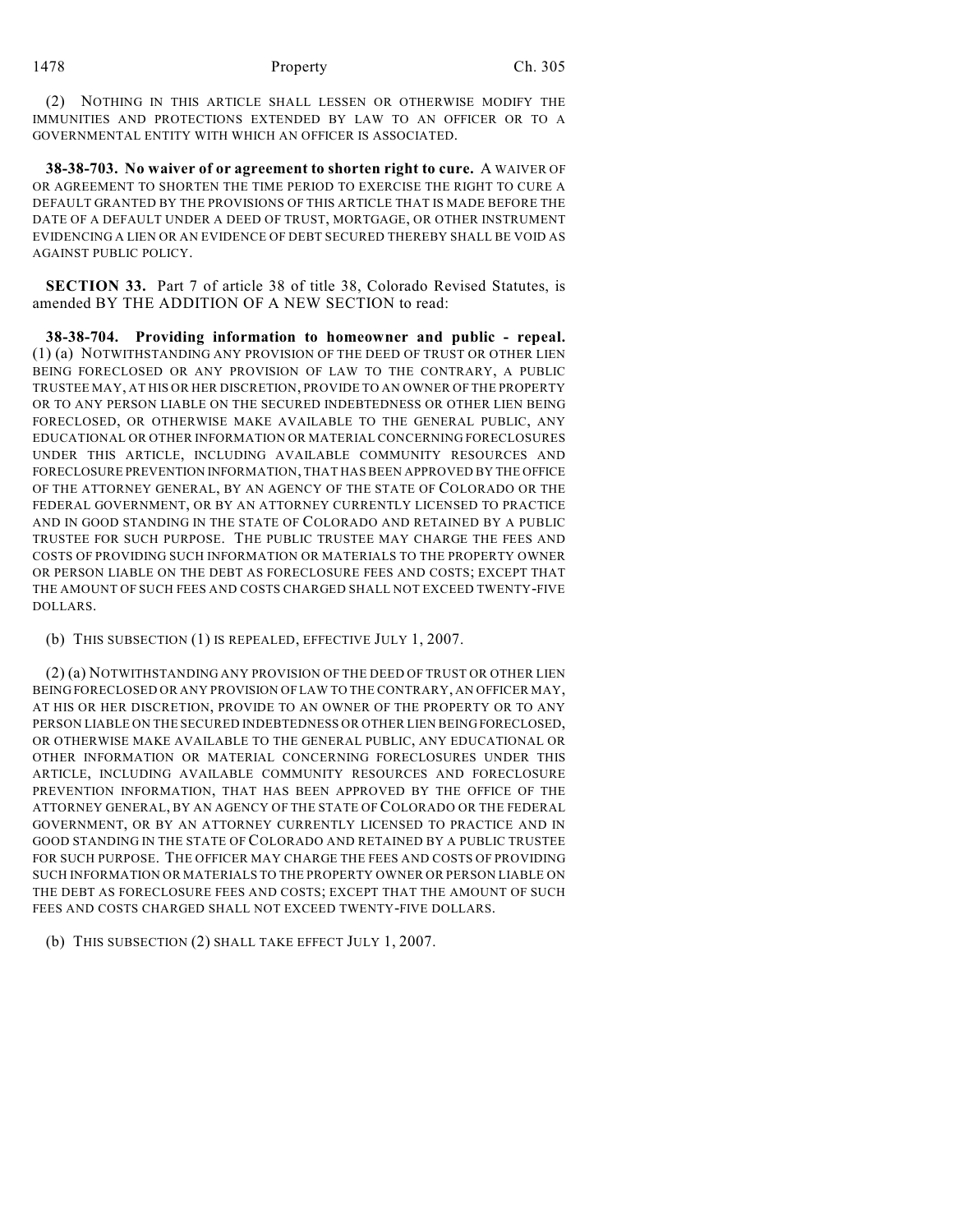**SECTION 34.** 39-20-103, Colorado Revised Statutes, is amended to read:

**39-20-103. When holder of prior lien may file action.** (1) Any A person having a lien upon or any interest in any real estate referred to in section 39-20-102 under or by virtue of any instrument which THAT has been duly filed of record, in the office of the county clerk and recorder of the county in which such WHERE THE real estate is located, prior to the filing of the statement or notice which THAT created a lien upon such real property for such taxes or any person purchasing such real estate at a sale to satisfy such prior lien or interest may make written request to the executive director of the department of revenue to file a civil action as provided in section 39-20-102. If no such civil action has been commenced as provided in section 39-20-102 within two months after receipt by the executive director of such THE written request, such THE person or purchaser may file a civil action in the district court of any county where any such real property is situated asking for a final determination of all claims of the state of Colorado to and all liens of the state of Colorado upon the real estate in question. Service of the process in such action upon the state of Colorado shall be made upon the executive director of the department of revenue or upon one of his OR HER deputies. Permission is given for the state of Colorado to be so sued. The court shall in such civil action adjudicate the matters involved therein in the same manner as in the case of civil actions filed under section 39-20-102.

(2) EXCEPT FOR LIENS WITH PRIORITY PURSUANT TO SECTION 39-22-604, A LIEN FOR TAXES DUE THE STATE OF COLORADO MAY BE DIVESTED BY A FORECLOSURE PURSUANT TO ARTICLE 38 OF TITLE 38, C.R.S., IN THE SAME MANNER AS OTHER LIENORS WITH LIENS UPON THE PROPERTY BEING FORECLOSED. THE STATE OF COLORADO SHALL HAVE THE SAME REDEMPTION RIGHTS AS OTHER LIENORS IN SUCH A FORECLOSURE. A PERSON FORECLOSING A DEED OF TRUST OR OTHER LIEN WITH PRIORITY OVER A LIEN FOR TAXES DUE THE STATE OF COLORADO IN A FORECLOSURE UNDER ARTICLE 38 OF TITLE 38, C.R.S., SHALL NOT BE REQUIRED TO MAKE A WRITTEN REQUEST OR TO COMMENCE A CIVIL ACTION PURSUANT TO SUBSECTION (1) OF THIS SECTION.

**SECTION 35.** 13-40-111, Colorado Revised Statutes, is amended BY THE ADDITION OF A NEW SUBSECTION to read:

**13-40-111. Issuance and return of summons.** (3) FOR ACTIONS COMMENCED PURSUANT TO SECTION  $13-40-104$  (1) (f) AND (1) (g) ONLY, IF NO ANSWER TO THE COMPLAINT IS FILED AS PROVIDED IN SUBSECTION (1) OF THIS SECTION, THE COURT SHALL EXAMINE THE COMPLAINT AND IF SATISFIED THAT VENUE IS PROPER AND THE PLAINTIFF IS ENTITLED TO POSSESSION OF THE PREMISES, THE COURT SHALL DISPENSE WITH FURTHER APPEARANCES BY THE PLAINTIFF OR FURTHER HEARING AND SHALL FORTHWITH ENTER A JUDGMENT FOR POSSESSION, PRESENT OR FUTURE DAMAGES, AND COSTS.

**SECTION 36.** 38-35-126 (1) (a), Colorado Revised Statutes, is amended to read:

**38-35-126. Contract for deed - escrow of tax moneys - written notice.** (1) (a) Parties entering into a contract for deed to real property shall designate the public trustee of the county wherein such WHERE THE real property is located to act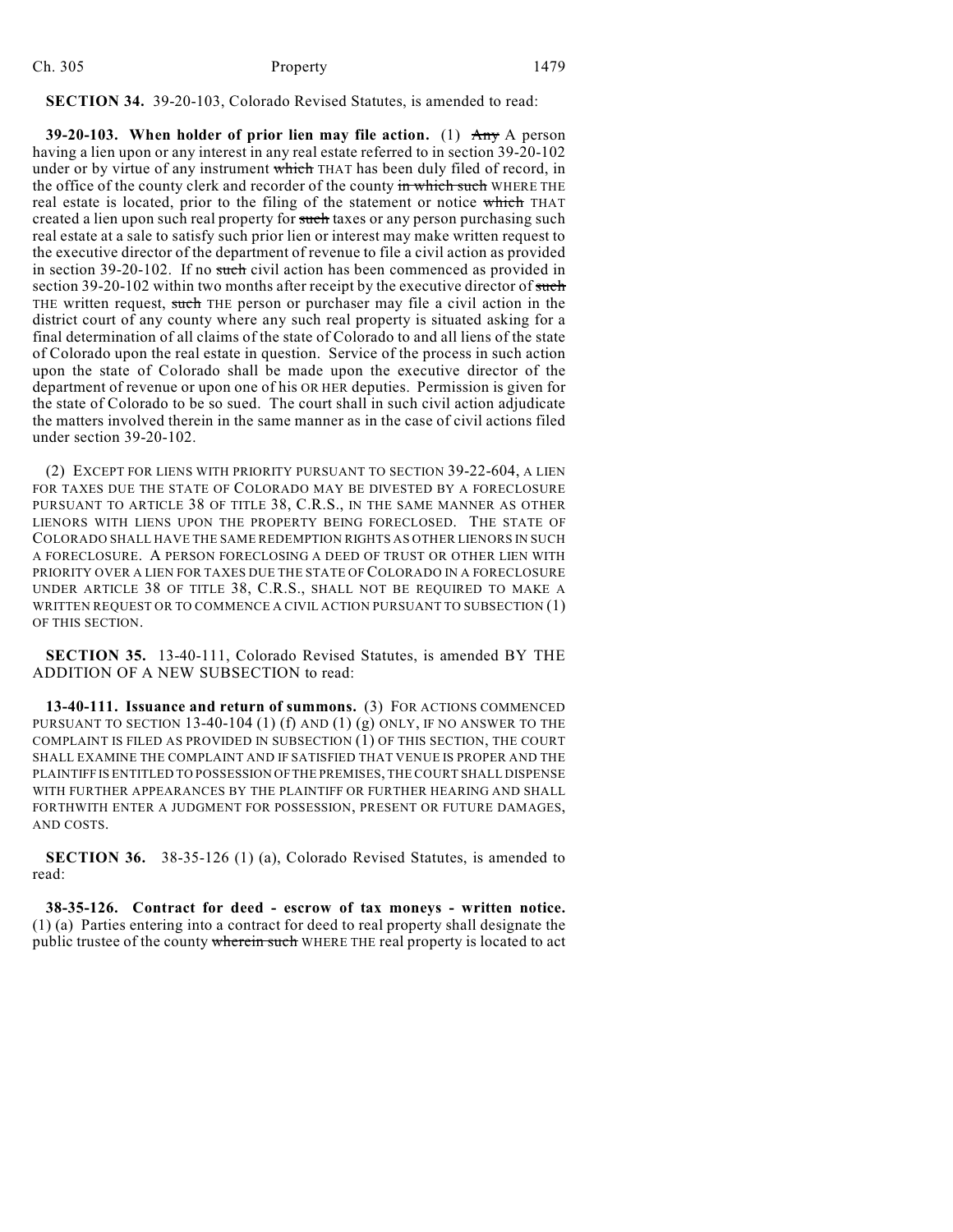1480 Property Ch. 305

as escrow agent for moneys paid or to be paid by the purchaser to meet the property tax obligations on such THE real property, including the seller's credit at closing for the current year's property taxes and periodic property tax payments, which the contract shall provide will be made monthly by the purchaser to the public trustee. The purchaser shall be responsible for payment to the public trustee of the escrow fee pursuant to the provisions of section  $38-37-104$  (1)  $(j)$  SECTION 38-37-104 (1) (d). Once each year during the month of April, upon notice from the county treasurer, the public trustee shall, to the extent funds are on deposit in the escrow account, transfer sufficient funds from the escrow account to the county treasurer for payment of property taxes on the real property for the prior taxable year. The public trustee shall continue as escrow agent for tax moneys collected on the real property until the deed to such THE real property is delivered to the purchaser and recorded. At the time of such deliverance DELIVERY, the public trustee shall release to the purchaser any moneys remaining in the escrow account and the receipts for all property taxes paid on the property by the public trustee. If the public trustee determines that the escrow is no longer necessary, the public trustee may terminate the escrow account. The public trustee shall notify the county treasurer of such THE termination and shall transfer any moneys held in escrow to the county treasurer for payment of property taxes in accordance with section 39-10-104.5, C.R.S. Any amount so transferred by the public trustee shall be subtracted from the amount of property tax payable on the real property at the time annual property taxes for the current or subsequent taxable years are due. Upon termination of the escrow account, any amount not accepted by the county treasurer upon transfer shall be returned by the public trustee to the person holding title to the real property which THAT is the subject of the contract for deed to real property.

**SECTION 37.** 38-37-110, Colorado Revised Statutes, is amended to read:

**38-37-110. Public trustee forfeits fees for failure to meet statutory time requirements - validity of foreclosure unaffected.** If the public trustee fails to meet the time requirements set forth in section  $38-38-101$  (3) or (7) SECTION 38-38-102 (1), 38-38-103 (1), or 38-38-501, the foreclosure sale and CONFIRMATION deed shall be valid notwithstanding such failure, and the public trustee shall forfeit five percent of the public trustee's fees provided for in section  $38-37-104$  (1) (b) and  $(1)$  (f) SECTION 38-37-104 (1) (b) (I) AND (1) (b) (V) for each day the public trustee fails to meet such THE time requirements, and if such THE fees have already been paid, the forfeited portion thereof shall be returned immediately to the person who paid them.

**SECTION 38.** 38-38-701 (1) and (2) (a), Colorado Revised Statutes, are amended, and the said 38-38-701 is further amended BY THE ADDITION OF A NEW SUBSECTION, to read:

**38-38-701. Application - use of term "foreclosure".** (1) Except as otherwise provided for in subsection (2) of this section, the provisions of this article shall apply:

(a) To proceedings for the foreclosure of deeds of trust through the public trustee commenced on or after October 1, 1990 JULY 1, 2007; and

(b) In the case of proceedings and actions for enforcement or foreclosure of any